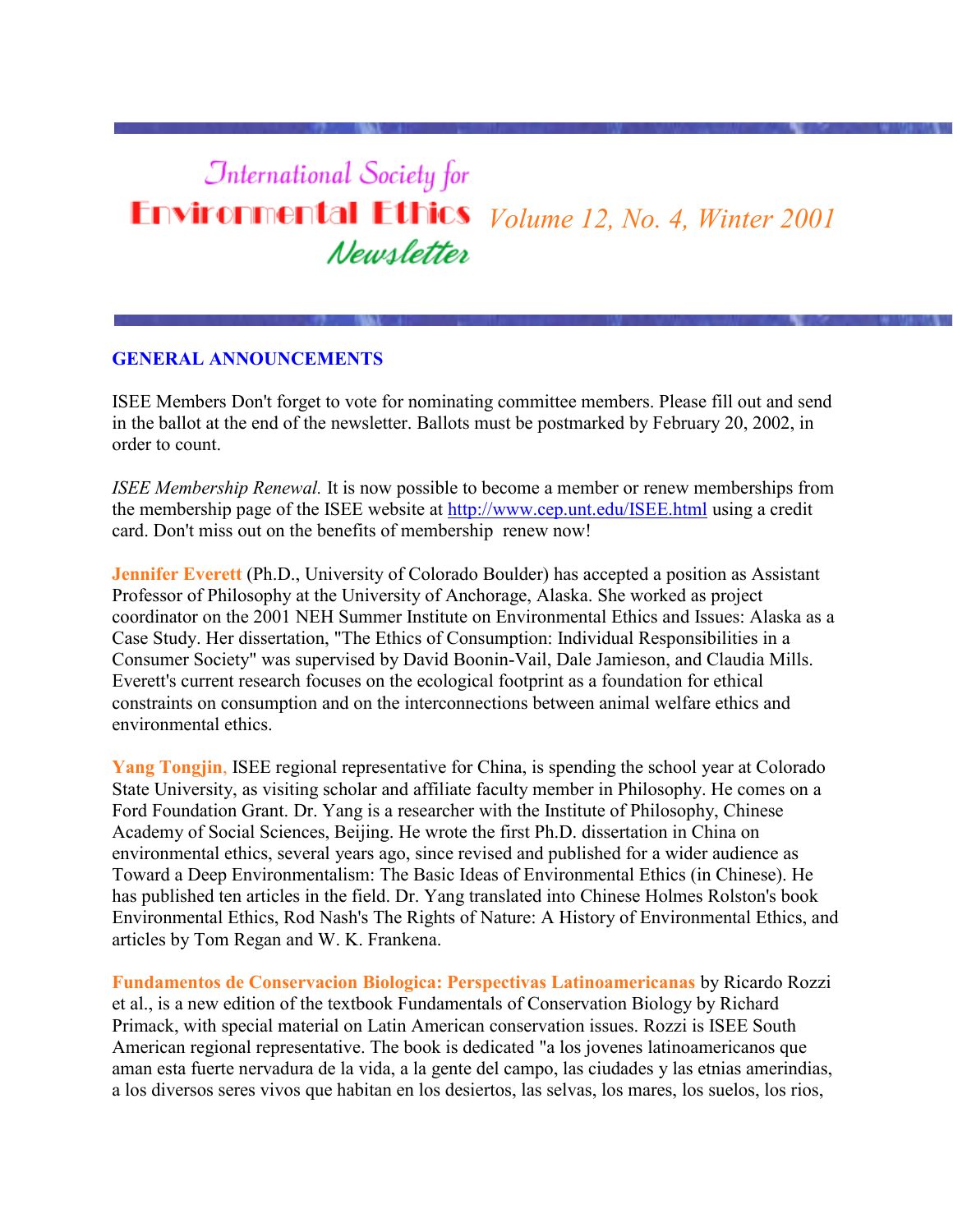las rocas y las alturas del Nuevo Mundo." In the preface, the editors write: "La idea central de este libro es que el bienestar de las comunidades humanas y el de las demas especies biologicas son complementarios y no opuestos . . . No basta con investigar, describar y entender los maravillosos sistemas ecologicos y culturales que despliegan en America Latina. Es necessario y urgente contribuir tambien con espacios intelectuales y fisicos que inspiren a las diversas personas de nuestras sociedades a participar en la conservacion biocultural y posibilitar asi la continuidad del devenir de las multifaceticas historias de vida de los seres humanos y otras especies biologicas que habitan en el Continente Americano y el planeta.

**Directory of over 200 environmental philosophers**. Maintained by Ernest Partridge at his website: [www.igc.org/gadfly](http://www.igc.org/gadfly)

Robin Attfield has been undertaking research on sustainable development in South Africa jointly with ISEE Africa representative Johan Hattingh of Stellenbosch University. In January 2001, Hattingh and Robin and Leela Attfield took part in visits and interviews within the Northern Province, organised by Johnny Matshabaphala (University of the North), and in September 2001 Hattingh joined the Attfields and Christopher Norris in Cardiff, UK for visits and interviews relating to sustainable development. One interview was with Workineh Kelbessa, Attfield's Ethiopian ex-doctoral student, whose dissertation on indigenous environmental ethics had satisfied the examiners at his viva voce examination a few days earlier, and who now resumes his post as Lecturer in Philosophy at the University of Addis Ababa. Attfield has also participated in August 2001 as an adviser in a Finnish Academy-funded Helsinki-based project on forest ethics, led by Professor Olli Loukola (University of Helsinki). Subsequently in October 2001 he took part in a UNESCO international conference on the ethics of science and technology in Beirut, Lebanon, giving a plenary address entitled 'Environmental Ethics, Environmental Problems and the Ethics of Science', which focused on ethical aspects of environmental problems of the region: climate change, water resources and electricity generation.

*Johns Hopkins POPLINE database* now available online. Trying to track down an article on population and the environment? POPLINE, the world's largest bibliographic database on population, family planning, and related issues is now available free of charge on the internet. All 280,000 citations, representing published and unpublished literature, can be accessed for no charge at www.popline.org . Maintained by the Johns Hopkins Population Information Program, Internet POPLINE is updated every two weeks.

The Oxford Centre for the Environment, Ethics, and Society (OCEES) is quite active, housed at Mansfield College, Oxford. The Director is Neil Summerton. An international Commission on Sustainable Consumption is developing an Action Plan for the UN Earth Summit in 2002. An international workshop "Reconceiving Environmental Values in a Globalizing World" is planned for July 11-12, 2002. Another international workshop is "Food Crises and Food and Environmental Safety," September 2002. Website: http://users.ox.ac.uk/~ocees> E-mail: ocees@mansfield.oxford.ac.uk> Some of their recent publications:

\* Michaelis, Laurie, "Ethics of Consumption." Commission on Sustainable Consumption, OCEES, Nov. 2000. What drives us to ever increasing consumption? What new ethical principles will be needed for sustainable consumption? What concepts of right and wrong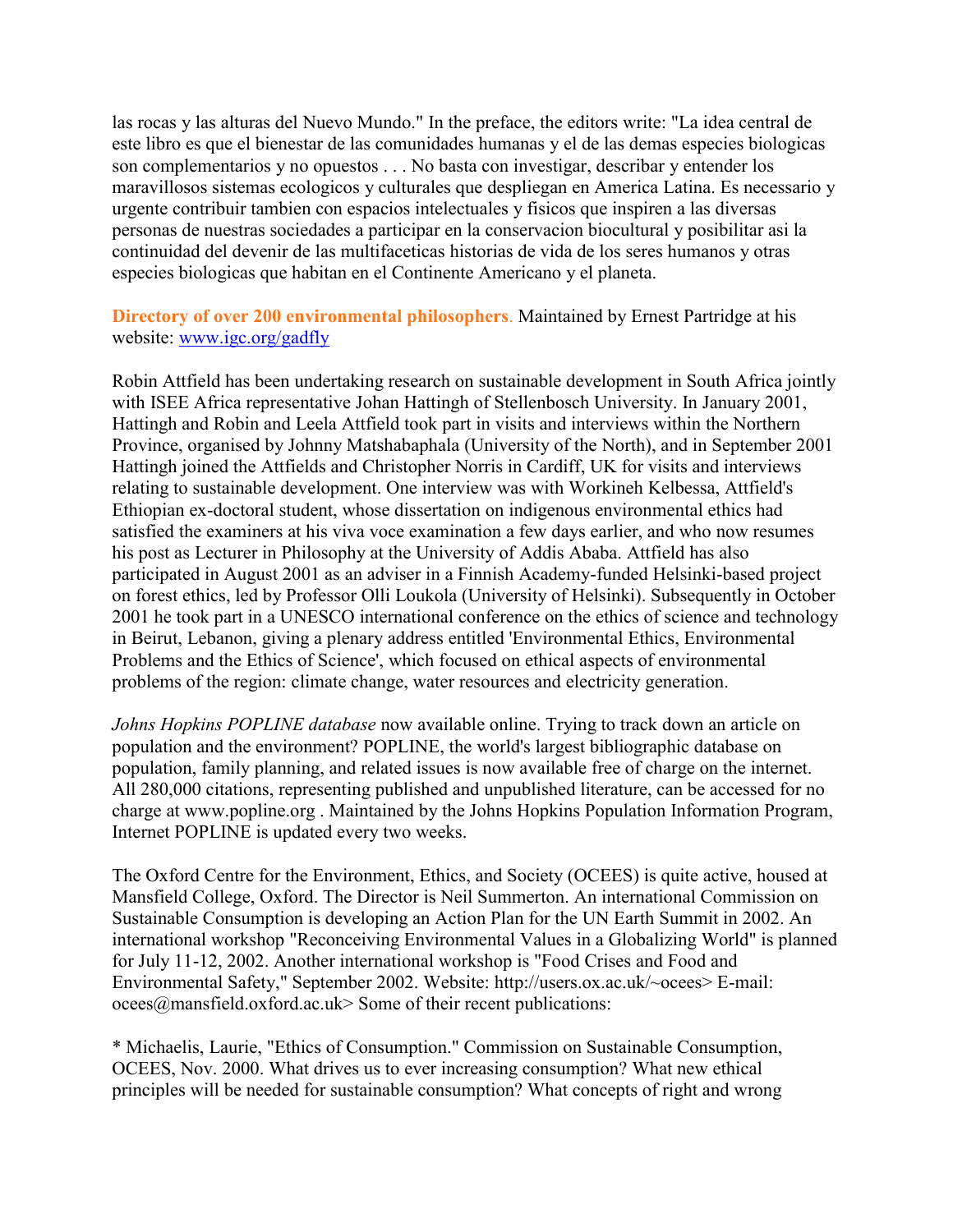influence consumption behavior. Modern culture is committed to the freedom of individuals to pursue their own version of the good life, yet many people feel tied in to the culture of consumerism, which defines human flourishing in material terms. There is also a contribution between our ethic of just deserts and the ideal of meeting universal human needs.

\* Michaelis, Laurie, "Sustainable Consumption: A Research Agenda." Commission on Sustainable Consumption, OCEES, Dec. 2000. There are two main research goals: enabling lesser developed countries to attain the standards of material consumption and environmental quality now enjoyed by developed countries, and changing consumption and production patterns into systems that are environmentally sustainable.

\* Cohen, Maurie, and Murphy, Joseph, eds. Exploring Sustainable Consumption: Environmental Policy and the Social Sciences. Amsterdam: Elsevier Science, 2001. Over a dozen contributors. Part III is "Values, Ethics and Sustainable Consumption."

\* Maldonado, Manuel, "Sustainability and Democracy: Towards a Green Democratic Model." OCEES Research Paper No. 21, 2002.

\* Murphy, Joseph, "Analysing Environmental Policy: Capacities and Discourses." OCEES Research Paper No. 22, 2002.

\* Bromley, David W., and Paavola, Jouni, eds., Economics, Ethics and Environmental Policy: Contested Choices. Oxford: Blackwell, forthcoming.

# *OPPORTUNITIES*

Mellon Post-doctoral Teaching Fellowship in Environment and Development at Carleton College. Two-year teaching fellowship available for candidate with Ph.D. (received less than five years ago) to begin September, 2002. Appointment involves half-time teaching and halftime for research and writing. They are especially interested in candidates with expertise and experience in Africa, Asia, or Latin America. Candidates holding any academic Ph.D. will be considered. The successful candidate will be appointed to the Program in Environmental and Technology Studies, and will have a departmental affiliation as appropriate. Competitive salary plus benefits. Send letter of application with a description of courses you might like to teach and research plans for the next two years, c.v., the names of three academic references, and graduate transcripts to Search Committee, ENTS, Carleton College, One North College Street, Northfield, MN 55057. Consideration of applications begins November 5, 2001.

*The Philosophy Department at Whitman College* invites applications for a tenure-track position beginning August, 2002 as an Assistant Professor of Philosophy. Ph.D. required. Whitman is a small (c. 1400 students), residential, undergraduate, selective liberal arts college located in eastern Washington. Whitman's primary emphasis is on excellent teaching. Scholarly activity, academic advising, and committee work are also expected. The normal teaching load is three courses each semester--usually one introductory course, one intermediate, and one aimed at philosophy majors. AOS: Environmental Philosophy, Contemporary Metaphysics & Epistemology. AOC: History & Philosophy of Science, Logic. Also desirable: interest and ability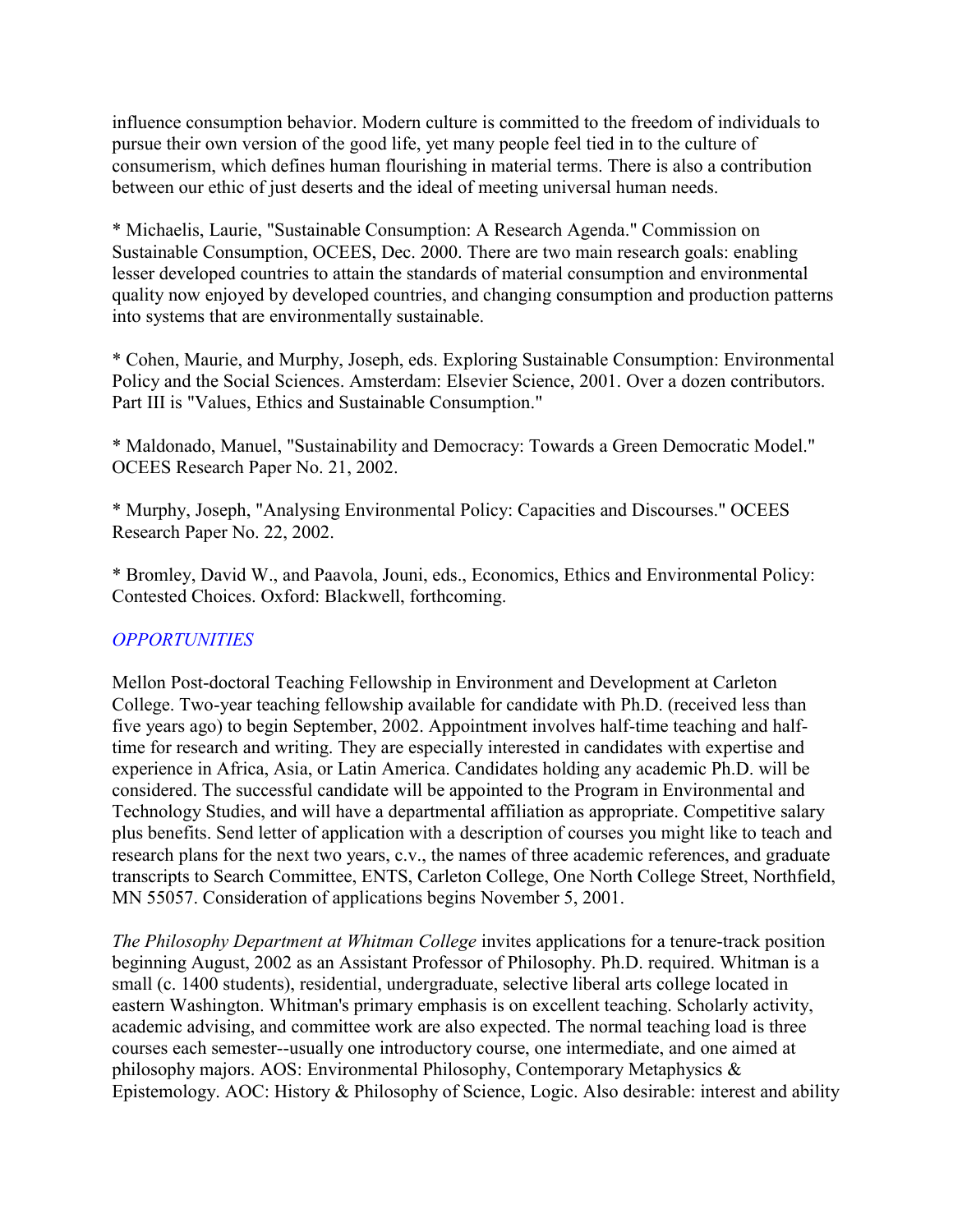in teaching a section of General Studies: Antiquity and Modernity. For the current syllabus, see http://www.whitman.edu/offices\_departments/general\_studies/. For more information about Whitman's Philosophy program, see: http://www.whitman.edu/offices\_departments/philosophy/. Please send a letter of application, CV and three letters of reference to Professor David H. Carey, Chair of the Search Committee, Department of Philosophy, Olin Hall, 345 Boyer Avenue, Whitman College, Walla Walla, WA 99362. Deadline: December 1, 2001.

**The Philosophy Department at the University of Utah** is seeking to make an appointment in Applied Ethics. Candidates should specialize in at least one of the following applied ethics areas: bioethics, environmental ethics, legal ethics, business ethics, professional ethics, or engineering ethics. The appointment will be either at the Associate or Assistant Professor level, effective Fall Semester, 2002. Duties include research, teaching, supervision of both M.A. and Ph.D. students, and standard committee service. The teaching load is two courses per semester. The Area of Competence is open. Affiliation with the Division of Medical Ethics at the University of Utah School of Medicine is a possibility. A complete application should contain a letter of application, CV, three letters of recommendation, a statement of research and teaching interests, evidence of teaching excellence, and a sample of written work. Salary competitive. Send applications to Search Committee, University of Utah, Philosophy, 260 Central Campus Dr Rm 341, Salt Lake City, Ut 84112-9156. Applications will be accepted until the position is filled but those received by November 5, 2001 are guaranteed full consideration. Because of the up-coming Winter Olympics to be held in Salt Lake City in February, 2002, the Philosophy Department anticipates reviewing files and interviewing candidates prior to the Eastern Division Convention and we expect to make an appointment by Feb. 1, 2002.

*The Student Conservation Association* coordinates job possibilities in conservation, including summer jobs and internships. "Make Contact," October 2001, lists several hundred such possibilities. SCA, 689 River Road, P. O. Box 550, Charlestown, NH 03603. Phone 603/543- 1700. Fax 603/543-1828. Website: [www.sca-inc.org](http://www.sca-inc.org/)

## *CONFERENCES AND CALLS FOR PAPERS*

Conference on Ecology, Theology, and Judeo-Christian Environmental Ethics. February 21-24, 2002 in Notre Dame, Indiana. How the intersection of ecology, history, philosophy, and theology cam affect and shape environmental ethics and policy. Contact Mary Hendriksen: [Mary.M.Hendriksen.2@nd.edu.](mailto:Mary.M.Hendriksen.2@nd.edu) [www.nd.edu/~ecoltheo](http://www.nd.edu/~ecoltheo)

**The Bertram Morris Colloquium**, organized by the Philosophy Department at the University of Colorado at Boulder, will be on Environmental Ethics this Spring. Speakers will be Tom Regan, March 15, 2002, and Eric Katz, Carolyn Merchant, James Sterba and Peter Wenz, March 16. For further information contact Alan Carter at [alan.carter@colorado.edu](mailto:alan.carter@colorado.edu)

**Worldviews** is a refereed academic journal which seeks to explore the environmental understandings, perceptions and practices of a wide range of different cultures and religious traditions. Worldviews adopts an interdisciplinary approach, drawing on contributions from a range of disciplines including anthropology, environmental studies, geography, philosophy, religious studies, sociology and theology. Papers may discuss, inter alia, major world religious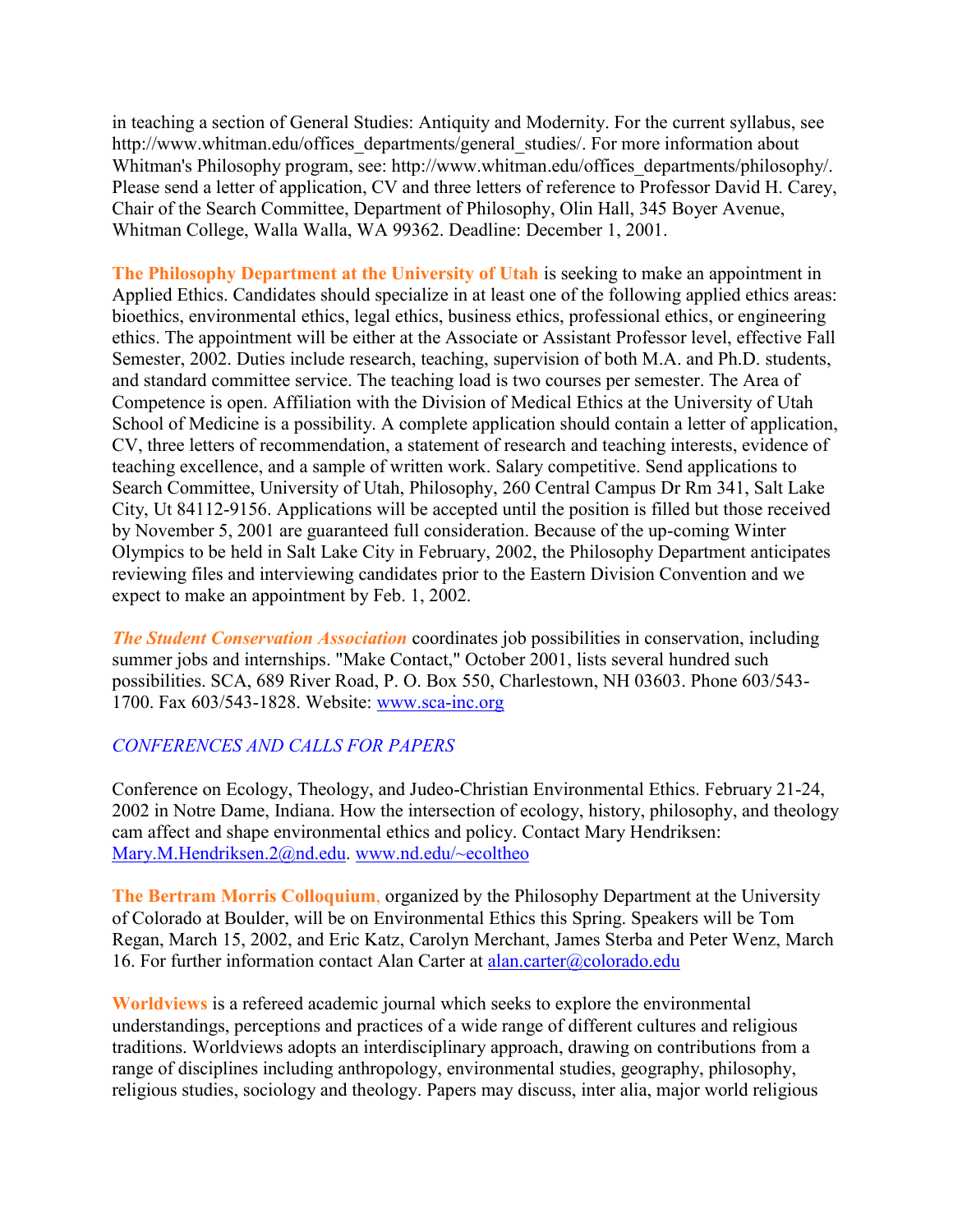traditions (such as Islam, Buddhism or Christianity); the traditions of indigenous peoples; new religious movements; philosophical belief systems (such as pantheism), nature spiritualities and other religious and cultural worldviews in relation to the environment. Titles of past papers have included : 'Fengshui and the Environment of Southeast China', 'Deconstructive Ecofeminism', 'Mormon Values and the Utah Environment', 'Edible Bulls and Drinkable Mice: Eighteenth-Century Taxonomy and the Crisis of Eden', 'Forestry Expertise and National Narratives: Some Consequences for Old-Growth Conflicts in Finland', and 'Sacred Mountains, Religious Paradigms and Identity among the Mescalero Apache'. We have also published special editions on animals, and on Thomas Berry's The Great Work. Instructions for authors are available from Clare Palmer, Centre for Philosophy, Institute for Environment, Philosophy and Public Policy, Furness College, Lancaster University, Lancaster LA1 4YG, UK. email: c.palmer@lancaster.ac.uk>

**Environmental Justice and Global Citizenship**, 14 to 16 February 2002, Copenhagen, Denmark. This inter-disciplinary conference aims to explore the role of ecology and environmental ideas in the context of contemporary society and international politics, and assess the implications for our understandings of fairness, justice and global citizenship. It will examine the changing relationship between nature, culture, and society, in such issues as animal/species welfare and rights, conservation and preservation, sustainable resources, food and feeding, space and air space, present and future needs, human 'rights', and our obligations to future generations. It will examine the international nature of environmental issues and look at the problem solving processes in light of globalisation. It will examine the themes of justice, community and citizenship, looking at the tensions present in ecological debates. Related themes will also be considered. Papers will be considered on any related theme, writer, book or film. 300 word abstracts should be submitted by Wednesday 28th November 2001. Full draft papers should be submitted by Thursday 17th January 2002. The conference is the first in an annual series of research projects, run under the general banner 'Probing the Boundaries'. It aims to create working 'encounter' groups between people of differing perspectives, disciplines, professions, and contexts. Selected papers accepted for and presented at the conference will be published in themed volumes. Please contact Dr Rob Fisher for further information. E-mail enquiries: rob@fishwest.demon.co.uk> Website: http://www.inter-disciplinary.net/e1.htm>

**Global CPR: Conservation, Preservation, Restoration.** Environmental Law Society, University of Oregon Law School, Eugene. March 7-10, 2002. The twentieth annual meeting of long a celebrated conference. http://www.pielc.uorgeon.edu>

**The Journal of Agricultural and Environmental Ethics** publishes essays and articles on those themes. To learn more or for a free online sample copy, visit their website: <http://www.wkap.nl/prod/j/1187-7863>

**Environment, Culture and Community**, 3-5 July 2002, to be held on site at the University of Queensland in Brisbane. This Conference will explore the role and nature of social and cultural processes in relation to environmental awareness. It will bring together those whose scholarly and artistic work addresses ways in which people create, challenge and sustain relationships with the natural environment. Suggested topics include: \* making contact: how we speak, write, make art and music about our relationships with the non-human world, past and present; \* valuing our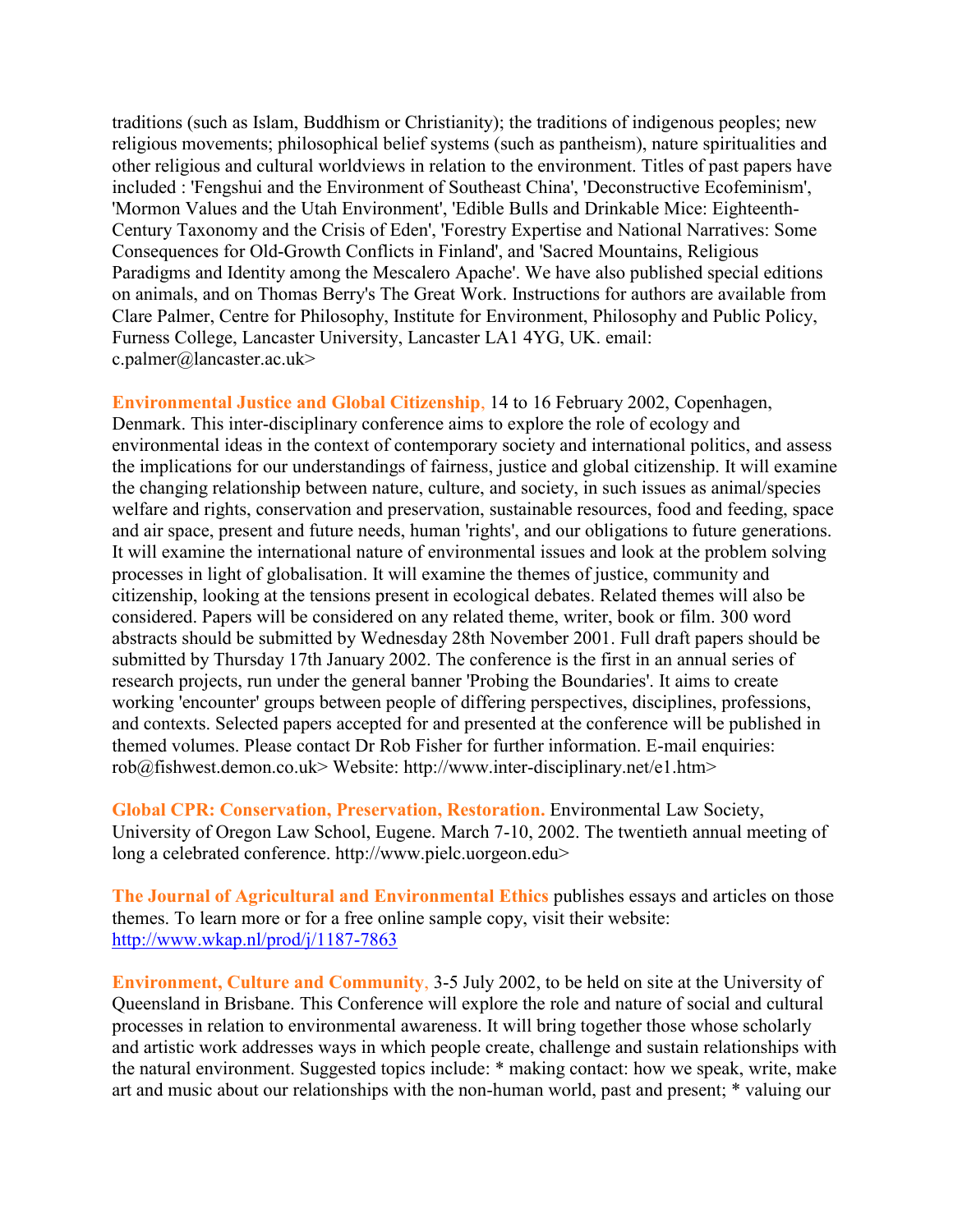environment: issues of ethics, laws, economies,"deep" ecological and spiritual values; animals and the environment; environmental education; \* shaping our environment: farming, building, gardening, art practice in the environment; \* saving our environment social and cultural aspects of environmental activism; \* inhabiting our environment: concepts of time and space in relation to the environment; \* identity, community and ecology; tourism and the environment. Further topics are welcomed. For more information:<http://emsah.uq.edu.au/conferences/ecc/index.html>

**Religions and Environment**, an interdisciplinary conference, will be held November 8-9, 2002 at Florida International University, Miami, Florida. The theme can be addressed criticaly, reflectively and creatively by the philosophical, religious and scientific traditions of the world's great civilizations. For further information on the conference, contact Dr. Chandana Chakrabarti, Department of Religious Studies, Elon University. Email: chakraba@elon.edu> Phone: (336) 278-5627.

*Ecopolitics: Thought & Action* aims to construct a two-way bridge between scholarly work on ecopolitical thought and reflective analysis of ecopolitical action. It will provide a forum for analysis and critique of environmental policy formulation and implementation. The journal will be of vital relevance to researchers, students, policy-makers, activists, politicians, academics and the media in Australia, New Zealand and SE Asia. It is published by The Ecopolitics Association of Australiasia and Pluto Press Australia. For subscription rates and further information, please contact Megan Alsop at malsop@socialchange.net.au>

*Emotional Geographies*, an interdisciplinary conference on the place of emotions in everyday life,will be hosted by The Institute for Health Research, Lancaster University, 23rd- 25th, September 2002. There will be an environmental component to the conference. Val Plumwood will give the keynote speech: 'Sympathy and Solidarity with Nature'. Contributions to the conference will consist of 20 minute papers (15 for presentation, 5 for discussion). Potential contributors should submit abstracts up to 300 words, highlighting 3 key words by 31st January 2002. A full conference outline can be found on the linked websitehttp://www.lancs.ac.uk/depts/ihr/joyce.conference - which will be regularly updated with information on booking, accommodation and programme details. Abstracts should be sent to: Joyce Davidson, The Institute for Health Research, Alexandra Square, Lancaster University, Lancaster LA1 4YT, United Kingdom. Tel: (00 44) 01524 592238. Fax: (00 44) 01524 592401. Email: [j.davidson1@lancaster.ac.uk.](mailto:j.davidson1@lancaster.ac.uk) Website:<http://www.lancs.ac.uk/depts/ihr/joyce.conference>

## *ENVIRONMENTAL ETHICS IN PORTUGAL*

The Sociedade de Éthica Ambiental (SEA) (Society for Environmental Ethics) [in Portugal] has about 60 members. Cristina Beckert is president. She also teaches environmental ethics at the University of Lisbon. Another faculty member there active in the field is Viriato Soromenho-Marques. There are about a half dozen master's students in the field, some degrees recently completed, some still in progress. Another active environmentalist group is Quercus, the Portuguese nature conservation association. Some recent publications and theses:

\* Beckert, Cristina, ed., Natureza e Ambiente: Representaçoes na Cultura Portuguesa (Nature and Environment: Representations in Portuguese Culture). Lisboa: Centro de Filosofia da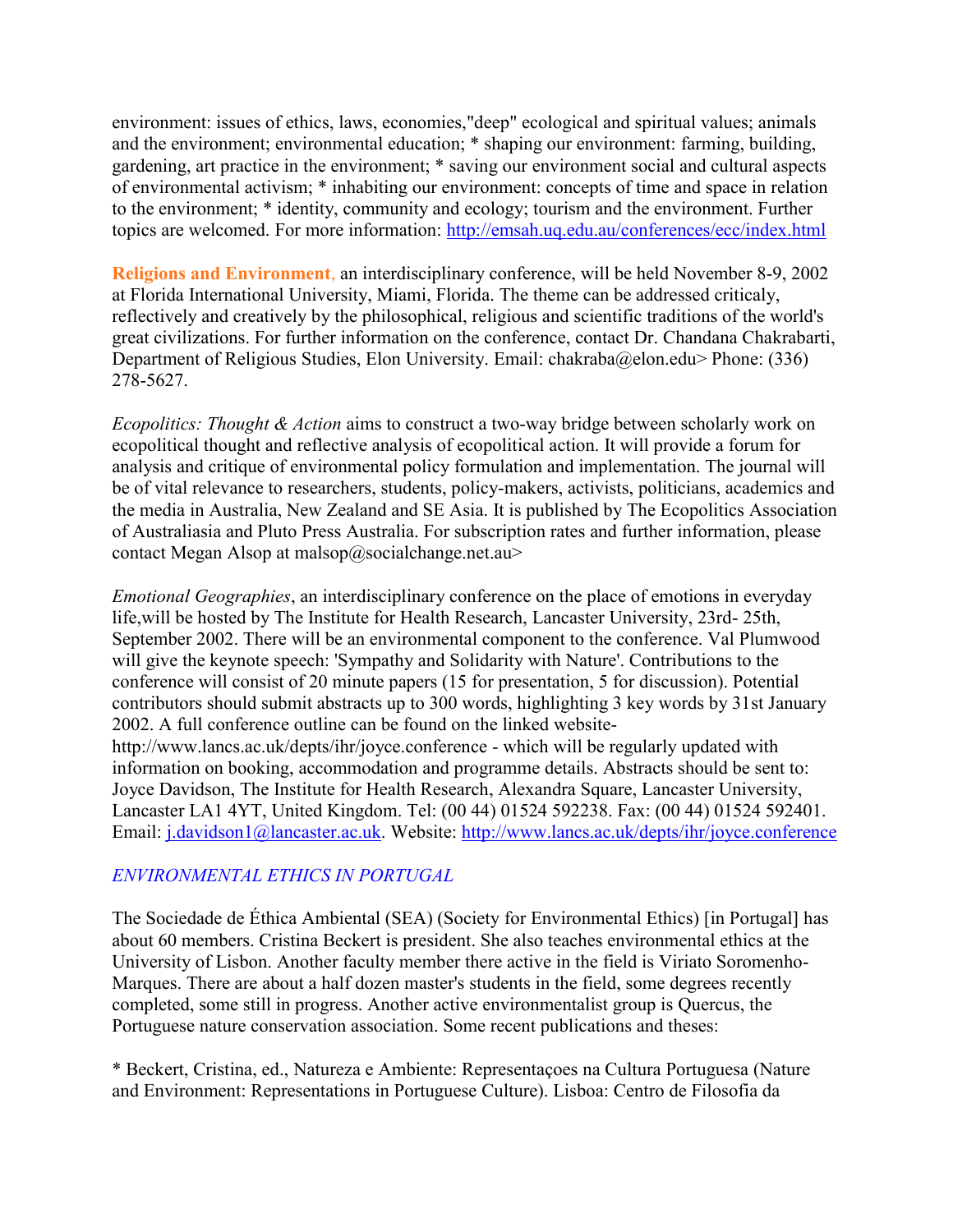Universidade de Lisboa, 2001. Introduction by Viriato Soromenho-Marques. Papers from a symposium held in 1998 at the University of Lisbon. The papers in this anthology show different features of nature and environment in Portuguese culture and were put together in three main groups. The first group regards the way popular Portuguese tradition and contemporary literature conceive the relation between man and nature and how some Portuguese writers and poets predict the environmental crisis we are living now. The second group consists of political and sociological analysis concerning the history of the Portuguese environmental associations and the image of environmental issues released by the media. Finally, the third group concerns nature and environment as philosophical categories and includes papers about the relation between nature and technique, the notion of a "natural community" inherited from Aldo Leopold, along with studies on Kant's aesthetic concept of nature and Portuguese philosophical views on this category. Beckert and Soromenho-Marques are in philosophy at the University of Lisbon.

\* Moura, Domingos, Ferreira, Francisco, Nunes Correia, Francisco, Ribeiro Telles, Gonçalo, and Soromenho-Marques, Viriato, Ecologia e Ideologia (Ecology and Ideology). Lisboa: Livros e Leituras, 1999. This book contains the essential ideas presented during one-day-long dialogue that joined together five leading figures in the environmental Portuguese scientific, social and political landscape: the issues dealt covered a wide scope from environmental ethics to environmental public policies and US-European relations.

\* Varandas Martins da Silva, Maria José, O Valor da Natureza: Caminhos para uma Éthica Ecocentrada (Values in Nature: Toward an Ecocentric Morality). Faculdade de Letras da Universidade Clássica de Lisboa, 2000. M. A. thesis. In Portuguese. A semantic analysis of the concepts of intrinsic value, inherent value, and instrumental value in nature, within Greek philosophy, the Judeo-Christian tradition, and modern philosophy. Nature is conceived as a "dominum" and humans are entities apart from nature. The contemporary environmental crisis is a consequence of this worldview. Philosophy must rethink the relations between humans and nature and leave this closed anthropocentrism. Among environmental ethicists, Holmes Rolston, III and Baird Callicott have responded to the need for a genuine environmental ethics in which nature has intrinsic value. The "land ethic" is an ethic that can reconcile humans and nature, understanding humans as "being with" all that is. Authentic humanity has sensibility, sympathy, and compassion, qualities that are the basis of a genuine moral sense and an ethic of responsibility.

\* Baubosa, Joao Lopes, O Homem no Universo. Reflexao sobre possíveis implicaçoes éticas da coincidência antrópica cosmológica (Man and Universe. Study on the possible implications of the cosmological anthropic coincidence), Faculdade de Letras da Universidade de Lisboa, 2000. M.A. thesis on cosmology and environmental ethics. This study is about the ethical implications of the cosmological anthropic principle and of John Gribbin's theory that defends the Universe as alive. These two theories, both based on the cosmological anthropic coincidence, have been put forward during the last four decades and are cosmological conceptions about the place of man and intelligent life in the Universe, having strong ethical implications. However, only the ethical implications of the anthropic principle's weak version are really acceptable because only this version has scientific credibility, being able to play an important role in environmental ethics.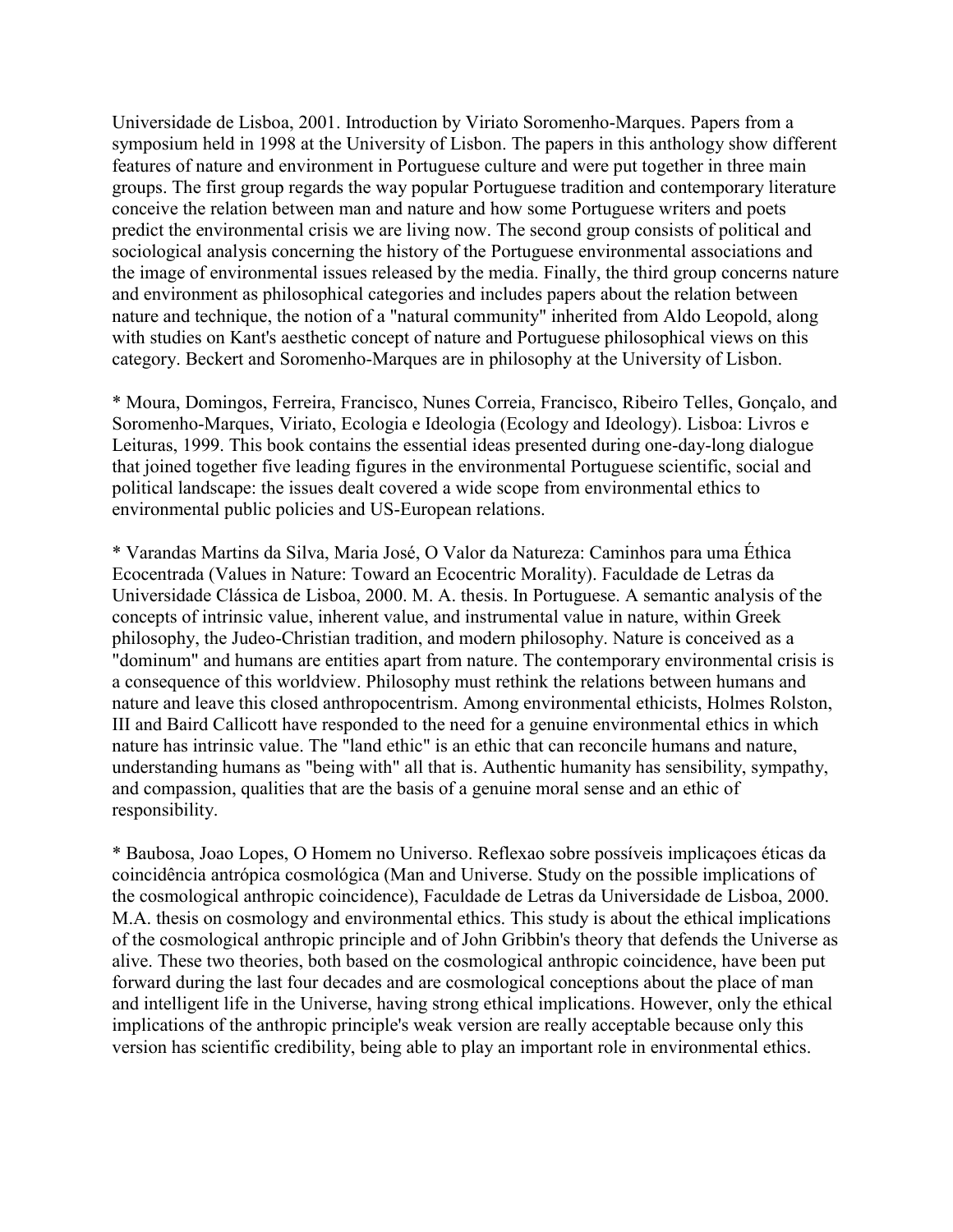\* Rocha, Jorge, Manipulaçao de vida. Para um futuro bioético (Manipulation of Life. For a bioethical Future, Faculdade de Letras da Universidade de Lisboa, 2000. M.A. thesis on the manipulation of life. The primary object of our reflection is the manipulation of living reality. By means of a philosophical inquiry about progresses in biotechnology, we analyze the conquests, the consequences, the promises and the risks of biotechnological investigation, but we also go further seeking for the epistemological and ethical foundations of the attitude to adopt about the manipulation of life in the present stage of knowledge. To accomplish this task it is important to realize who is making the decisions and to define who should make them and also what values must be considered. So our argument starts with the exhibition of the impossibility of knowing nature in an absolute and definitive way (especially living nature, because of its enormous complexity); then we go on defending that human action is based on human knowledge--always imperfect and temporary. After discussing the potential, the power, and the risks of increasing biotechnology, we conclude defending the urgency to submit biotechnological inquiry to the principle of precaution.

Thanks to Holmes Rolston III for this report.

## **Patriotism, Environmentalism and the Circles of Ethics**: **A Response to Cafaro**, by Piers H.G. Stephens, University of Liverpool. Email: [mfedphs@fs1.art.man.ac.uk](mailto:mfedphs@fs1.art.man.ac.uk)

In his provocative piece in the last ISEE newsletter (Vol.12, No.3), Philip Cafaro observed the political power of patriotic loyalty, maintained that historical contingencies have largely handed the idea of patriotism over to the political right, and argued that the idea of patriotism can and should be reclaimed by environmentalists, especially by American environmentalists in the wake of September 11th. I believe that Cafaro has made some important observations, and now write to critically engage with them.

The first question must be: what is patriotism? Patriotism, I would say, is a cluster concept embodying notions of specific loyalty to a defined group, of personal belonging, moral bonding, and the extension of concern to a collective good that transcends our own individual goals. I would add that patriotism usually also involves kinship metaphors (e.g. "motherland") stressing a spatio-cultural location as being part of an individual's identity and thus a source of obligation, like the duties of children to parents. Of these ingredients, it is the element of emotional loyalty that appears most central and double-edged, for whilst on the one side it enjoins trust, a form of mutual reliance that no society can do without, on the other it demands a form of lasting moral commitment to the collectivity, and notoriously, the extent of that commitment may not always be compatible with competing moral demands. There is a problem of moral justification, for if the moral claims of patriotism are taken as foundational, i.e. as a family-like precondition for learning or acquiring any moral commitments at all, then they may override the critical demands of rational moral investigation; if they are not taken in this basic sense of special obligation, then they appear to lose much, and perhaps all, of their force. The point is germane both to the rightist associations of patriotism and to the history of moral philosophy, for the idea of loyalty to a national collectivity is all too often taken as loyalty to that collectivity as presently constituted (the political status quo), whilst as moral philosophers our task is an ongoing critical quest for the moral truth, thus making clashes likely. The solution may be to recognize that loyalty can be variously modelled and critically construed.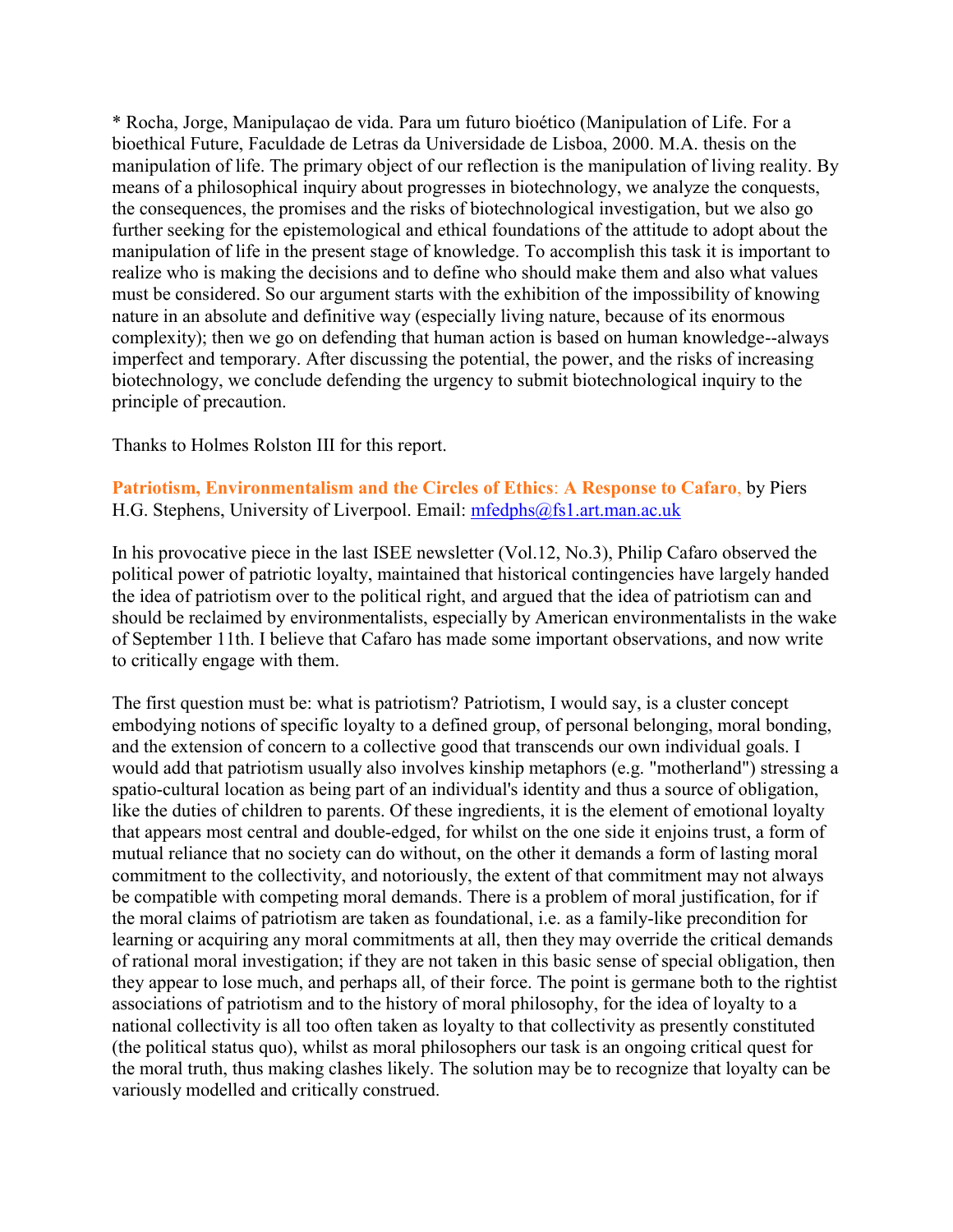That patriotism takes many of its characteristic manifestations from the influence of the land seems undeniable and I believe Cafaro is right to see his engagement in collective environmental work as "contributing to our local community and helping to define the meaning of America". But there are also vital differences between one's sense of personal belonging to land and the patriot's appeal to collective nationhood, and not only because the latter usually regards land as primarily the backdrop for the focus on human beings. For though any citizen may, and perhaps inevitably does, contribute to defining their country by their actions, there remains a key difference: we don't directly experience our nations. What we experience is our street, the dog from next door, this park, that squirrel, these fields; we grieve in losing that and those to whom we feel connection, and we recognise the bonds of belonging to place built up by personal experience. We then extend this sense of concern and shared experience outwards to generate the abstract collectivity that we call the nation, in a familiar and morally positive expanding circle of consideration, and this may then find expression in special concern for those within that collectivity and practices that reinforce our sense of belonging in it. But in doing so, we should never forget that ultimately the human collective entity which we call the "nation" is an abstraction, a useful marker-point for certain commonalities of language, history and culture; if a plague exterminated Homo Sapiens tomorrow then the island that we call Britain would still physically exist, but the set of collective abstract identifying traits known as Britishness would cease to be. We should remember this both because direct experience of nature that is not ultimately reducible to abstract calculations is a vital motivating force of environmentalism, and because the meanings of abstractions are contested, so it is at this point, where the boundaries of identity, inclusion and moral prioritisation are drawn intersubjectively and over time, that patriotism can so easily be warped into dangerous forms by mistaken or unscrupulous political agents.

Shading into this, it is usually history, rather than the land or physical conditions, that contributes most to those various manifestations of patriotic customs and expression which seem most distinctive to outsiders, such as American reverence for the flag, and which produces the values which rightists hold to: the Bushes, Thatchers et al are motivated to conserve certain broadly Lockean institutions and traditions of private land ownership rather than physical nature. Broadly, some distinctive aspects of differentiation may indeed help form a cohesive sense of shared national identity that seems to me to be quite legitimate in itself. The hard question, however, is when and why do forms of national differentiation and identity become xenophobic or aggressive, as they obviously can and do? Here I think that although to define identity by inclusive symbols is always in some sense to exclude, the issue is the manner of that exclusion. Historically, the worst horrors inflicted by "patriotic" excess have occurred when the perpetrators have assumed not merely their own cultural difference, but some mixture of ideas linked to this and further related to any number of notions of innate ethnic supremacy, absolutist doctrines of purity (as both manifest in Nazi Germany), and/or status as the agent of historically inevitable progress, whether divinely ordained (as in the moralistic side of much imperialism) or secular (as promoted by both communist and capitalist ideologues in various times and places). Patriotism is often abused by bad governments in domestic demagoguery too, hence Dr Johnson's "last refuge of the scoundrel". But these xenophobic abuses are not, as such, necessary aspects of patriotism, for duties of entertaining foreign strangers can themselves be a significant part of patriotic expression (see Plato, Laws, Bk.8, 843a, 845, 848a).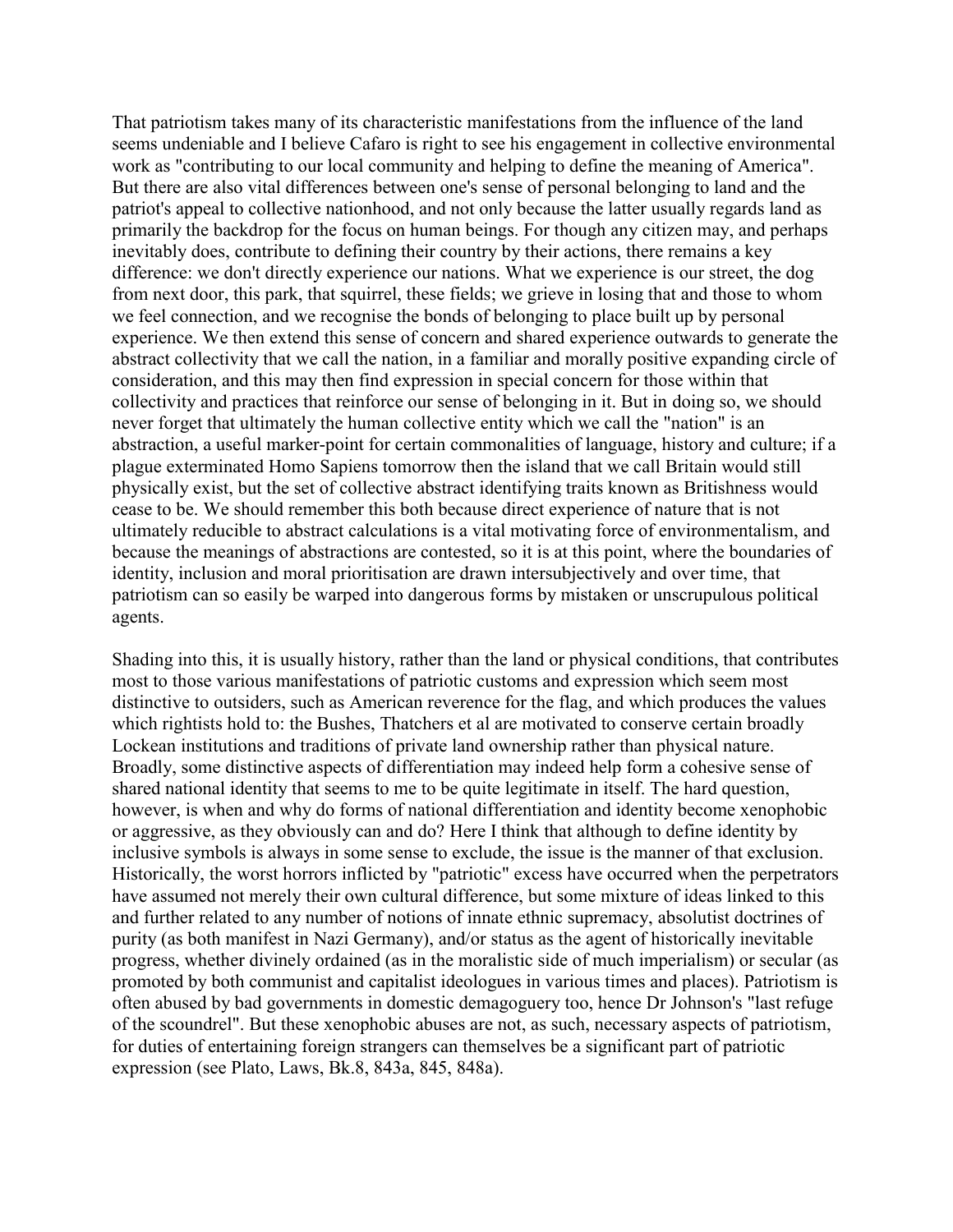This would seem to indicate that, whatever its intellectual (de)merits, Cafaro may be right to say that patriotism need not necessarily be abandoned to the monopoly control of the conservatives and militarists; morally speaking, it only seems to the mixture of an unreflective patriotism with particular exclusivist concepts that causes problems. Though I have so far been rather critical of patriotism, this has mainly been to show the need to model it in such a way as to sidestep its dangers. Yet in terms of immediate political practicalities, I think Cafaro might well be correct to argue that the need for a wider collective vision of a sort that can be seen as coming under the umbrella of patriotism may be necessary to get the environmentalist message across; we differ in that I think the content of the concept of patriotism also needs re-examination. Environmentalists must articulate an alternative vision of the future against the dominant big business agenda, and in practical politics that will mean dealing in the currency of patriotism to some extent; more broadly, Arran Gare has similarly claimed that nationalism has a role in resisting global commodification. One parallel of the left's need to articulate such a vision, also bringing up the intellectual critique issue, comes from Orwell's observations in The Lion and the Unicorn (1940) on pre-war British society's assumptions:

"Both Blimps and highbrows took for granted, as though it were a law of nature, the divorce between patriotism and intelligence. If you were a patriot you read Blackwood's Magazine and publicly thanked God that you were 'not brainy'. If you were an intellectual you sniggered at the Union Jack and regarded physical courage as barbarous. It is obvious that this preposterous convention cannot continue Patriotism and intelligence will have to come together again."

How, then, to heal the rift? Since part of the danger with patriotism is that the loyalty content within it can simply legitimate the status quo and undermine reflection by setting up a sort of foundational claim of all-or-nothing moral support, and this tendency is reinforced by the tendency in patriotism to conceive of the nation in familial terms, I think that the solution may be to think of patriotism as one stage in the process of widening moral awareness across a set of ethical circles locationally fanning out from the self, and in rethinking the familial metaphor. Instead of the conservative image of unquestioning loyalty of juniors to elders, we might allow nature the more accurate metaphorical role of parent and substitute a more fraternal image of the nation, that of a special childhood friend or a close, slightly senior cousin, an image better fitting to the egalitarianism of liberal democracy, and one having additional points: such friends are frequently the sources of advice, of social growth and opportunity, and are more equal helpers with the widening of moral and emotional horizons. Our loyalties here more obviously include duties of reflection, independent moral thought and mutual criticism, especially as the intellectual faculties develop. Unlike the one-way obedience of a child to a parent, the loyalty of a good adult friend includes both giving reliable support and caring enough to criticise when such criticism is appropriate. Most notably, on this metaphor, the significance of loyalty to such a character or group is that it leads on to wider moral engagement. A patriotic loyalty of this sort would fit Cafaro's stipulation of giving a wider context and "being part of larger efforts to achieve some common good". It would represent a stage in the moral development of the expanding circle of ethics; such a form of patriotism, like charity, would be a type of moral engagement and concern for others that began at home but should not end there. By providing a sense of wider belonging, it would serve as a spatio-temporal stage in the expansion of the circle of moral consideration; it would encourage further growth and explicitly political engagement, sitting between the local and global domains in relation to the slogan of acting locally and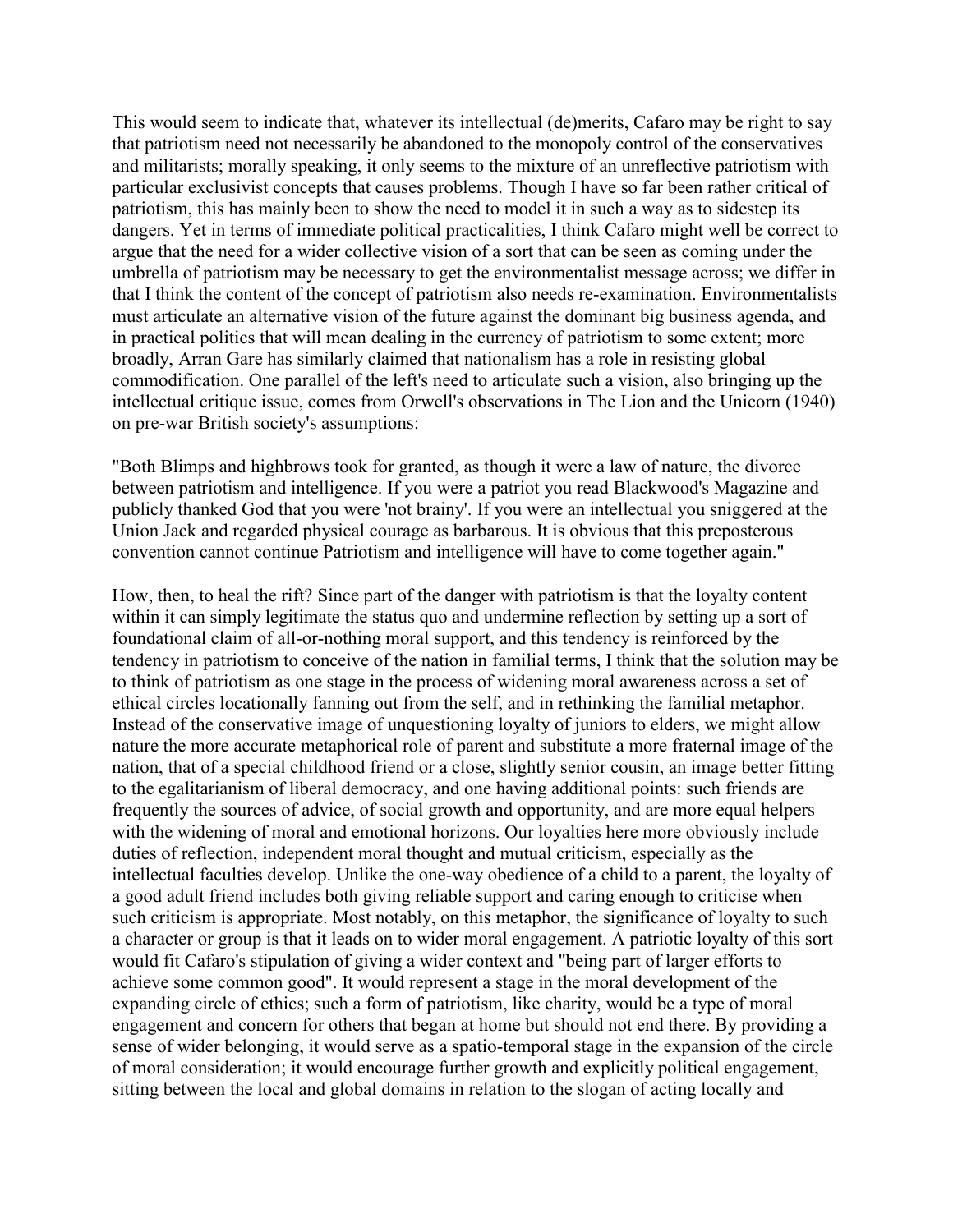thinking globally. Patriotism, thus reconceived and shorn of its xenophobia, could then be not an adversary of environmentalism but a branch of it. It would open doors to recognise the wider moral context, not close them.

# **MEDIA**

Harvest of Fear. Genetically modified foods. PBS/NOVA. 2001. Written by Jon Palfremen. 120 minutes. Pro and con, with reasonably balanced presentations, including intense advocates on both sides. Papayas in Hawaii saved from ring rot disease. BT modified crops, corn, soy beans, cotton. Protests in Europe, led by Greenpeace, and EU ban. American consumers often ignorant of the extent to which their food is genetically modified. Genetically modified corn intended for animals mixed with human foods. Monarch butterfly killed in lab tests eating milkweed near BT corn but field tests are inconclusive. Genetically modified sweet potato successful in Kenya. In Mexico modifying crops to overcome natural aluminum toxicity in soil protested and stopped by Greenpeace. Earth Liberation Front burns agriculture lab at Michigan State. Organic farming, but can it feed the world? Subsistence farmers are already organic farmers, and hungry. Monsanto is damned if you do, damned if you don't. They fund the sweet potato in Kenya, also golden rice to prevent blindness in children, without profit, but are accused elsewhere of making much profit and holding all the patents. EU rescinds GM ban.

--Bitter Harvest. Greenpeace video on killing sea pups for fur in Canada. Produced by Northern Lights Films, from films in 1970's and 1980's. Various pictures of sealers killing pups on the ice, bloody and brutal. Seal hunt defended by Joey Smallwood, former Newfoundland Premier and Morrissey Johnson, sealing captain, and challenged by Patrick Moore, Greenpeace Canada. Debate about the importance of sealing to the economy and to sealers. Send-off band and clergymen pray for the success of the sealers. On the ice, Greenpeace activists confront sealers and attempt to come between sealers and the pups they are killing. Another year, Greenpeace paints seal pups with green dye to make the fur worthless, and are arrested (via helicopter police) for this. About four minutes of the original film is now blacked out (though the voice narrative continues), due to challenges about copyright and use of old documentary sealing films. Available from a Greenpeace video library, Stichting Greenpeace Council, Keizersgracht 176, 1016 DW Amsterdam, The Netherlands. Phone: (31) 20-523 6222. Fax: (31) 20-523 6200. Or email, contact Hester van Meurs, hvmeurs@ams.greenpeace.org. About \$ 35.

Suits and Savages: Why the World Bank Won't Save the World. Short documentary treating wildlife conservation in India and the World Bank's role in these efforts. Based on work by researchers at Hull University, it dramatizes important questions related to development and conservation. Sympathetic treatment of tribals living within forest preserves, little sense that their needs may conflict with the needs of wildlife. A Conscious Cinema Production. 2000. 38 minutes.

# *RECENT ARTICLES AND BOOKS*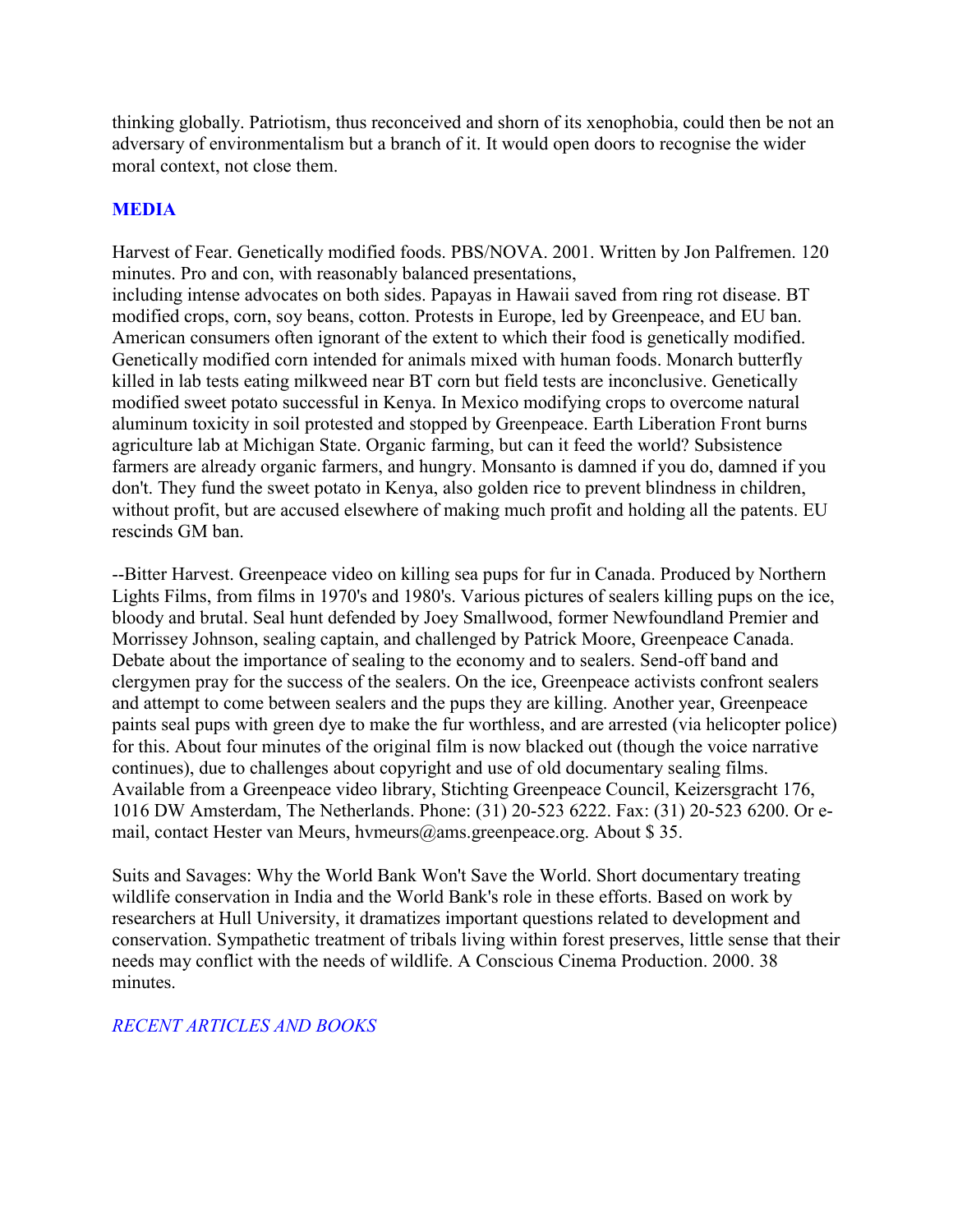--AbuAsab, MS; Peterson, PM; Shetler, SG; Orli, SS, "Earlier plant flowering in spring as a response to global warming in the Washington, DC, area," Biodiversity and Conservation 10(no.4, 2001):597-612.

--Adams, Noah, Far Appalachia: Following the New River North. New York: Random House, 2001. In search of Appalachian roots, Noah Adams took time off from hosting NPR's All Things Considered to follow the New River out of western North Carolina through Virginia and into West Virginia. He drove, hiked, and paddled, exploring the ecology, and became deeply appreciative of one of America's most beautiful regions. Listeners to ATC are still waiting for this to translate into good environmental reporting.

--Agosta, Salvatore J., "Conservation biology: a mediator between Neo-Darwinism and alternative views on the origin and history of life," Biodiversity and Conservation 10(no.5, 2001):833-836. Conservationists and creationists may not agree about the origin of life, long ago. But they can and ought to agree about biodiversity in jeopardy here and now and in the future. Agosta is in biology, Frostburg State University, MD.

--Agosta, William, Thieves, Deceivers, and Killers: Tales of Chemistry in Nature. Princeton, NJ: Princeton University Press, 2000. The venom that spiders use to kill their prey, the alarm pheromones that earthworms use to warn other earthworms of danger, and lots of organic chemistry used to deceive, kill, and steal in nature--also with big doses of anthropomorphic moralizing.

--Anderson, EN, "Tropical Forest Game Conservation," Conservation Biology 15(no.3, 2001):791-792.

--Andrews, Tamra, A Dictionary of Nature Myths. New York: Oxford University Press, 1998, 2000. Natural forces, gods or goddesses of natural forces, terms related to the myths of natural forces, geographical regions. Tales of an animated (often enchanted) and meaningful universe.

--Aplet, Gregory H., "On the Nature of Wilderness: Exploring what Wilderness Really Protects," Denver University Law Review 76(1999):347-367. Wilderness is neither simply an idea nor a place. It is a place where an idea is clearly expressed. ... In an effort to bridge the chasm that has developed between the critics and the defenders of wilderness, this Essay examines the qualities of a place that confer wildness and explores some of the implications of treating wildness as a quality best expressed in the places we call wilderness, but also infused in special places closer to home" (p. 349). "Wilderness is criticized for separating people from nature, for ignoring aboriginal people, and for holding nature static, even as it is revered as a place. The representation of wilderness described here as the end of two-dimensional continuum of wildness defined by naturalness and freedom from human control offers a way out of this dilemma. By describing wildness as a continuum, we acknowledge the wildness that is all around us even as we celebrate the places at the end of the continuum" (p. 366). Aplet is a forest ecologist with The Wilderness Society.

--Arnold, D., and Guha, R., Nature, Culture, Imperialism: Essays on the Environmental History of South Asia. Delhi, India: Oxford University Press, 1995.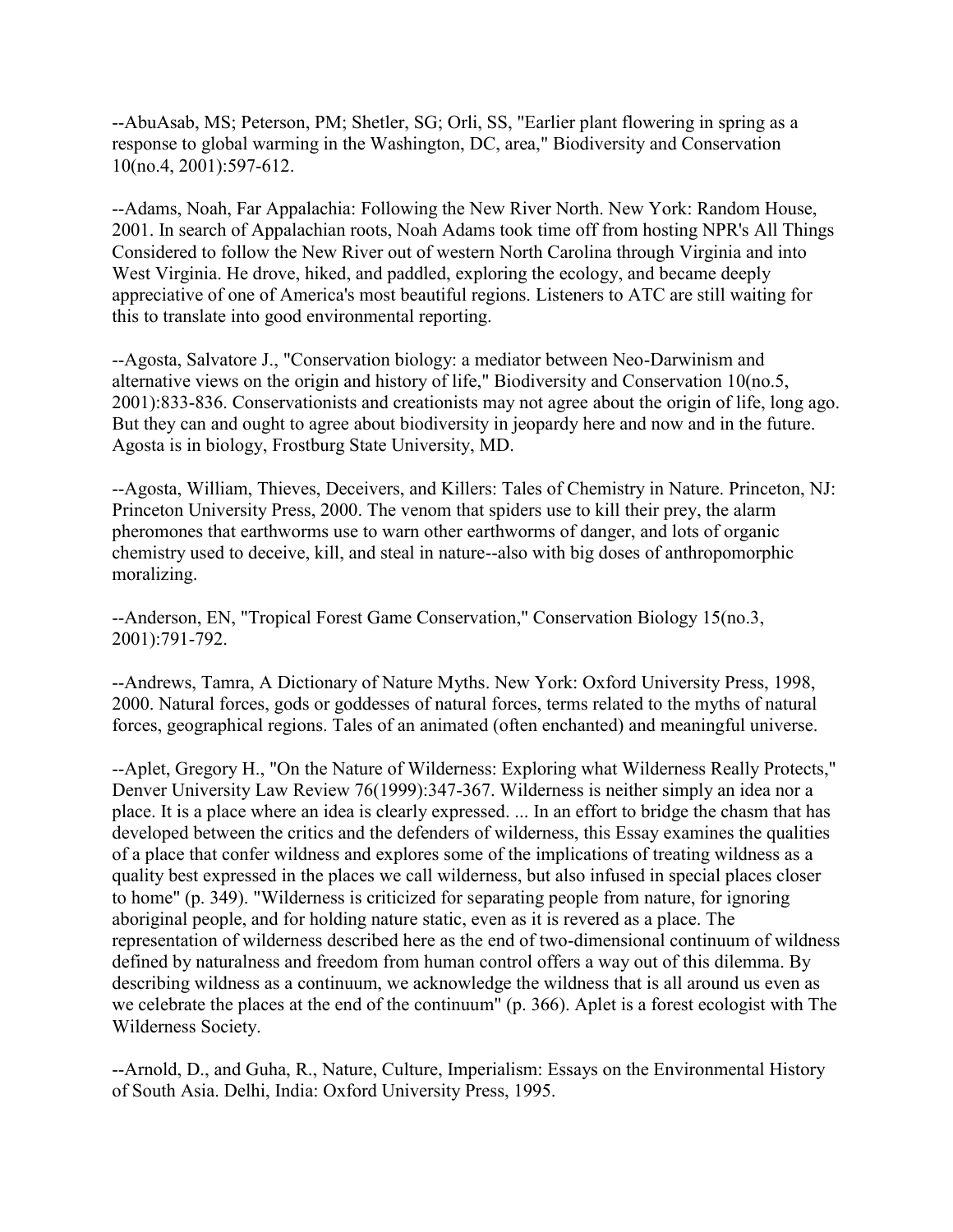--Asheim, GB; Buchholz, W; Tungodden, B, "Justifying Sustainability," Journal of Environmental Economics and Management 41(no.3, 2001):252-268.

--Baird, Nicola, "Danger islands," The Ecologist 31(no.2, MAR 01 2001):58-. The Solomon Islands are no paradise. Rising sea levels and political turmoil threaten this south sea island group as never before.

--Bammel, Gene, "Which World? Which Wilderness? or Getting Back to the Right Cronon," International Journal of Wilderness 7 (no. 2, August 2000):16-19. William Cronon is a heretic. But heretics often serve as useful correctives. Heretics serve to bring the orthodox back to their roots. Perhaps Crononism will serve to bring true believers in wilderness back to the bedrock of their belief and practice. Bammel is emeritus professor of philosophy, West Virginia University.

--Barham, Elizabeth, "Ecological Boundaries as Community Boundaries: The Politics of Watersheds," Society & Natural Resources 14(no.3, MAR 01 2001):181-.

--Barnosky, AD; Hadly, EA; Maurer, BA; Christie, MI, "Temperate Terrestrial Vertebrate Faunas in North and South America: Interplay of Ecology, Evolution, and Geography with Biodiversity," Conservation Biology 15(no.3, 2001):658-674.

--Barry, D., "Toward Reconciling the Cultures of Wilderness and Restoration," Restoration and Management Notes 16(1998):125-127.

--Berry, Kate A, "Water Along the Border; An Introduction to 'Water Issues in the U.S.-Mexico Borderlands'," Natural Resources Journal 40(no.4, Fall 2000):755-.

--Bonner, John Tyler, First Signals: The Evolution of Multicellular Development. Princeton, NJ: Princeton University Press, 2001. Bonner, well-known for his studies in the evolution of complexity, focuses on the origin of multicellular organisms, particularly the origins of the sending of signals between cells to make specialization and multicellular organisms possible- and thereby to open up astounding new possibility space for the evolution of biodiversity. Bonner is emeritus in biology, Princeton University.

--Bonnicksen, Thomas M., America's Ancient Forests: From the Ice Age to the Age of Discovery. New York: John Wiley and Sons, 2000. How the North American forest landscape evolved over the past 18,000 years. A special feature of the book is its self-contained introduction to the early history of Native American peoples and their environment. The author draws on his roots in the Osage nation as well as historical research, and claims that the cultural practices of hunting, agriculture, and fire helped form the ancient forests. "This saga is not just about climate and trees. Native Americans were an integral part of America's forests. The forest and the people who lived there formed an inseparable whole that developed together over the millennia. ... Native Americans helped to create and sustain the ancient forests that Europeans found beautiful enough to set aside in national parks." (p. xi). Bonnicksen is in forest science, Texas A&M University. For vigorous dissent, see Vale, Thomas R., "The Myth of the Humanized Landscape" Natural Areas Journal 18(no. 3, 1998):231-236.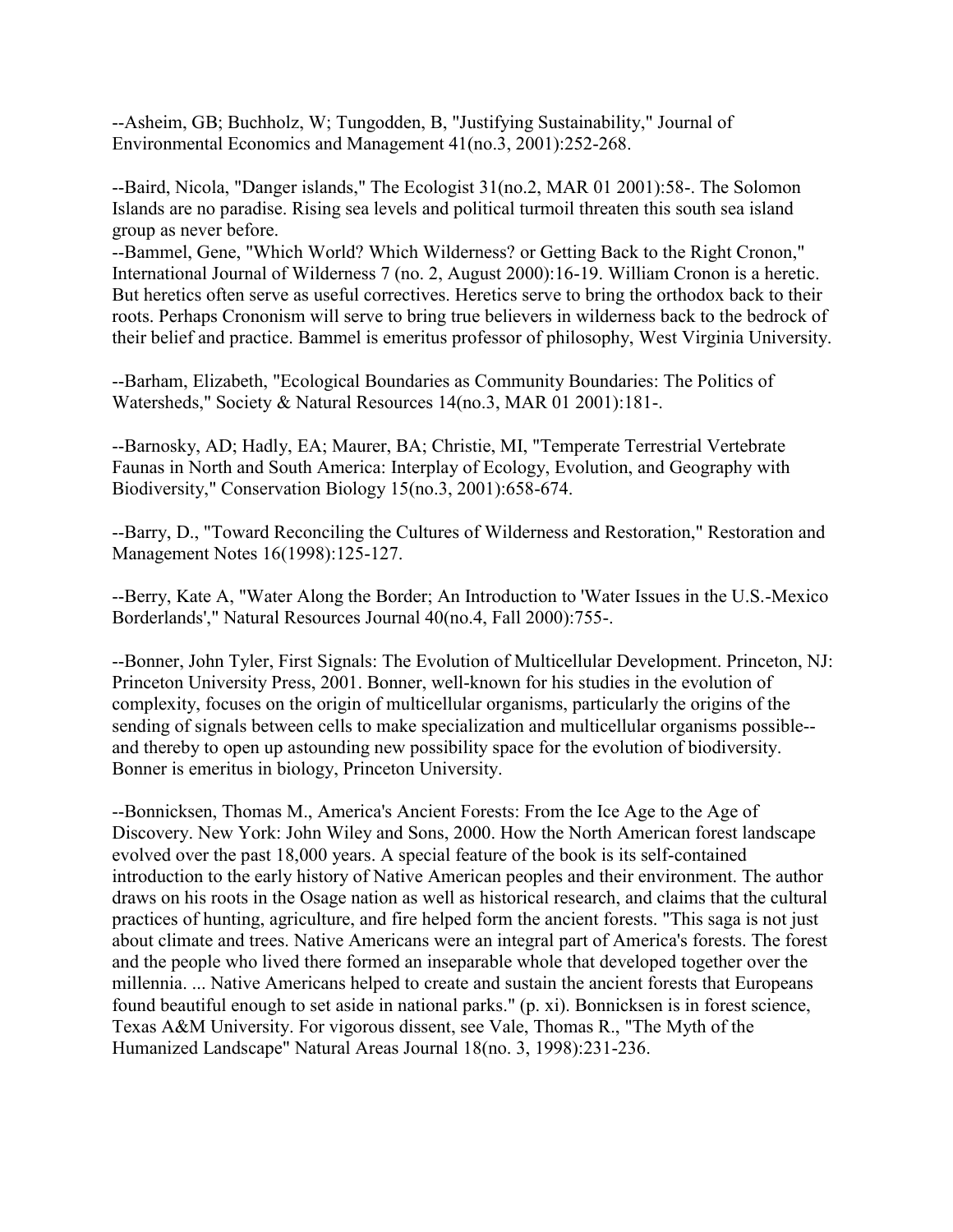--Botteron, Cynthia A., "India's `Project Tiger' Reserves: The Interplay Between Ecological Knowledge and the Human Dimensions of Policymaking for Protected Habitats," Pages 136-161 in Dale, Virginia H., and Haeuber, Richard A., eds., Applying Ecological Principles to Land Management. New York: Springer-Verlag, 2001.

--Boudreaux, Paul J, "Looking the Ogre in the Eye: Ten Tough Questions for the Antisprawl Movement," Tulane Environmental Law Journal 14(no.1, Wint 2000):171-.

--Boylan, Michael, ed., Environmental Ethics. Upper Saddle River, NJ: Prentice-Hall, 2001. Sections on Worldview and Applied Ethics; Land Ethic, Deep Ecology, and Social Ecology; Ecofeminism; Religion and Aesthetics; Moral Basis for Environmentalism; Anthropocentric Justifications, Biocentric Justifications; Searching the Middle (between these two); Animal Rights; Biodiversity; Sustainable Development. Features (a) an original interview with a prominent person who faces the practical challenges of ethical issues in the environment daily, (b) a methodology for linking theory to action, (c) an awareness of gender issues, and (d) a method for students to follow to write an essay using the information presented. Boylan is philosophy at Marymount University, Arlington, VA.

--Brown, Kelly M. Cummings, Ronald Terrebonne, Peter, "Scrap Tire Disposal: Three Principles for Policy Choice," Natural Resources Journal 41(no.1, Wint 2001):9-.

--Cafaro, Philip and Primack, Richard, "Ecological Integrity: Evaluating Success in National Parks and Protected Areas," Encyclopedia of Life Sciences, Nature Publishing Group, London. Website: http://www.els.net> This encyclopedia went online January 2001; a print version will be published in 2002. "Nature Publishing Group" is a part of Macmillan Press.

Cafaro, Philip, review of video "Suits and Savages: Why the World Bank Won't Save the World," Organization and Environment 14 (2001): 463-465. Takes filmmakers to task for ignoring the needs of wildlife. "The film makers share the World Bank's tradition view that people and their concerns are all important. They differ on which people they care about and what they think is best for them."

--Caro, T.M, "Species richness and abundance of small mammals inside and outside an African national park," Biological Conservation 98(no.3, 2001):251-.

--Chown, SL; Rodrigues, ASL; Gremmen, NJM; Gaston, KJ, "World Heritage Status and Conservation of Southern Ocean Islands," Conservation Biology 15(no.3, 2001):550- 557.

--Clark, W, "A Transition Toward Sustainability," Ecology Law Quarterly 27(no.4, 2000):1021- 1076.

--Claussen, E, "Climate Change: Present and Future," Ecology Law Quarterly 27(no.4, 2000):1373-1382.

--Clements, KA, "Charles T. Rubin, ed, Conservation Reconsidered: Nature, Virtue, and American Liberal Democracy," Environmental History 6(no.2, 2001):311-.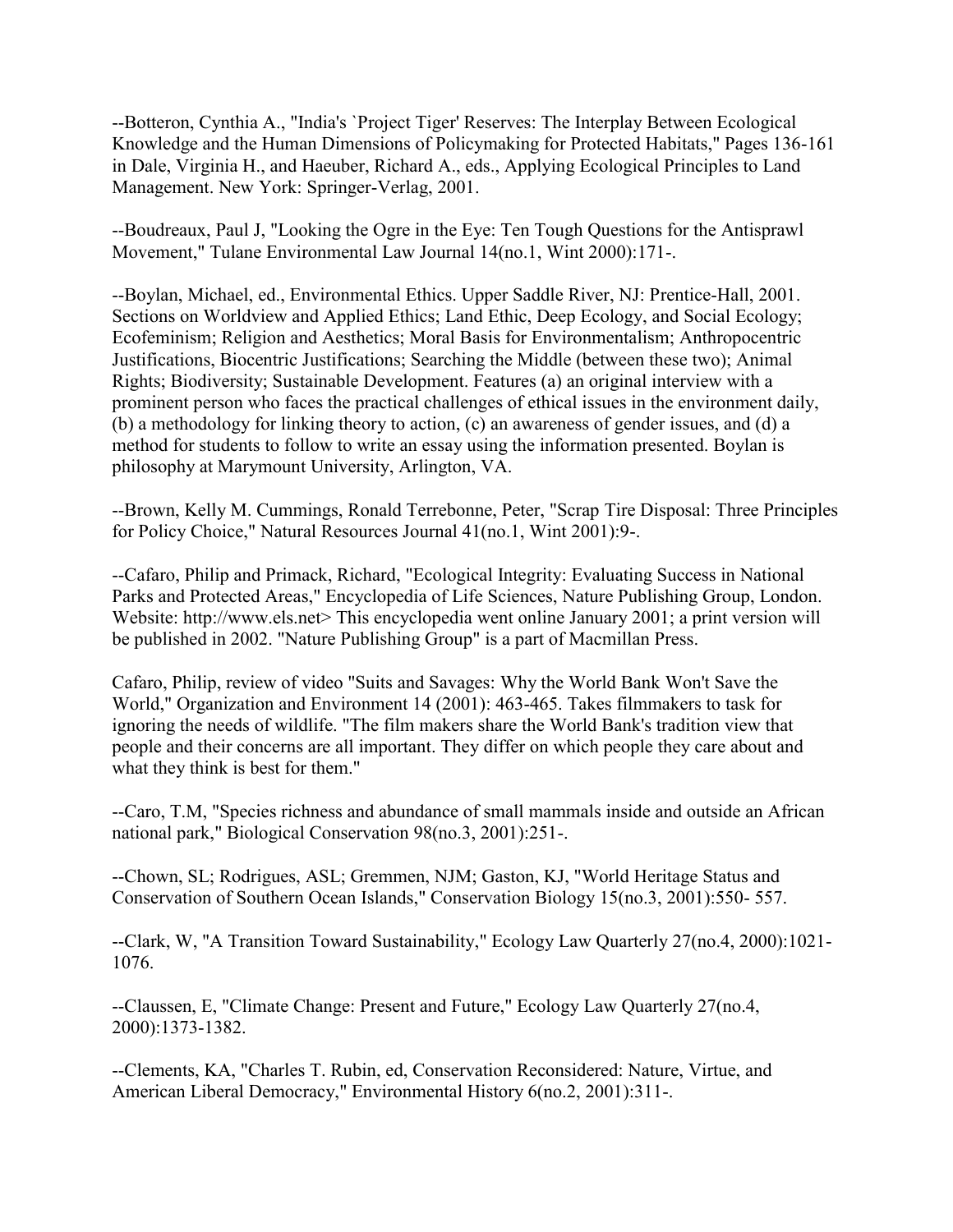--Cohen, Carl and Regan, Tom., eds., The Animal Rights Debate. Lanham, MD: Rowman and Littlefield, 2001. Part I. In Defense of the Use of Animals, Carl Cohen. Includes why animals do not have rights, the moral inequality of species, and the good that animal experimentation does. Part II. The Case for Animal Rights, Tom Regan. Defends animal rights, condemns animal exploitation. Cohen is in philosophy, University of Michigan, Ann Arbor. Regan is in philosophy, North Carolina State University.

--Cole, D. N., "Paradox of the Primeval: Ecological Restoration in Wilderness," Ecological Restoration 18(2000):77-86.

--Cole, D. N., "Ecological Maniupulation in Wilderness: An Emerging Management Dilemma," International Journal of Wilderness 1(no. 1, 1995):12-16.

--Culhane, PJ, "Research on Society & Natural Resources: A Content Analysis of the First Decade," Society and Natural Resources 14(no.5, 2001):365-384.

--Czech, Brian, and P. R. Krausman. 2001. The Endangered Species Act: History, Conservation Biology, and Public Policy. Baltimore. MD: Johns Hopkins University Press, 2001 240 pp. ISBN 0-8018-6504-2, \$26.00, pb A comprehensive analyses of the Endangered Species Act, using "policy design theory", developed in the 1990s by political scientists Anne Schneider and Helen Ingram. Part 1: Overview of current ESA controversies, followed by a history of species endangerment in the United States and the sociopolitical response. Part 2: A policy design analysis of the ESA, beginning with a layout of the ESA's structure and an assessment of the assumptions of the ESA authors. Next, the allocation of recovery efforts among threatened and endangered species is assessed using a "social construction/political power matrix". The technical legitimacy of the ESA is assessed, with particular attention paid to the prioritization of species for conservation. The socioeconomic context of the ESA is described using an assessment of the causes of species endangerment, and the implications of the ESA to American democracy (and vice versa) are discussed. Special attention is given to property rights. The authors conclude that the ESA is an implicit prescription for a steady state economy of sustainable size.

--Czech, Brian, Shoveling Fuel For A Runaway Train: Errant Economists, Shameful Spenders, And A Plan To Stop Them All. Berkeley: University of California Press, Berkeley, 2000. 210p. \$22.50. ISBN 0-520-22508-2. What begins as an academic exercise ends as a public tract designed to trigger a "steady state revolution" in the United States. Shoveling Fuel was written by a Ph.D. wildlife biologist turned ecological economist. Principles of wildlife science and evolutionary ecology applied to the workings of the human economy. Mainstream or "neoclassical" economic growth theory is fallacious, dangerous, and most likely corrupted at the nexus of academia, corporatism, and government. Debunking Julian Simon's Ultimate Resource 2, Shoveling Fuel includes an overview of ecological economics and some of its leading theorists. Part 2 provides a blueprint for the steady state revolution, which is part academic, part social. Theories of Darwin, Veblen, and Maslow are synthesized to reveal the "liquidator syndrome" afflicting many Americans. Once the motives of the liquidators and the effects of their behavior are revealed, the steady state class will begin to castigate the liquidating class.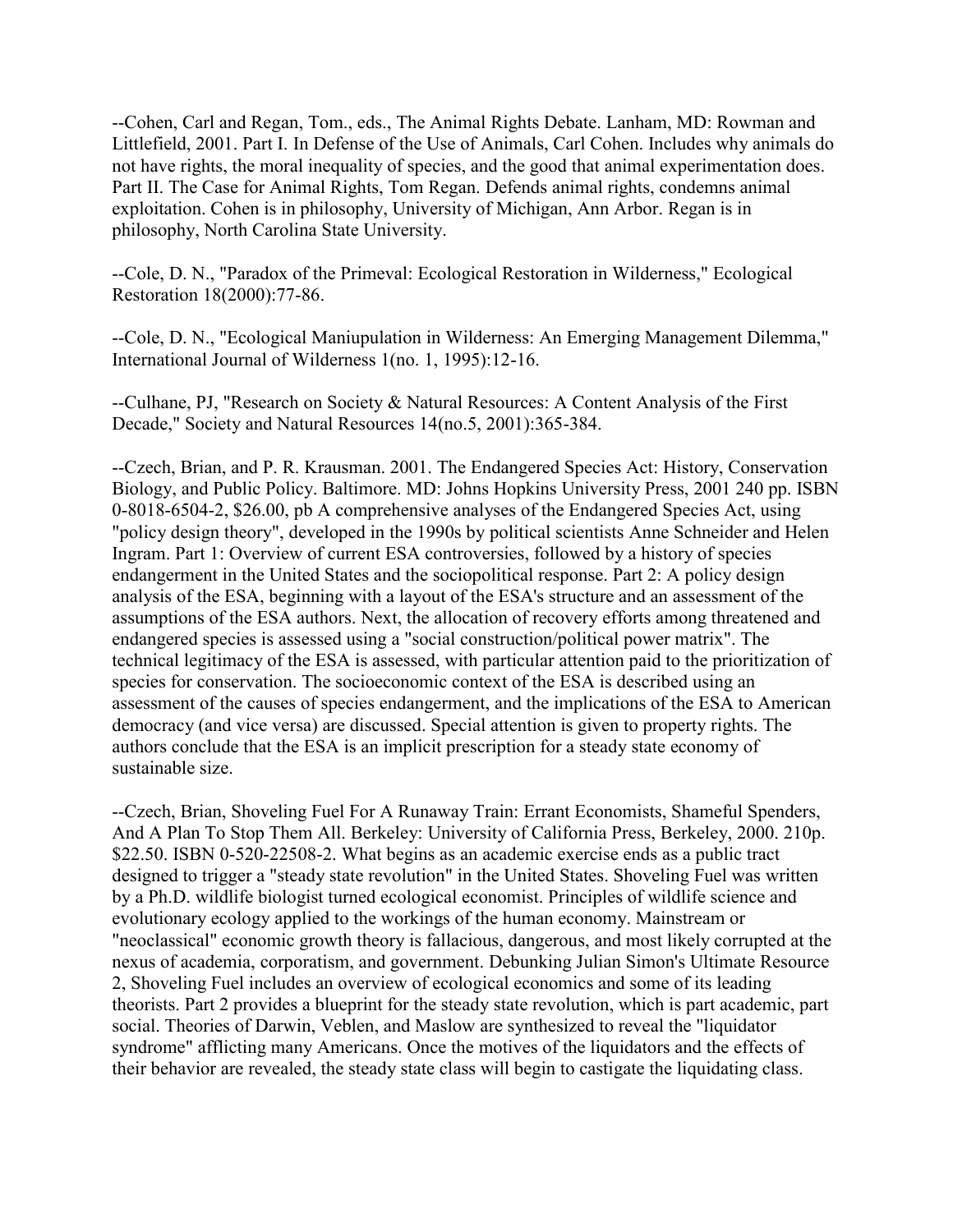Increasingly informed by the ecological economics movement in academia, will lead to the establishment of a steady state, sustainable economy.

--Dale, Virginia H., et al (8 others), "Ecological Guidelines for Land Use Management." Pages 3- 33 in Dale, Virginia H., and Haeuber, Richard A., eds., Applying Ecological Principles to Land Management. New York: Springer, 2001. A report from the Ecological Society of America. "Five principles of ecological science have particular implications for land use and can assure that fundamental processes of the earth's ecosystems are sustained. These ecological principles deal with time, species, place, disturbance, and the landscape. The recognition that ecological processes occur within a temporal setting and change over time is fundamental to analyzing the effects of land use. In addition, individual species and networks of interacting species have strong and far-reaching effects on ecological processes. Furthermore, each site or region has a unique set of organisms and abiotic conditions influencing and constraining ecological processes. Disturbances are important and ubiquitous ecological events whose effects may strongly influence population, community, and ecosystem dynamics. Finally, the size, shape, and spatial relationships of habitat patches on the landscape affect the structure and function of ecosystems. The responses of the land to changes in use and management by people depend on expressions of these fundamental principles in nature" (p. 24). The authors also lament that ecosystem principles are seldom considered in land use decisions affecting private land, with cumulative, detrimental, long-term effects, difficult to reverse. A longer report is:

--Dale, Virginia H. et al., "Ecological Principles and Guidelines for Managing the Use of Land," Ecological Applications 10(2000):639-670.

--Dale, Virginia H., and Haeuber, Richard A., eds., Applying Ecological Principles to Land Management. New York: Springer-Verlag, 2001. Grows out of the work of a committee established by the Ecological Society of America to study how ecologists can help make effective decisions on land management. Major ecological principles. Guidelines for using the principles. A dozen major case studies: wildlife habitat in the Western U.S.; land management across mixed ownerships; tribal habitats in the Eastern Ghats of India; tiger reserves; riparian restoration of large rivers; farming in the Brazilian Amazon; agricultural watersheds; and more. One motif is that ecological principles alone cannot sustain nature; cultural principles must be included. But equally people without nature are also unsustainable. Dale is with the Environmental Sciences Division, Oak Ridge National Laboratory, Oak Ridge, TN.

--Davradou, Maria and Namkoong, Gene, "Science, Ethical Arguments, and Management in the Preservation of Land for Grizzly Bear Conservation," Conservation Biology 15 (no. 3, June, 2001):570-577. Environmental groups advocate the preservation of an area within British Columbia's coastal temperate rainforest as a sanctuary for grizzly bears (Ursus arctos horribilis). Debate among government, industry, and environmental spokespersons has provided arguments but no resolution. We have applied to this issue available biological knowledge on grizzly bears and the arguments of a range of ethical theories The theories of three professionally trained ethicists were included: Tom Regan, Holmes Rolston III, and Arne Naess. Aldo Leopold's prominent position in the conservation movement justifies his "land ethic" as a fourth ethical theory. All four theories agree that the area should be preserved. Contrary to this fundamental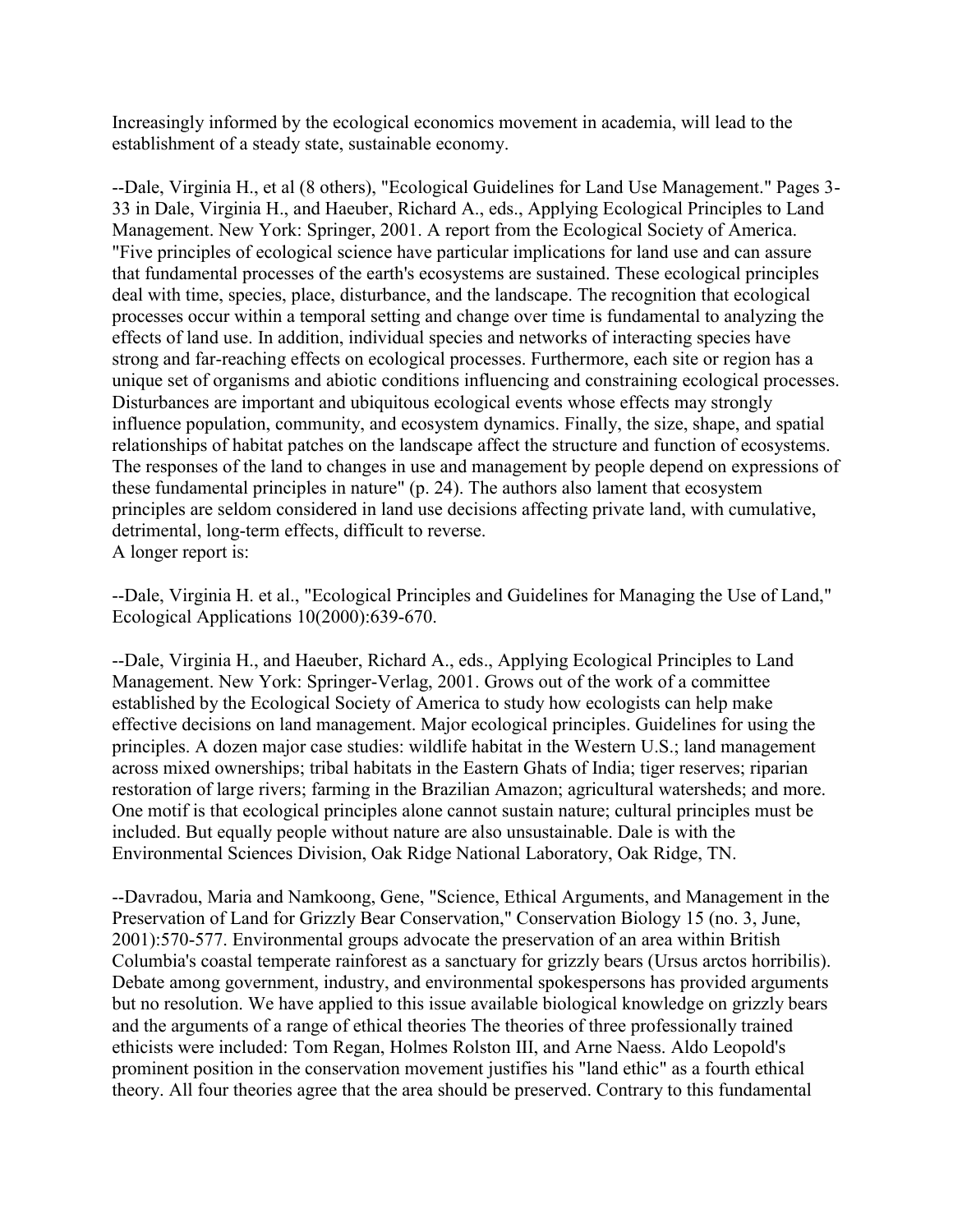agreement, the theories diverge when tested against a "hard" conservation scenario, the conflict between the protection of the last surviving grizzly bears versus the survival of a culturally distinct human tribe. Application of the principles developed by Regan and Naess recommend that human interests should override the preservation of grizzly bears, whereas Leopold's and Rolston's arguments favor the preservation of the area for the bears. Our work can be used as a model of how the gap between biological sciences, ethical theories, and ecosystem management can be bridged successfully. The authors are in Forest Sciences, University of British Columbia.

--Debinski, D. M.; Ray, C. Saveraid, E. H, "Species diversity and the scale of the landscape mosaic: do scales of movement and patch size affect diversity," Biological Conservation 98(no.2, 2001):179-.

--Denver University Law Review, vol. 76 (1999), no. 2, is a theme issue on wilderness and the Wilderness Act. The whole issue (300 pages) is available from the publisher, William S. Hein & Co., 1285 Main Street, Buffalo. NY 14209. 800/828-7571. \$ 16 plus \$ 7 shipping. Contains:

--Cheever, Federico, "Introduction--Talking About Wilderness," p. 335

--Aplet, Gregory H., "On the Nature of Wildness: Exploring What Wilderness Really Protects," p. 347

--McCloskey, Michael, "Changing Views of What the Wilderness System Is All About," p. 369 --Glicksman, Robert L., and Coggins, George Cameron, "Wilderness in Context," p. 383

--Anderson, H. Michael, and Moncrief, Aliki, "America's Unprotected Wilderness," p. 413 --Nickas, George, "Preserving an Enduring Wilderness: Challenges and Threats to the National Wilderness Preservation System," p. 449

--Morton, Pete, "The Economic Benefits of Wilderness: Theory and Practice," p. 465 --Baden, John A., and Geddes, Pete, "Environmental Entrepreneurs: Keys to Achieving Wilderness

Conservation Goals?," p. 519

--Foreman, Dave, "The Wildlands Project and the Rewilding of North America," p. 535 --Sheldon, Karin P. "Water for Wilderness," p. 555

--Hubbard, Kenneth D., Nixon, Marily, and Smith, Jeffrey A., "The Wilderness Act's Impact on Mining Activities: Policy Versus Practice," p. 591

--Ruckel, H. Anthony, "The Wilderness Act and the Courts," p. 611

--Duncan, Richard A., and Proescholdt, Kevin, "Protecting the Boundary Waters Canoe Area Wilderness: Litigation and Legislation," p. 621

--Ochs, Matthew J., "Defining Wilderness: From McCloskey to Legislative, Administrative and Judicial Paradigms," p. 659.

--DeWitt, Calvin B., "Biodiversity and the Bible," Global Biodiversity 6(no. 4, 1997):13- 16.

--Dobson, Andrew, Justice and the Environment: Conceptions of Environmental Sustainability and Theories of Distributive Justice. Oxford: Oxford University Press, 1998. Dobson is in politics at Keele University.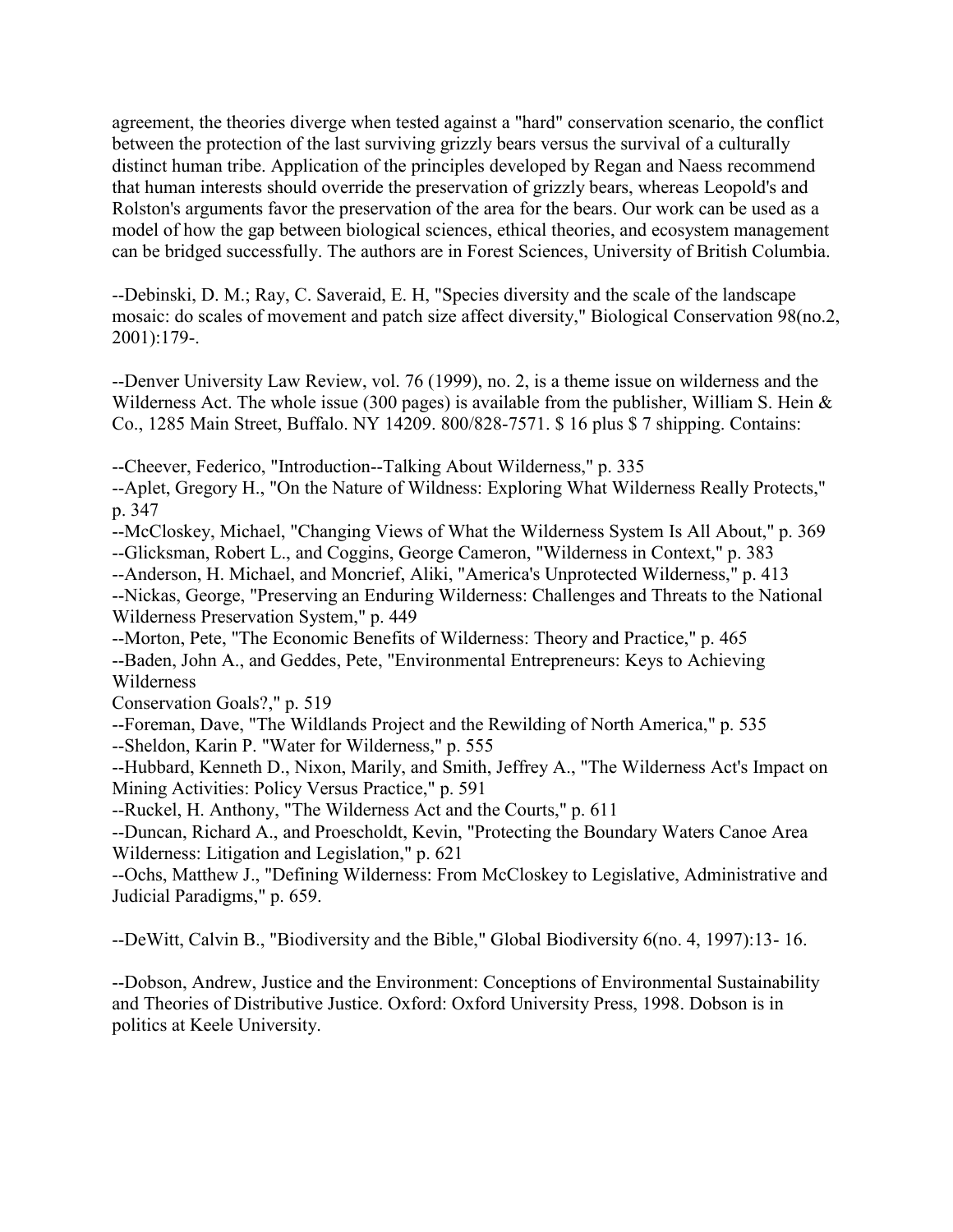--Dunlap, Riley E., Xiao, Chenyang, and McCright, Aaron M., "Politics and Environment in America: Partisan and Ideological Cleavages in Public Support for Environmentalism," Environmental Politics 10 (Winter, 2001): 23-48.

--Dwyer, Michael J., Sea of Heartbreak: The Extraordinary Account Of A Newfoundland Fishing Voyage. Toronto, Canada: Key Porter Books, Toronto, Canada, 2001. ISBN 1-55263- 303-9. Going fishing for turbot with gill nets is to participate in a marine massacre. Dwyer's personal environmental ethics perhaps might be designated as a form of "progressive anthropocentrism." He is not opposed to killing wildlife for a living, e.g. fishing, or hunting for food, but he signs on board a ship he comes to call "our ship of death" (p. 191), and reaches the conviction that a civilization with such a profligate attitude towards the non-human inhabitants of the marine world does not deserve to survive. Thanks to David Orton.

--Edmunds, D; Wollenberg, E, "Historical Perspectives on Forest Policy Change in Asia: An Introduction," Environmental History 6(no.2, 2001):190-212.

--Edwards, Denis, ed., Earth Revealing, Earth Healing: Ecology and Christian Theology. Collegeville, Minn: Liturgical Press, 2001. Christian theology as a theology of the Earth.

--Flint, R. Warren, and Houser, W. L., Living a Sustainable Lifestyle for our Children's Children. Lincoln, NE: Authors Choice Press, 2001 ISBN: 0-595-20013-3

--Foltz, Richard C., "Environmental Initiatives in Contemporary Iran," Central Asian Survey 20(no. 2, 2001):155-165. "The land of Iran possesses the greatest degree of biodiversity on south-western Asia. The country claims many of the world's ecosystem types, from high mountains and deserts to semi-tropical forests and marine environments. Yet ... with rapid overpopulation, desertification and the endangerment of virtually all species in the country ... Iran's environmental problem is among the most critical in the world. ... Tehran has been classified as one of the ten most polluted cities in the world. ... [Yet] in Iran today the government stand on the environment, formally enshrined in the nation's constitution, as well as the energy and motivation of environmental NGOs and the rate at which public awareness of environmental issues is increasing, are all impressive." Iran is probably the only country that claims Islam as the basis of its national environmental ethic. Foltz is in religion at the University of Florida.

--Foreman, Dave; Daly, Kathy, "An Ecological Approach to Wilderness Area Design," Wild Earth 10(no.4, Wint 2000):66-.

--Fox, Camilla H, "Raining Bullets: The Aerial War on Coyotes," The Animals' Agenda 21(no.1, JAN 01 2001):18-. Killing coyotes costs many taxpayer dollars as well as the lives of some government agents.

--Galton, David, In Our Own Image: Eugenics and the Genetic Modification of People. London: Little, Brown, 2001. Genetic improvement of our offspring has already begun by choosing the "best" of several embryos produced during IVF. Not far ahead lies alteration of the embryo's genes. An analysis of the dangers and benefits of the genetic modification of people.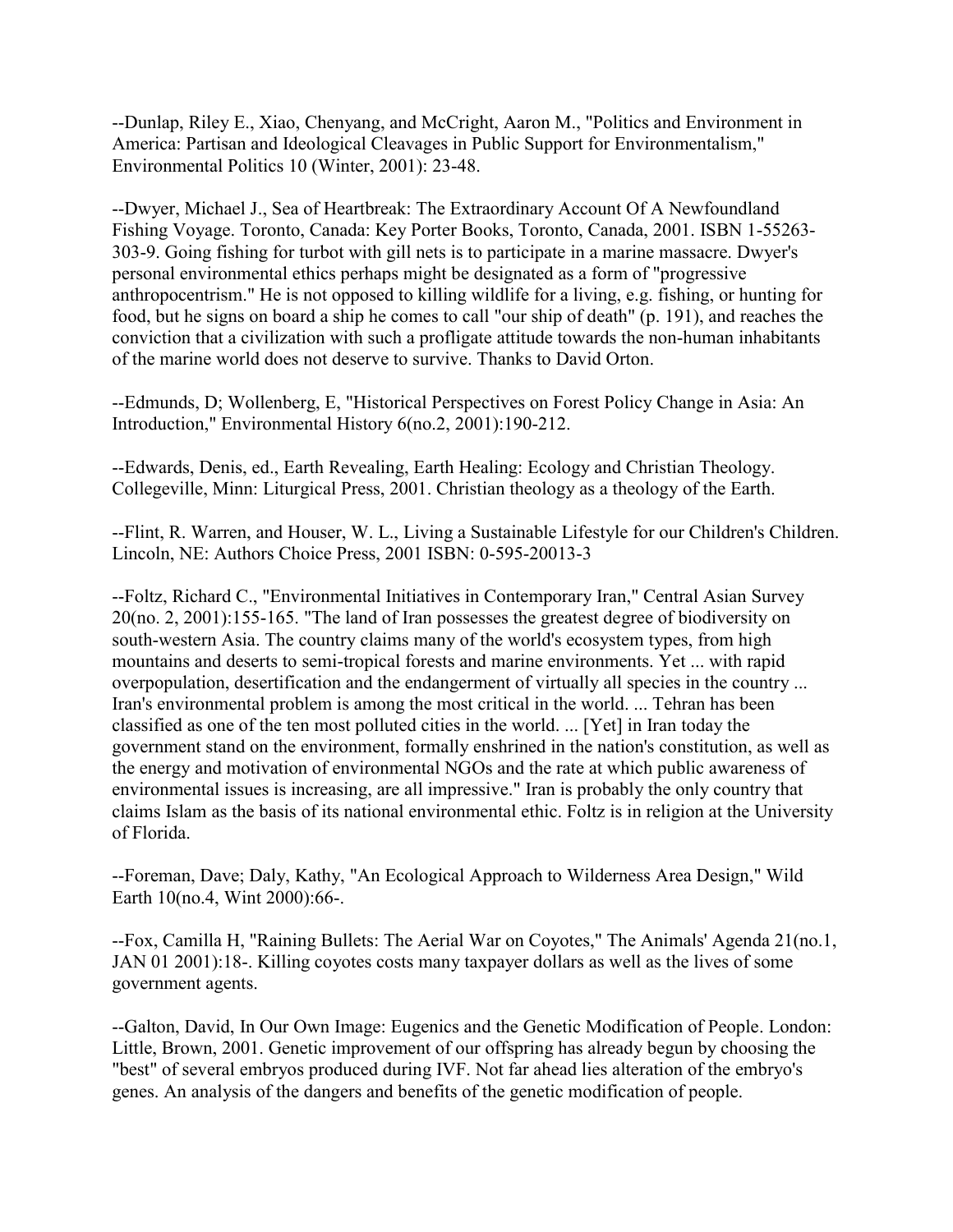--Global Bioethics 12 (no. 1-4, 1999). A theme issue, Population Explosion: Religious and Environmental Confrontation. Global Bioethics is published at the Institute of Anthropology, University of Florence, Italy. Eleven contributors, growing out of a conference held in Xanthi, Thrace (Greece) in March 1999. Includes:

--Gardikas, K., "How our species has tackled overcrowding in the past: Controversial issues and recent trends in world history"

--Falek, A., "The impact of epidemics on world population prospects for the 21st century: Genetic, epidemiologic and bioethical issues"

--Milani-Comparetti, M., "Birth control and ethical questions" and more.

--Goncalves, Eduardo, "Lies, dam lies," The Ecologist 31(no.5, 2001):48-49. Eduardo Goncalves explains how the EU is funding an illegal mega-dam project in Portugal which is threatening both people and wildlife

--Goodwin, Susan Lieberman, "Conservation Connections in a Fragmented Desert Environment; The U.S.-Mexico Border," Natural Resources Journal 40(no.4, Fall 2000):989-.

--Gottgens, JF; Perry, JF; Fortney, RH; Meyer, JE; Benedict, M; Rood, BE, "The Paraguay-Parana Hidrovia: Protecting the Pantanal with Lessons from the Past," Bioscience 51(no.4, 2001):301-308.

--Goudie, Andrew S., Editor in Chief, Encyclopedia of Global Change: Environmental Change and Human Society. 2 vols. Oxford: Oxford University Press, 2002. Articles on all kinds of changes in the environment caused by humans, intentionally, accidentally, and the relation of these to natural changes. A three-article entry on "Ethics," vol. 1, pp. 396-401, contains:

-O'Neill, John, "An Overview" -Turner, R. Kerry, "Intergenerational Equity" -Rolston, III, Holmes, "Environmental Bioethics," a two-page summary of types of environmental ethics.

Also:

-Oelschlaeger, Max, "Wilderness," vol. 2, pp. 531-534. Other articles on Sustainable Development, Belief Systems (includes Ecocentrism, Deep Ecology), Conservation, Environmental Law, Environmental Movements, Gaia Hypothesis, Valuation (including Climate Change Valuation Studies), Religion.

--Gould, Stephen Jay, "An Evolutionary Perspective on Strengths, Fallacies, and Confusions in the Concept of Native Plants." Pages 11-19 in Joachim Wolschke-Bulmahn, ed., Nature and Ideology: Natural Garden Design in the Twentieth Century. Washington, DC: Dumbarton Oaks Research Library and Collection, 1997. Available at http://www.doaks.org/natur002.pdf in http://www.doaks.org/WONAC.html. Gould applies his long-standing focus on contingency in natural history to the idea of native and exotic plant species. "Native" does not mean optimally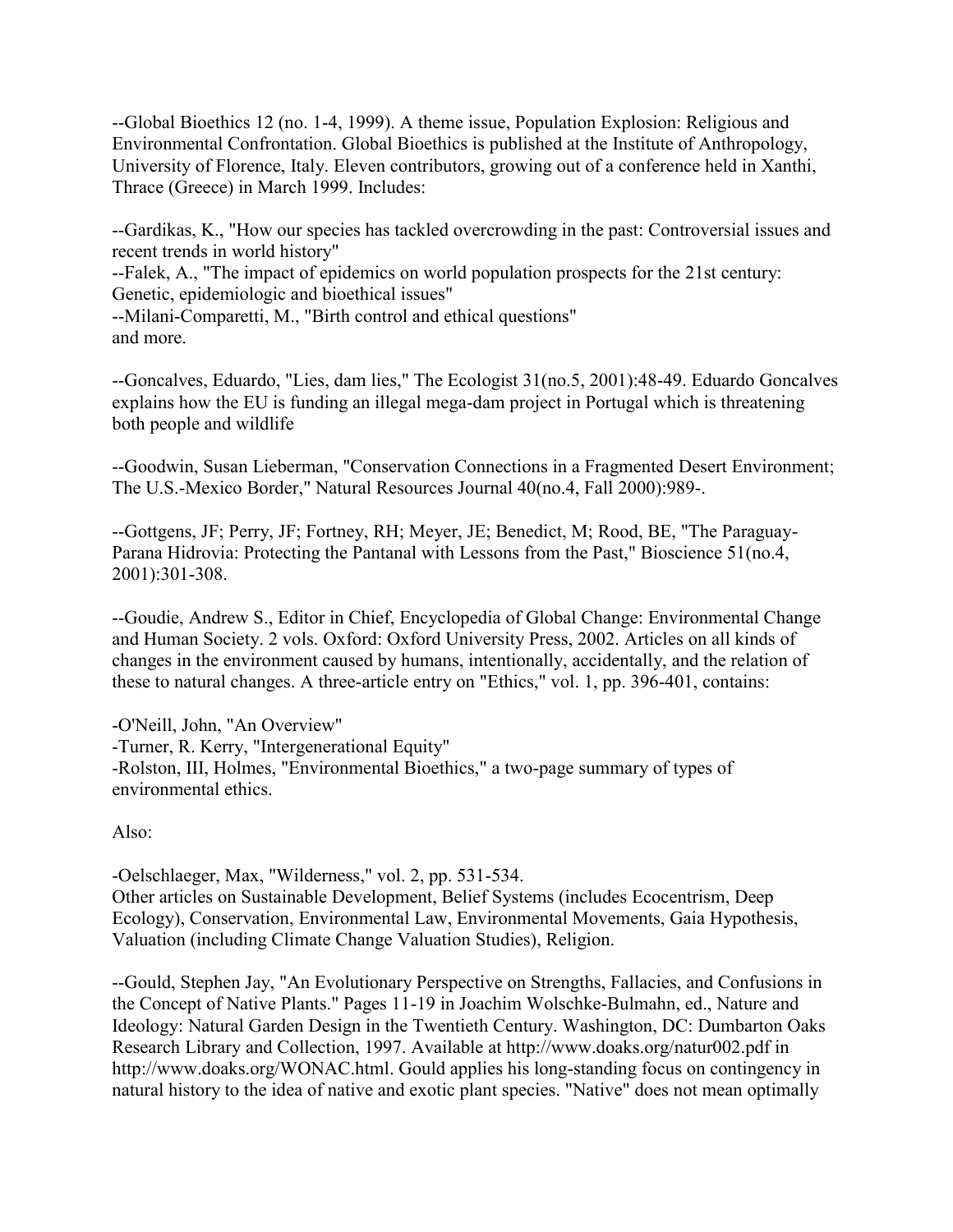adapted, only locally competent, adequately adapted. Such plants are often poorly competitive against invasives. Exotics can frequently outcompete the natives; they are in fact better adapted. Also natives can become weedy, especially in disturbed soils. The most we can say is that "natives grow appropriately" (p. 15) in their "native" ecosystems.

We cannot say, however, that such natives are in an "appropriate place," because their being there is fortuitous, accidental. "The deepest principle of evolutionary biology [is] the construction of all current biological phenomena as outcomes of contingent history" Native plants being in their places is "laced with chaos, contingency, and genuine randomness" (p. 16). "Native" does not mean much more than "got there accidentally earlier," certainly not "intrinsically suited" as an adapted fit to the place, on account of being there a long time. That the natives were better suited (including indigenous peoples such as native Americans) to their landscapes is "romantic drivel" (p. 17)--despite Gould's having already said that they "grow appropriately." Other paleontologists are not so enamored with Gould's heavy emphasis on contingency. John Maynard Smith, leading theoretical biologist, complains that "Gould is giving non-biologists a largely false picture of the state of evolutionary theory" (quoted in Robert Wright, "The Accidental Creationist," New Yorker, Dec. 15, 1999, p. 56).

Still, Gould likes the natives, though he thinks this has to be on ethical or aesthetic grounds, not scientific grounds. "I do not understand the appeal of the ethical argument that we should leave nature alone and preserve as much as we can of what existed and developed before our very recent geological appearance. Like all evolutionary biologists, I treasure nature's bounteous diversity of species. ... Cherishing native plants does allow us to defend and preserve a maximal amount of local variety" (p. 18). He thinks we ought to "set aside large areas for rigidly minimal disturbance, so that we never forget, and may continue to enjoy, what nature accomplished during nearly all of her history without us." But Gould struggles for a rationale, since these accomplishments of these appropriately growing plants are so contingent. Perhaps the best one is "democratic," "a sensitive cultivation of all plants, whatever their geographic origin" (p. 19). As usual Gould is provocative, and, as usual, not without some confusions himself.

--Guha, R, "The Prehistory of Community Forestry in India," Environmental History 6(no.2, 2001):213-238.

--Haemig, PD, "Symbiotic nesting of birds with formidable animals: a review with applications to biodiversity conservation," Biodiversity And Conservation 10(no.4, 2001):527-540.

--Hall, RH, "Will fears of germs stymie a small farm revival in the US?," The Ecologist 31(no.5, 2001):12-15.

--Hamilton, G, "Why we need germs. Is there such a thing as being too clean?," The Ecologist 31(no.5, 2001):46-54.

--Harrell, Martin, "Why Eight Plus Six Means Prison for Environmental Criminals," Tulane Environmental Law Journal 14(no.1, Wint 2000):197-.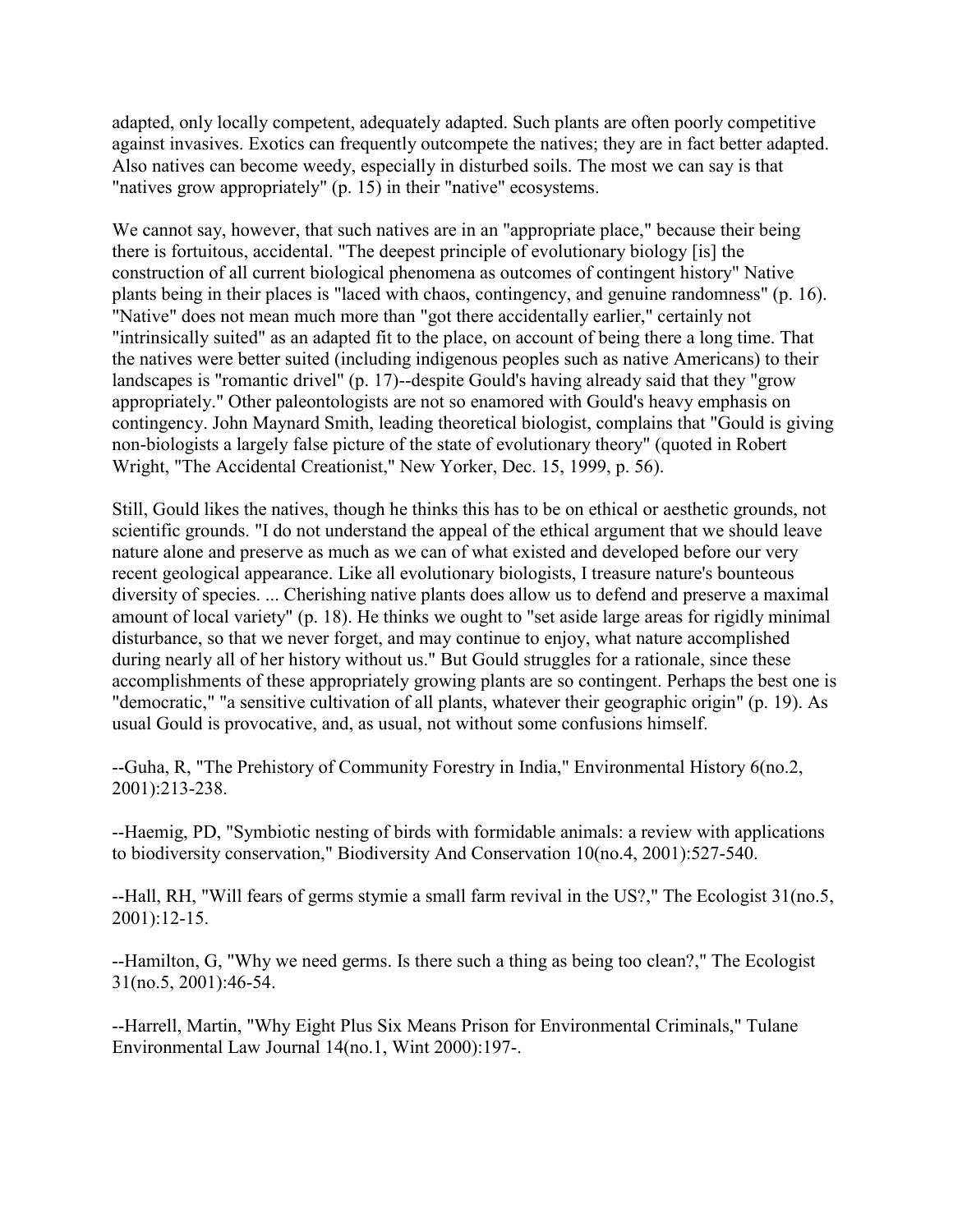--Harte, J, "Land Use, Biodiversity, and Ecosystem Integrity: The Challenge of Preserving Earth's Life Support System," Ecology Law Quarterly 27(no.4, 2000):929- 966.

--Henneman, M. L., and Memmott, J., "Infiltration of a Hawaiian Community by Introduced Biological Control Agents," Science 293(17 August 2001):1314-1316. And related story: Stokstad, Erik, "Parasitic Wasps Invade Hawaiian Ecosystem," Science 293(17 August 2001):1241. Parasitic wasps are a favorite for biological control of invasive weeds and pests. But, unfortunately, many do not stop with their target organisms. In Hawaii, wasps introduced to fight pests on sugar cane have now upset swamp ecosystems, quite different environments from the sugar fields.

--Hines, Colin, "'Protectionism' should not be a dirty word. In fact, it is the way forward," The Ecologist 31(no.2, MAR 01 2001):44-.

--Hudson, SJ, "Challenges for Environmental Education: Issues and Ideas for the 21st Century," Bioscience 51(no.4, 2001):283-288.

--Hull, R. Bruce Robertson, David P. Kendra, Angelina, "Public Understandings of Nature: A Case Study of Local Knowledge About 'Natural' Forest Conditions," Society & Natural Resources 14(no.4, APR 01 2001):325-.

--Infield, M, "Cultural Values: a Forgotten Strategy for Building Community Support for Protected Areas in Africa ," Conservation Biology 15(no.3, 2001):800-802.

--Jacquacu, Penelope, "When forward is backward," The Ecologist 31(no.3, APR 01 2001):58-. Penelope Jacquacu reveals the full extent of Avanca Brasil's devastating plans for the Amazon rainforest.

--Jensen, Marvin O, "Regional Management Program at Yellowstone National Park," Environments 28(no.1, 2000):37-.

--Keizer, Garret, "Faith, Hope and Ecology," Christian Century 118(no. 33. December 5. 2001):16-21. "Environmentalists sometimes argue that the tragic flaw of the Western religious tradition is that of not seeing nature as divine. I would respectfully disagree. I think that one of the crowning glories of the Western religious tradition is that it does not see the material world as divine, but as something good nevertheless, something besides God that is also beloved by God." "How can Christians best love the enemies of the environment? By fighting for their children's future." From an address given at the annual conference on faith and ecology at Warren Wilson College, Asheville, NC.

--Kibel, Paul Stanton, The Earth on Trial: Environmental Law on the International Stage. New York: Routledge, 1998. The degree to which law has accommodated an increased understanding of the natural environment, and what conceptual and practical changes are needed to reconcile law to the limits of ecology.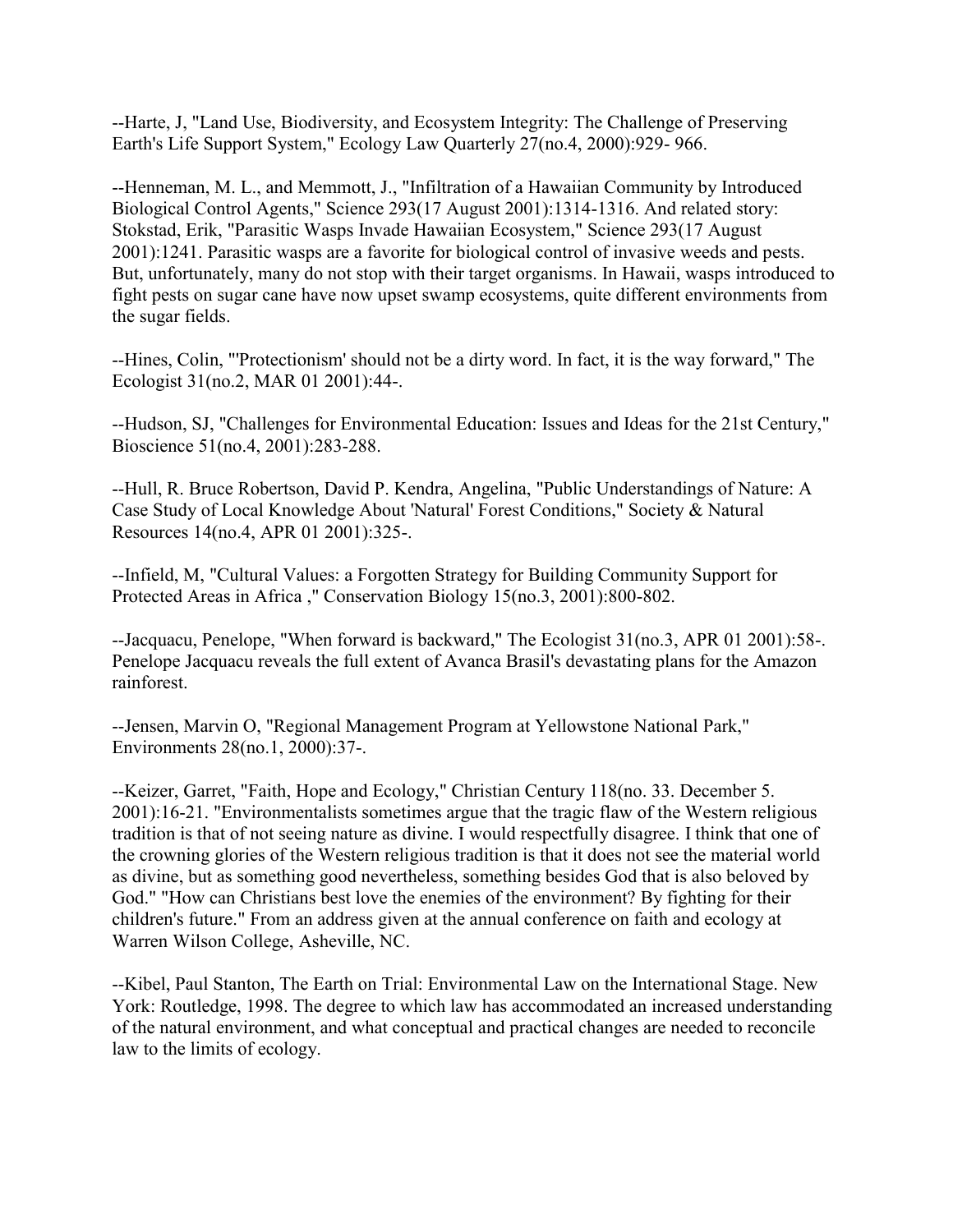--Kim, Helen M, "Chopping Down the Birds: Loggers and the Migratory Bird Treaty Act," Environmental Law 31(no.1, 2001):125-. Ms. Kim discusses the Migratory Bird Treaty Act and loggers' consistent evasion of prosecution under the Act despite their clear violation of it. She argues that this is because the application of the Act has been non-uniform among the circuits and concludes that courts should employ a proximate cause analysis to fairly and effectively interpret the Act.

--Kingsnorth, Paul, "Where have all the road protesters gone?," The Ecologist 31(no.2, MAR 01 2001):46-.

--Kingworth, Paul, "Mother's Milk," The Ecologist 31(no.5, 2001):38. Coca-Cola's plans to colonise the world's milk supplies.

--Kline, P, "Grizzly Bear Blues: A Case Study of the Endangered Species Act's Delisting Process and Recovery Plan Requirements," Environmental Law 31(no.2, 2001):371- 432.

--Kloor, Keith, "Returning America's Forests to their `Natural' Roots," Science 287(2000):573- 575. The forest need fires. Secretary of Interior Bruce Babbitt prescribed for the forests "a return to presettlement equilibrium." But fire ecologists argue that the forests versus grasslands came and went tracking climate changes over the millennia, even in the last couple centuries. Wallace Covington, restoration ecologist, Northern Arizona University, Flagstaff: "We just want to get the ecosystem into the ballpark of natural conditions and then let nature take care of the rest." Yes, but the native Americans were managing the forest by burning, says Thomas Bonnicksen, forest ecologist, Texas A&M. Not really, replies Thomas Swetnam, fire ecologist, University of Arizona, Tucson. Fires triggered by lightning were the major landscape architect before European settlers arrived.

--Klyza, Christopher McGrary, ed., Wilderness Comes Home: Rewilding the Northeast. Hanover, New Hampshire: Middlebury College Press, published by the University Press of New Hampshire, 2001. 12 contributors. Federal agencies manage 2 million acres in the northeastern U.S., but only 205,000 acres is designated wilderness. Why and how there can be more.

--Kob, Rose A, "Riding the Momentum of Smart Growth: The Promise of Eco-Development and Environmental Democracy," Tulane Environmental Law Journal 14(no.1, Wint 2000):139-.

--Kothari, A., Singh, N., and Suri, S., People and Protected Areas: Towards Participatory Conservation in India. New Delhi, India: Sage Publications, 1996.

--Kuo, FE; Sullivan, WC, "Environment and Crime in the Inner City: Does Vegetation Reduce Crime?," Environment and Behavior 33(no.3, 2001):343-367.

--LaChapelle, David, Navigating the Tides of Change: Stories from Science, the Sacred, and a Wise Planet. Gabriola Island, BC, Canada: New Society Publishers, 2001. Stories to guide readers to a deeper understanding of humanity's role in planetary healing.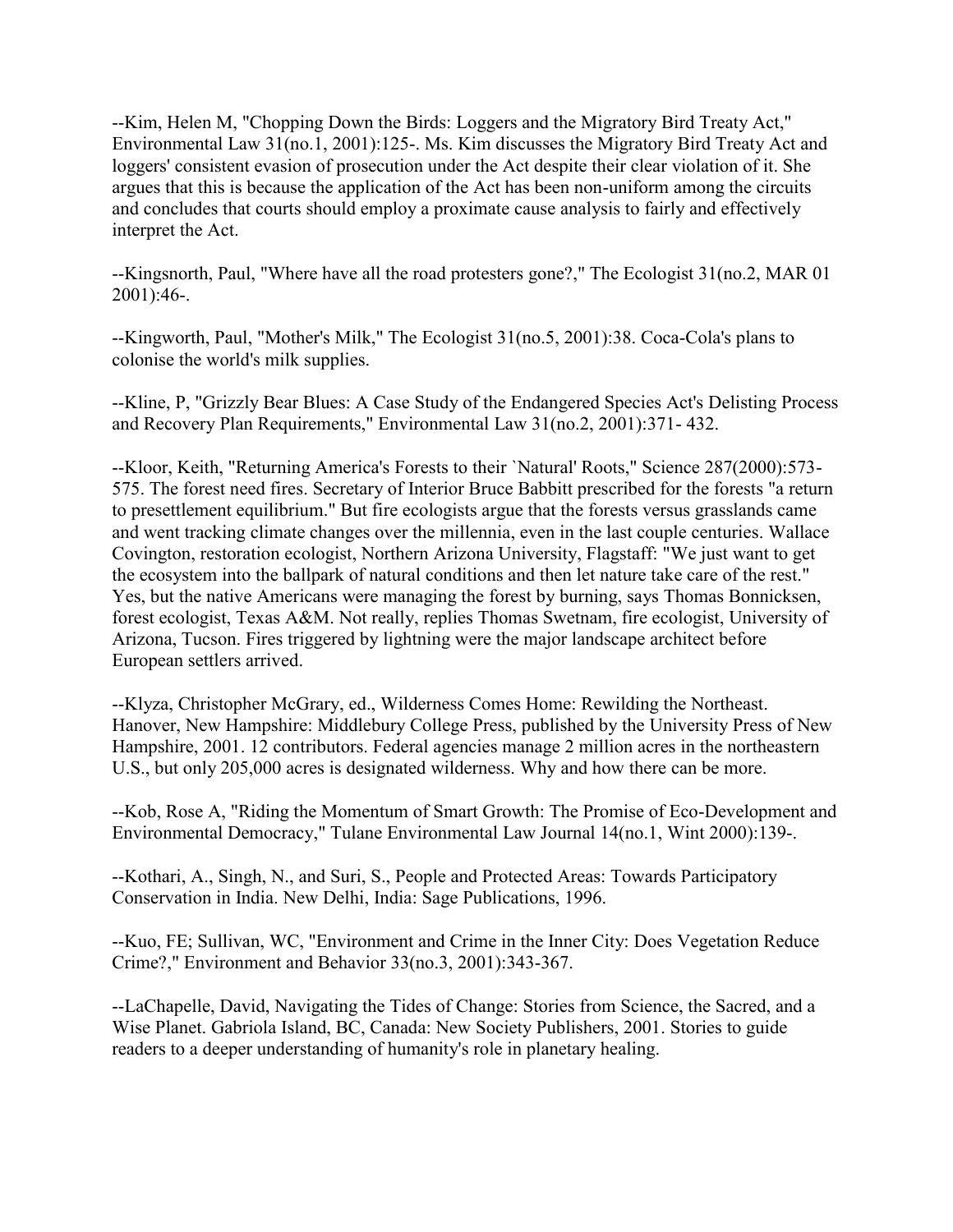--Lacy, PM, "Our Sedimentation Boxes Runneth Over: Public Lands Soil as the Missing Link in Holistic Natural Resource Protection," Environmental Law 31(no.2, 2001):433- 476.

--Landres, Peter B., and Meyer, Shannon, National Wilderness Preservation System Database: Key Attributes and Trends, 1964 through 1998. Ogden, UT: USDA Forest Service, Rocky Mountain Range Station, Forest Service General Technical Report, RMRS-GTR-18, 1998. A comprehensive inventory of the U.S. National Wilderness system, which contains 104,571,344 acres in 624 units in 44 states.

--Landres, Peter, Brunson, Mark W., and Merigliano, Linda, "Naturalness and Wildness: The Dilemma and Irony of Ecological Restoration in Wilderness," Wild Earth 10(no 4, Winter 2000/2001):77-82. The authors argue that restoration biology in wilderness areas (such as removing exotic weeds or high fuel loads from former fire suppression areas) interrupts the "wildness" ongoing there in order to restore the "naturalness." Managing to remove a disruption interrupts "wildness" to regain "naturalness," a dilemma. The possibility (semantically as well as empirically) that restoration biology restores both wildness and naturalness is not entertained. "Wildness" seems to require uninterrupted historical continuity while "naturalness" does not. Landres is an ecologist at the Aldo Leopold Wilderness Research Institute, Missoula, MT. Brunson is in forest resources, Utah State University, Logan. Merigliano is with the Bridger-Teton National Forest, Jackson, WY.

--Laundre, John, and Clark, Tim W., "Managing Puma Hunting in the West," NRCC (Northern Rockies Conservation Cooperative News, Autumn 2001, no. 14, pp. 8-9, 16. (NRCC, P. O. Box 2705, Jackson, Wyoming 83001) The authors propose a system of "sinks" where mountain lions can be hunted and "sources" where they cannot, and from which the sinks are re-supplied. A source area needs 500 lions and careful protection. Study made in Idaho. A lioness with three large kittens took up residence alongside the road in the National Elk Refuge north of Jackson, Wyoming, in the winter of 1999 and the mother and her kits were seen by 10,000 people.

--Lee, Matilda, "The blotting of Indian Inc," The Ecologist 31(no.3, APR 01 2001):54-. Matilda Lee profiles an Indian community's fight against World Bank-sponsored coal mining development.

--Lee, KN, "Searching for Sustainability in the New Century," Ecology Law Quarterly 27(no.4, 2000):913-928.

--Leshy, JD, "The Babbitt Legacy at the Department of the Interior: A Preliminary View," Environmental Law 31(no.2, 2001):199-228.

--Linzey, Andrew, "On Misanthropy," The Animals' Agenda 21(no.1, JAN 01 2001):21-. Why inhuman beings are no reason to give up on Humanity.

--Macauley, David Mark, Be-wildering Order: Toward an Ecology of the Elements in Ancient Greek Philosophy and Beyond, 1998, Ph.D. thesis at State University of New York at Stony Brook. The present environmental crisis is, in part, a crisis of our historical relation to the four classical elements: earth, air, fire and water, in ancient Greek cosmology and philosophy. A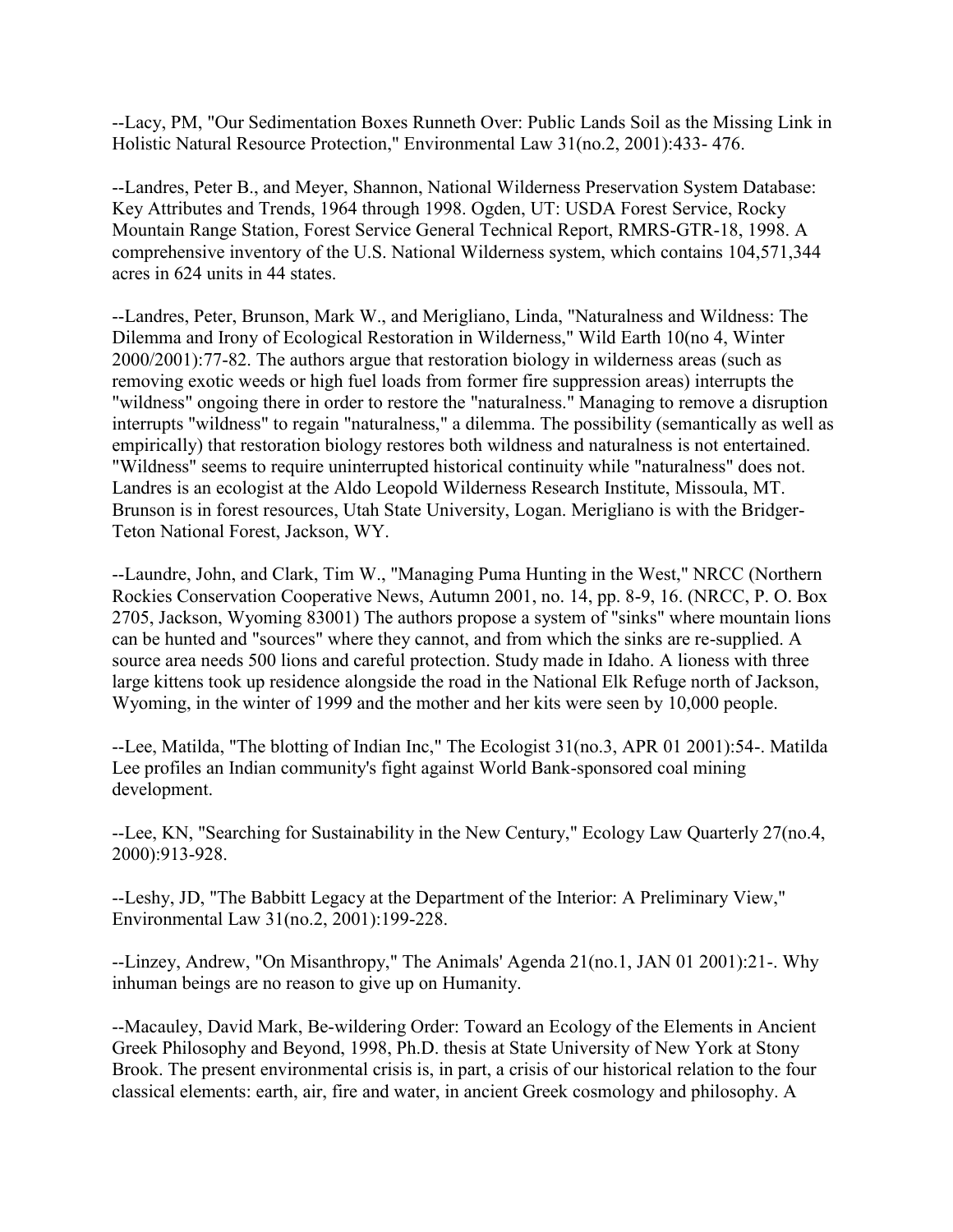typology of the elements, their role in framing a physical and metaphysical order. Debates related to the social construction of nature, hylozoism and the significance of the elements for understanding philosophical language, Greek culture, and the environment. Particular attention to Empedocles' Peri Phuseus and Katharmoi--and their subsequent place and displacement in the thought of Plato's Timaeus and Aristotle's De Caelo, De Anima, De Generatione et Corruptione and Physics. Relevance for our conceptions of pollution, democracy, evolutionary theory, philosophy of nature and place. An "ecology of the elements" using Martin Heidegger, Maurice Merleau-Ponty, Gaston Bachelard and Henry David Thoreau. The role of dwelling, walking, the body and an ontological poetics of revery. The advisor was Edward S. Casey. Macauley is now on the faculty at Oberlin College.

--Malkin, L; Elizur, Y, "The Dilemma of Dirty Money," World Policy Journal 18(no.1, 2001):13-24.

--Martin, Joel W., The Land Looks after Us: A History of Native American Religion. New York: Oxford University Press, 2001. Martin is at the University of California, Riverside.

--Mason, CF, "Woodland area, species turnover and the conservation of bird assemblages in lowland England," Biodiversity and Conservation 10(no.4, 2001):495- 510.

--Matoco, M.D. Villablanca, F.X, "Low genetic diversity in an endangered species: recent or historic pattern," Biological Conservation 98(no.1, 2001):61-.

--Matz, Mike, "Sprawl vs. Nature: Saving the West One Wilderness at a Time," Wild Earth 10(no.4, Wint 2000):91-.

--Maunder, M. Lyte, B. Baker, W, "The conservation value of botanic garden palm collections," Biological Conservation 98(no.3, 2001):259-.

--McCarter, John, Boge, Georgie, and Darlow, Gillian, "Safeguarding the World's Natural Treasures," Science 294(2002):2099-2101. The role of natural history museums in the conservation of biodiversity, with the authors trying to balance science and advocacy. "Natural history museums themselves have long debated whether they should assume an advocacy role while maintaining scientific objectivty. However, through careful science-based advocacy and partnerships, natural history museums can and should directly advance conservation goals. ... An advocacy role is a delicate one." The authors are at the Field Museum (Natural History), Chicago.

--McCool, Stephen F. Guthrie, Kathleen, "Mapping the Dimensions of Successful Public Participation in Messy Natural Resources Management Situations," Society & Natural Resources 14(no.4, APR 01 2001):309-.

--McNulty, Tim, "Return of the Fisher," Forest Magazine, November/December 2001, pp. 40-44. A secretive and tenacious top-level carnivore is poised for a return to Northwest U.S. forests. The fisher is a member of the weasel family (mis-named since it does not eat fish), larger than a pine marten, and an excellent climber. Once over most of forested North America, the fisher has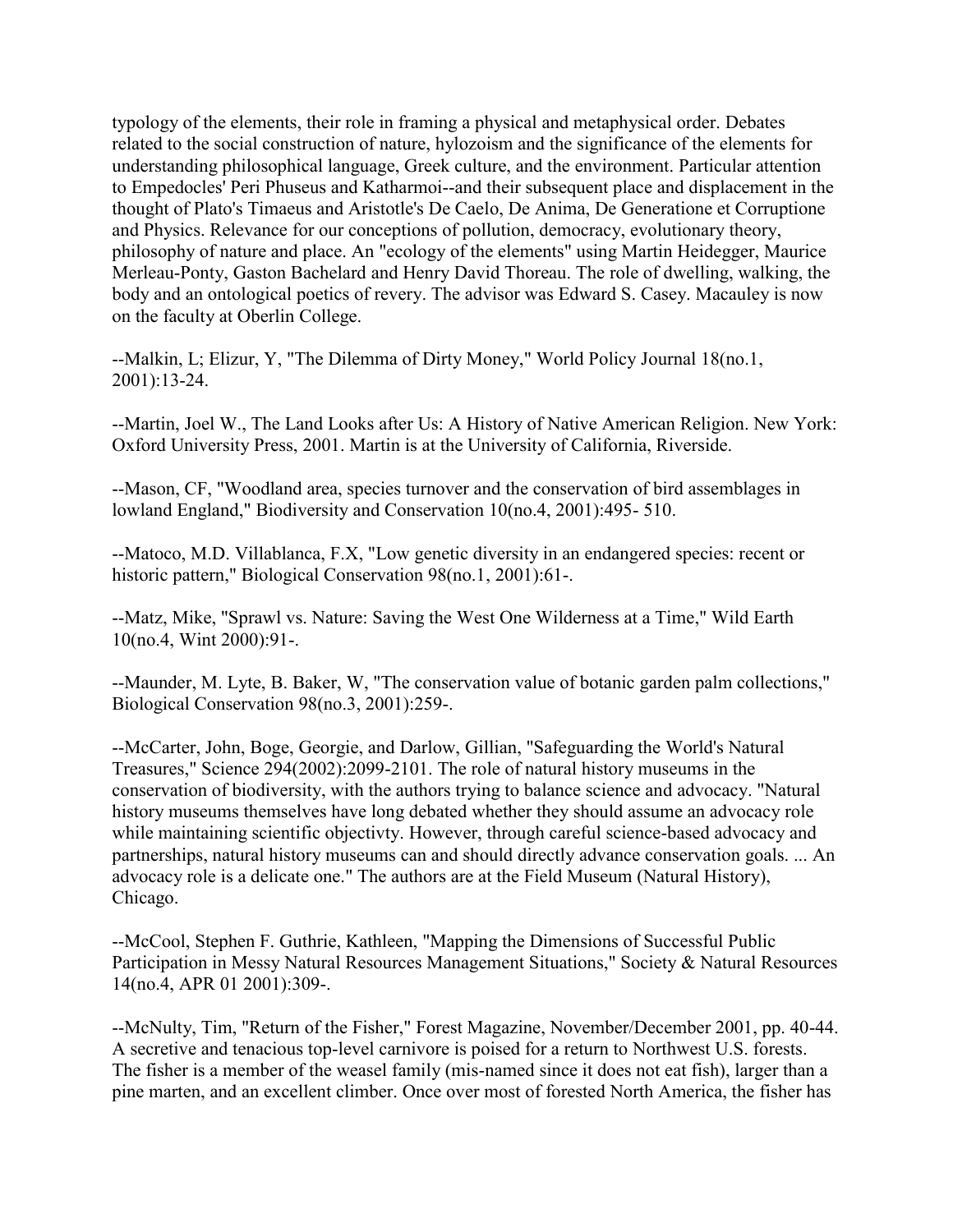been almost extirpated, mostly for its fur, and also by predator elimination programs. Now protection efforts are underway. One thing is unusual: loggers love fishers. The reason: fishers are the only predators that can seek out and effectively kill porcupines (who girdle trees and kill them). Forest Magazine is published by the Forest Service Employeers for Environmental Ethics.

--Meyer, John M., Political Nature: Environmentalism and the Interpretation of Western Thought. Cambridge, MA: The MIT Press, 2001. Two interpretations have dominated Western portrayals of the politics-nature relationship. The dualist account holds that politics and culture is completely separate from nature. The derivative account holds that politics is derived from nature (Aristotelian teleology, mechanism, Darwinian selection). Neither is correct. Human thught and action is neither superior to nor subservient to the nonhuman natural world, but interdependent with it. Meyer is in government and politics at Humboldt State University.

--Michael, Mark A., ed., Preserving Wildlife: An International Perspective. Amherst, NY: Humanity Books, 2000.

--Michaels, Sarah Mason, Robert J. Solecki, William D, "Participatory Research on Collaborative Environmental Management: Results From the Adirondack Park," Society & Natural Resources 14(no.3, MAR 01 2001):251-.

--Miller, Peter and Westra, Laura, eds. Just Ecological Integrity: The Ethics of Maintaining Planetary Life. Lanham, MD: Rowman & Littlefield, 2002. A joint initiative between the Global Ecological Integrity Project and the Earth Charter Initiative.

--Morriss, Andrew P. Meiners, Roger E, "The Destructive Role of Land Use Planning," Tulane Environmental Law Journal 14(no.1, Wint 2000):95-.

--Mortberg, UM, "Resident bird species in urban forest remnants; landscape and habitat perspectives," Landscape Ecology 16(no.3, 2001):193-203.

--Myers, O. Gene, Children and Animals: Social Development and our Connection to Other Species.. Boulder, CO: Westview Press, 1998.

--Nánási, I. 1998. 1998. "Anthropological and ethical aspects of a sustainable society." Pages 57-74 in Susanne, Charles & Gallé, Lásló eds. Ecotechnie and Sustainable Development. Szeged, Hungary: Officina, 1998. ISBN: 963-482-283-5

--Newton, BJ, "Environmental Education and Outreach: Experiences of a Federal Agency," Bioscience 51(no.4, 2001):297-300.

--Nicholsen, Shierry Weber, The Love of Nature and the End of the World: The Unspoken Dimensions of Environmental Concern. Cambridge, MA: The MIT Press, 2001. Meditations and collages that portray emotional experience of the environment through the world's religious traditions and environmental philosophy and psychology.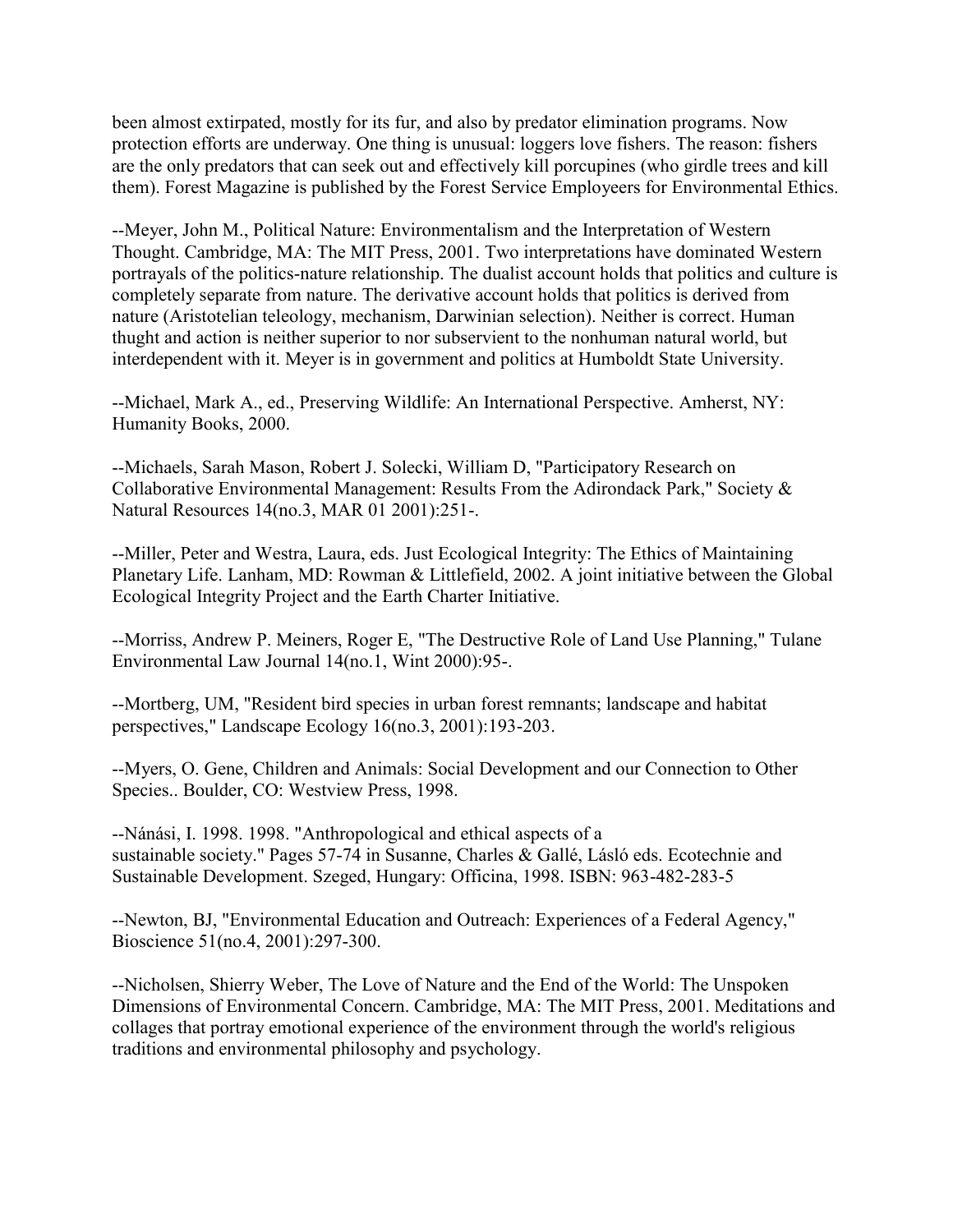--Noss, RF, "Beyond Kyoto: Forest Management in a Time of Rapid Climate Change," Conservation Biology 15(no.3, 2001):578-590.

--OBrien, T, "Factory farming and human health. It is not small food production, but large-scale factory farming, that presents a threat to our health," The Ecologist  $31$ (no.5, 2001):30-34.

--Nussbaum, Martha C., Women and Human Development: The Capabilities Approach. New York: Cambridge University Press, 2000. How we should understand the quality of life in a nation, and the basic minimum that all governments should provide for their citizens. Calls for a new international focus for feminism and claims that philosophical arguments about justice really do connect with the practical concerns of public policy. Nussbaum is at the University of Chicago.

--OliverSmith, Anthony, and Hoffman, Susanna, eds., The Angry Earth: Disaster in Anthropological Perspective. New York: Routledge, 1999. How various cultures in different historical times have responded to calamity, offering new insights into the complex relationship between society and the environment.

--Olson, MD, "Development Discourse and the Politics of Environmental Ideologies in Samoa," Society and Natural Resources 14(no.5, 2001):399-410.

--Pancheco, Luis F., and Simonetti, Javier A., "Genetic Strtucture of a Mimosoid Tree Deprived of Its Seed Disperser, the Spider Monkey," Conservation Biology 14(2000):1766-1775. Large bodied animals, including some primates, are usually the preferred bushmeat. They also carry seeds, in fur or gut, and disperse them widely. Such dispersion is required for some plants, here for example the seeds of Inga ingoides, a common tree of the lowland forests in Bolivia are dispersed almost exclusively by the spider monkey. If the animal comes under threat, there are adverse consquences for these plants. Remove one link, and the system starts to unravel. See also: Moore, Peter D., "The Rising Cost of Bushmeat," Nature 409(2001):775-777.

--Patterson, Charles, Eternal Treblinka: Our Treatment of Animals and the Holocaust. With a title from one of the stories of the Yiddish writer and Nobel Laureate Isaac Bashevis Singer (1904-91): "In relation to them, all people are Nazis; for the animals it is an eternal Treblinka." Human beings, throughout history, have perpetrated terrible wrongs on non-human animals.

--Pearman, PB, "Conservation Value of Independently Evolving Units: Sacred Cow or Testable Hypothesis?," Conservation Biology 15(no.3, 2001):780-783.

--Peluso, Nancy Lee and Watts, Michael, eds., Violent Environments. Cornell University Press. Geographers, historians, anthropologists, and sociologists examine whether environmental problems generate violence. Africa ("forest wars," peasants and wildlife conservation in Tanzania), Indonesia, enclosures in the early American West, militarized landscapes, India, and much more.

--Peres, CA; Zimmerman, B, "Perils in Parks or Parks in Peril? Reconciling Conservation in Amazonian Reserves with and without Use," Conservation Biology 15(no.3, 2001):793-797.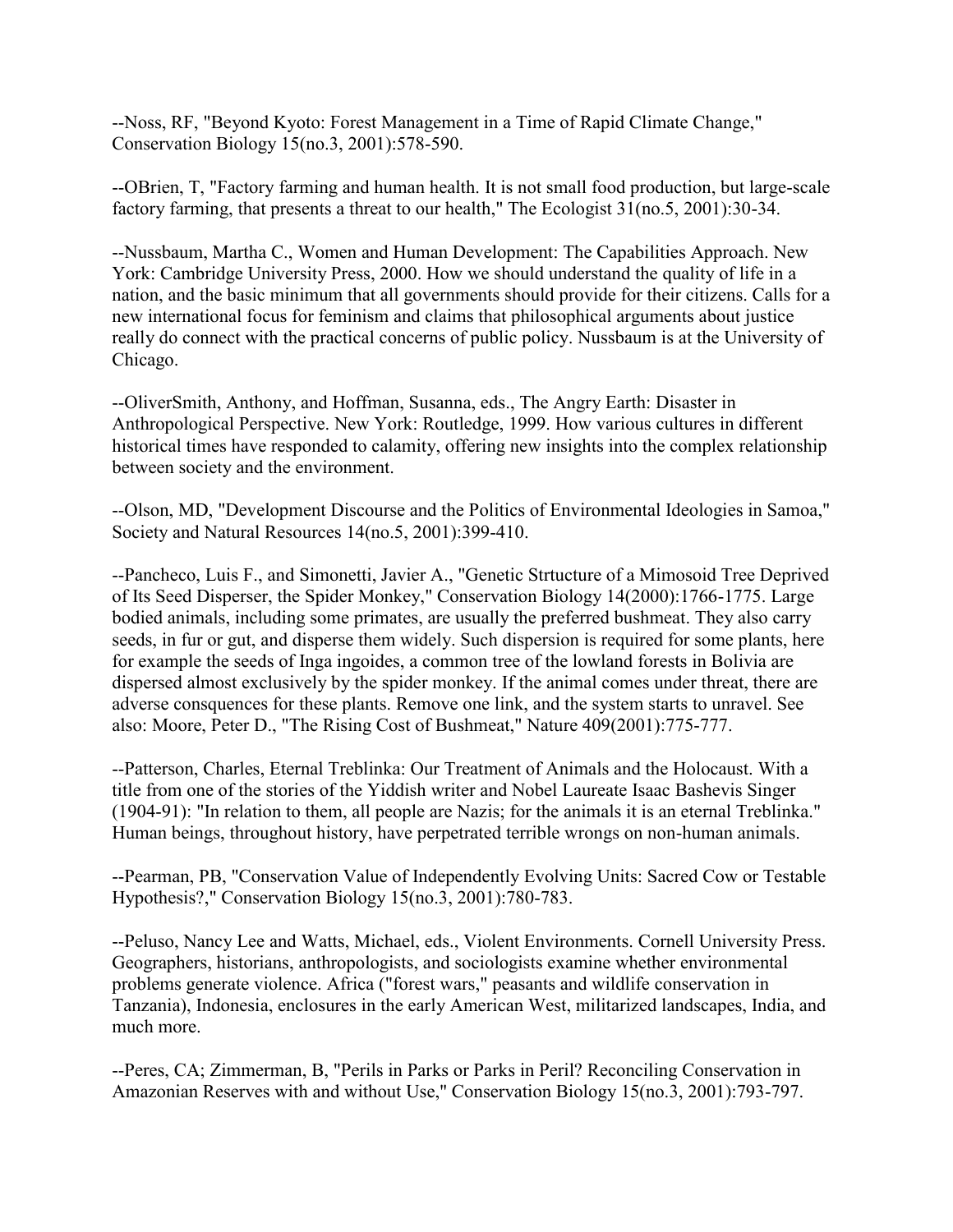--Persson, Torsten, Miljökunskap (The Study of the Environment). Lund: Studentlittertur, 1994. In Swedish. "A number of environmental issues can be defined in terms of natural sciences but ultimately it is a question of morality and ethics. What right have human beings to exploit nature in a way which leads to the extinction of other species?" (p. 10). Prepared as a student text, though subsequently with little discussion of environmental ethics.

--Pitt, Jennifer Luecke, Daniel F. Valdes-Casilla, Carlos, "Two Nations, One River: Managing Exosystem Conservation in the Colorado River Delta," Natural Resources Journal 40(no.4, Fall 2000):819-.

--Plumwood, Val, Environmental Culture. New York: Routledge, 2002. Rather than looking at the symptoms of environmental degradation to find out what has gone wrong in our thinking, Plumwood looks at the roots of our thinking. She argues that we need to move away from the isolated, individualistic and liberal conception we have of our place in nature and see humanity as part of our ecological world-view, not standing outside it.

--Primack, Richard, Rozzi, Ricardo, Feinsinger, Peter, Dirzo, Rodolfo, and Massardo, Francisca, and others, Fundamentos de conservación biológica: Perspectivas latinoamericanas. Fondo de Cultura Económica, Carretera Picacho-Ajusco 227, 14200 México, D. F., 2001. ISBN 968-16- 6428-0. Richard Primack's well known text in conservation biology here in an edition adapted for Latin America.

--Pyne, Stephen J, "The Perils of Prescribed Fire: A Reconsideration," Natural Resources Journal 41(no.1, Wint 2001):1-.

--Pyne, Stephen J., "The Fires This Time, and Next," Science 294(2 November 2001):1005- 1006. Fire belongs on landscapes, especially in the American West. A new problem is the enormous impact of industrial combustion. One could say there are two kinds of fires: burning fossil biomass and burning living biomass. Fire suppression in American history has been not only by putting out fires but by driving out native Americans, who set many fires. A new problem is fires on quasi-wild lands, urban/wild interface fires, with many persons now inhabiting fire-prone forests. Humans need to be active fire managers on their landscapes.

"It is strange that we have so little sense of how to incorporate ourselves in this scene as active agents. We have, after all, enjoyed a species monopoly over fire over the entire course of human existence, and our myths almost universally attribute to fire our Faustian rise to ecological ascendancy. Yet we are peculiarly self-effacing when confronted with the challenge to reclaim our role as keepers of the flame. We should get over it." Pyne is a fire historian at Arizona State University.

--Rankin, A, "On how both capitalism and communism diminish the status of the individual," The Ecologist 31(no.5, 2001):42-43.

--Rasband, James R, "The Rise of Urban Archipelagoes in the American West: A New Reservation Policy," Environmental Law 31(no.1, 2001):1-. Mr. Rasband suggests that there are unfortunate echoes of nineteenth century Indian policy in current public land policy and argues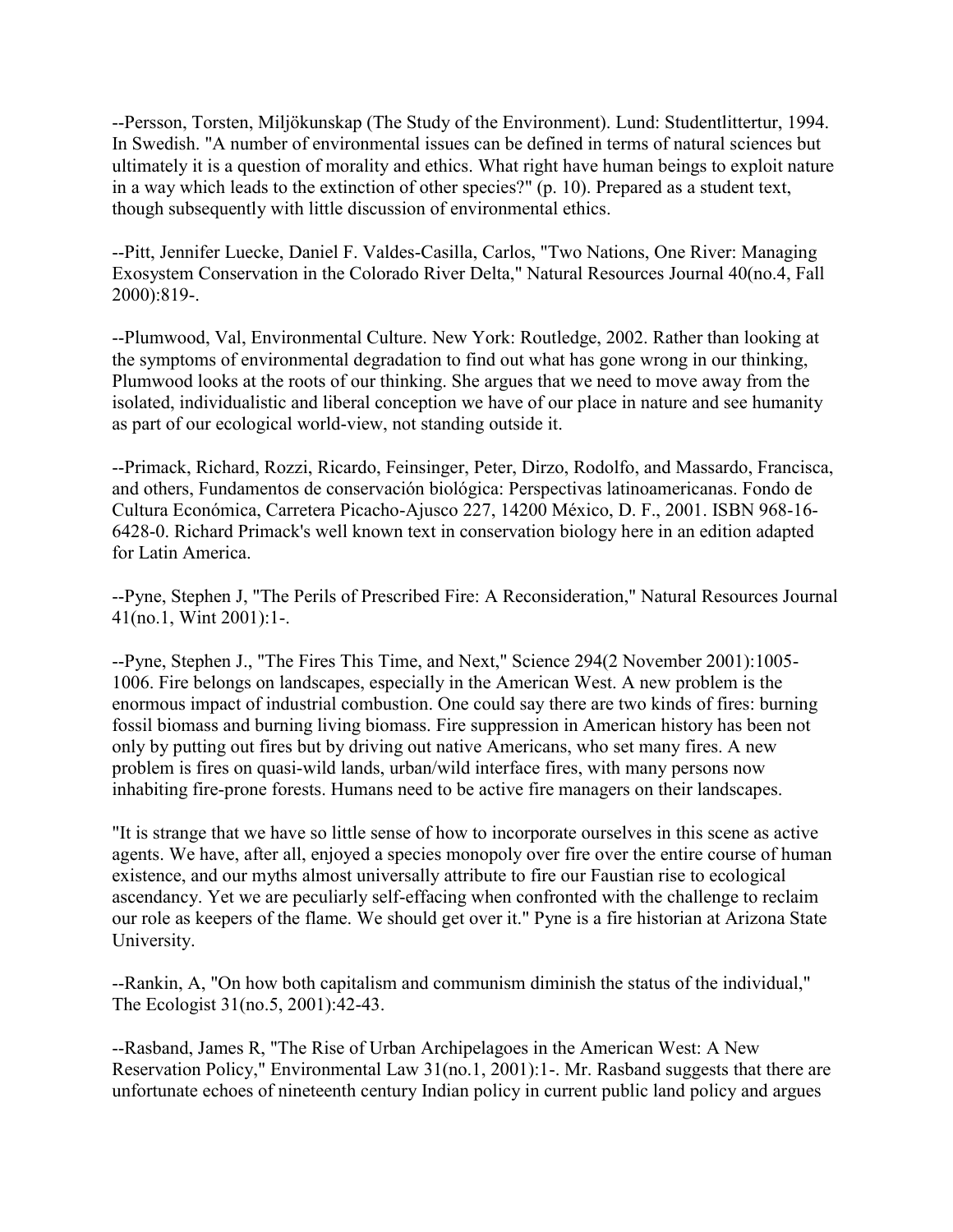for less certainty and greater skepticism about the nobility of our new preservation preference. He argues that participation of rural communities is critical to a principled public lands policy.

--Ray, Jenisse, Ecology of a Cracker Childhood. Minneapolis: Milkweed Editions, 1999. Memoirs of a Georgia "cracker" (poor white farmer) childhood, with a keen sense of her ancestors' history and attachment to the land. Part autobiography and part ecological treatise. Her experiences as a naturalist and environmental activist working there.

--Rees, Amanda, "Anthropomorphism, Anthropocentrism, and Anecdote: Primatologists on Primatology," Science, Technology, & Human Values 26(no.2, Sprg 2001):227-.

--Reice, Seth R., The Silver Lining: The Benefits of Natural Disasters. Princeton, NJ: Princeton University Press, 2001. Every tornado's funnel cloud, every forest fire's billowing cloud of smoke, every flood's raging water has tremendous benefits for the ecosystem it impacts. The shortsightedness of conceiving such events as disastrous to nature, and the resulting misinformed environmental policy, and how to form better policy. Reice is in biology and ecology at the University of North Carolina, Chapel Hill.

--Richardson, CW, "Mary Joy Breton, Women Pioneers for the Environment," Environmental History 6(no.2, 2001):328-329.

--Riddel, Mary Schwer, R. Keith, "Grand Canyon Visitors: The Challenges of Regulatory Schemes for Balancing Alternative Interests," Natural Resources Journal 41(no.1, Wint 2001):153-.

--Roth, S, "The horrors of intensive salmon farming," The Ecologist 31(no.5, 2001):35- 38.

--Rothenberg, David, "Music in Nature," Alternatives 27(no.2, Sprg 2001):30-. For the alternative listener, the final task is to hear each noise as a melody in the vast improvisation that creates the world's soundscape.

--Sale, Kirkpatrick, "There's no place like home," The Ecologist 31(no.2, MAR 01 2001):40-. What is 'bioregionalism', and could it be the answer to the world problems? Kirkpatrick Sale puts forward his case.

--Salvo, Mark Kerr, Andy, "Congress Designates First Livestock-free Wilderness Area," Wild Earth 10(no.4, Wint 2000):55-.

--Santmire, H. Paul, "Eco-economics," Review of McFague, Sallie, Life Abundant: Rethinking Theology and Economy for a Planet in Peril. Christian Century, Sept. 26- Oct. 3, 2001, pages 33- 36.

--Sax, JL, "Comment on John Harte's Paper, 'Land Use, Biodiversity, and Ecosystem Integrity: The Challenge of Preserving Earth's Life-Support System'," Ecology Law Quarterly 27(no.4, 2000):1003-1014.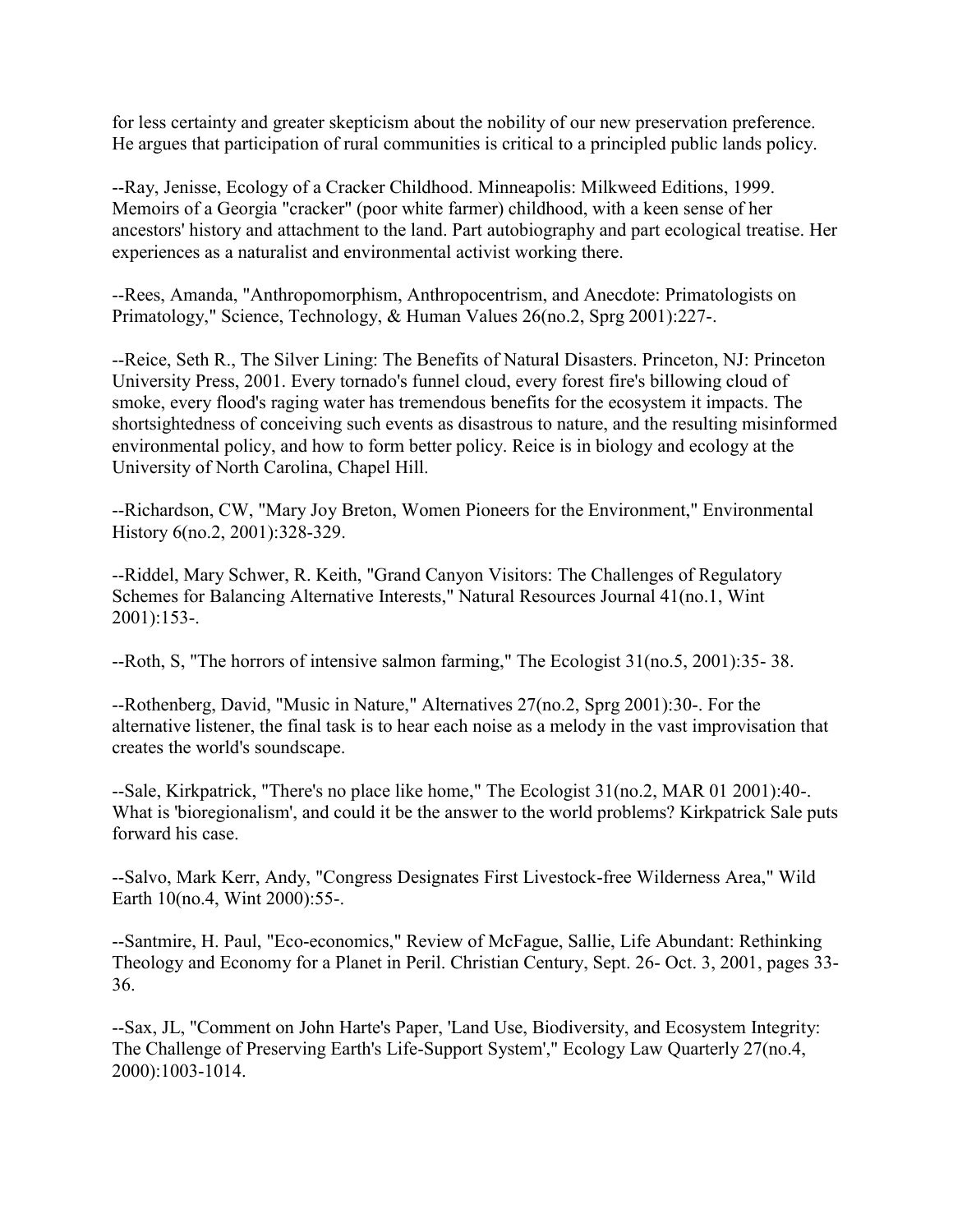--Schaefer, Jame, "Acting Reverently in God's Sacramental World." Pages 37-90 in Eigo, Francis A., ed., Ethical Dilemmas in the New Millennium II. Villanova, Pennsylvania: Villanova University Press, 2001.

--Schaefer, Jame, "Appreciating the Beauty of Earth," Theological Studies 62 (March 2001):23- 52.

--Schlosser, Eric, Fast Food Nation. New York: Houghton Mifflin, 2001. How the McDonald brothers and Harlan Sanders applied the principles of the factory assembly line to the commercial kitchen, used overworked and underpaid teenagers, created factory farms where the potatoes, beef, and chickens are grown, bypassed most federal oversight of their meatpacking plants, served customers feces with their cholesterol, insinuated itself into all aspects of children's lives, at the same time making them prone to obesity and disease. As an added bonus, strip mall development from Southern California right across the United States. McDonalds is his main focus. Schlosser is a tough critic and, readers may ask, whether he in turn needs his critics.

--Schmidtz, David and Willott, Elizabeth, eds., Environmental Ethics: What Really Matters, What Really Works. New York: Oxford University Press, 2001. Sixty two selections, addressing the principal areas of inquiry in the field. 624 pages, a big anthology. I. What Really Matters: Essays on Value in Nature. Animal Liberation and the Land Ethic, Extending the Realm of Rights, Species Equality and Respect for Nature, Environmental Holism, Wildness, Ecofeminism. II. What Really Works: Essays on Human Ecology. Human Population. Preserving Wilderness, Sustainable Use and Institutional Structure, Poverty as an Environmental Problem, Vanishing Resources, Cost-Benefit Analysis, Environmentalism in Practice. Both editors are at the University of Arizona. Adding this to Peter S. Wenz, Environmental Ethics Today, released last year, and Anthony Weston, An Invitation to Environmental Philosophy (1998), Oxford continues a strong tradition, over a decade, of substantial releases in environmental ethics and philosophy.

--Schullery, Paul, Real Alaska: Finding Our Way in the Wild Country. Mechanicsburg, PA: Stackpole Books, 2001. The long-time interpreter of Yellowstone National Park visits Alaska, mixes with tourists and bears, and salmon and trout, and tries to make sense of wilderness preservation and our deeply felt need to connect with something truly wild. The dilemmas inherent in managing national parks and wilderness areas.

--Seidensticker, J., Christie, S., and Jackson, P., eds., Riding the Tiger: Tiger Conservation in Human-Dominated Landscapes. Cambridge, UK: Cambridge University Press, 1999.

--Shifferd, KD, "Hal K. Rothman, Saving the Planet: The American Response to the Environment in the Twentieth Century," Environmental History 6(no.2, 2001):312-

--Smil, Vaclav, Feeding the World: A Challenge for the Twenty-First Century. Cambridge, MA: The MIT Press, 2000. Neither the catastrophic view that widespread starvation is imminent, nor the cornucopian view that welcomes more population confident that human inventiveness can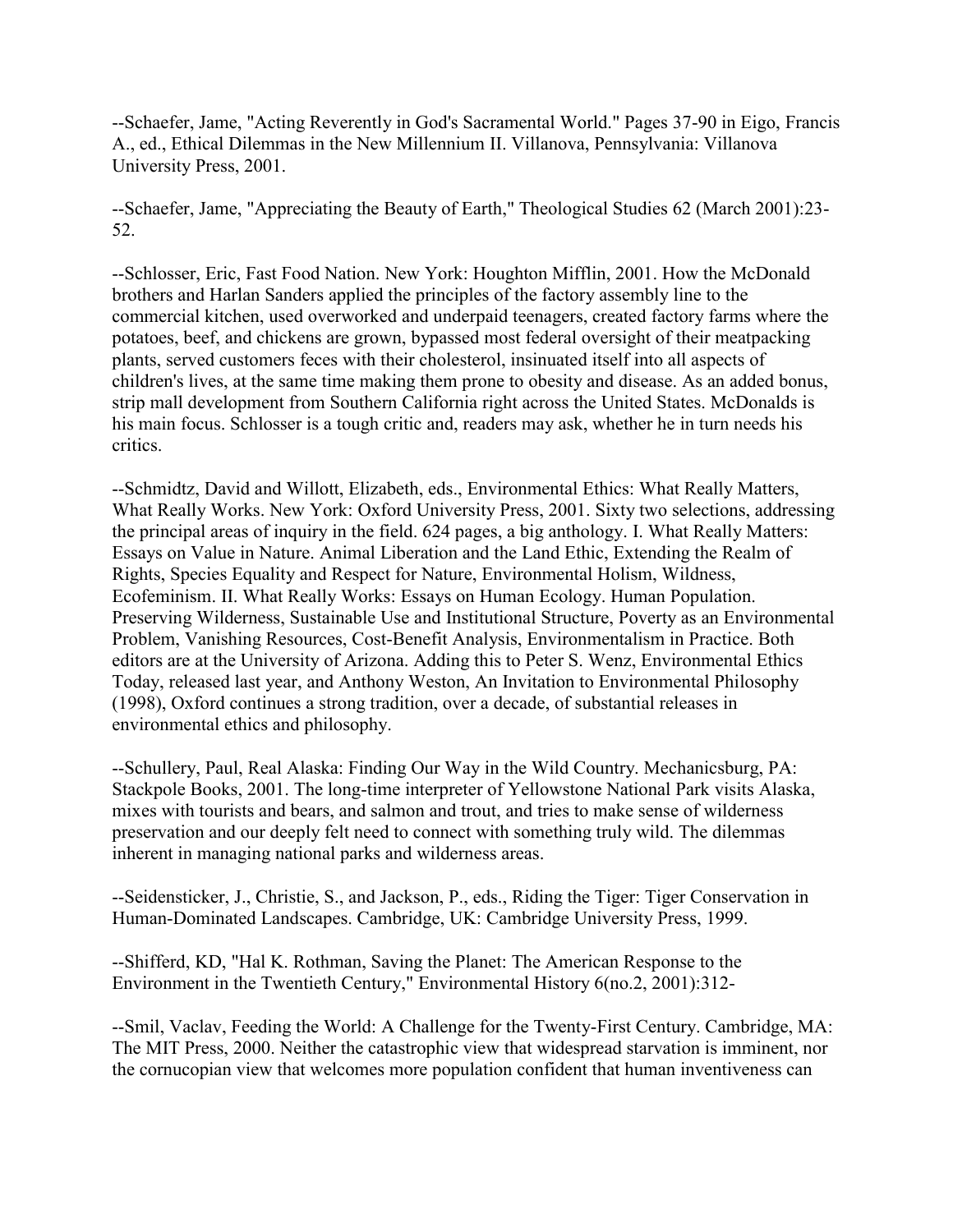feed them. Rather, if we increase farming efficiency, reduce waste, and transform our diets, prospects are not as bright as we would like, but the outlook is not disheartening.

--Smith, Patrick D. McDonough, Maureen H, "Beyond Public Participation: Fairness in Natural Resource Decision Making," Society & Natural Resources 14(no.3, MAR 01 2001):239-.

--Soule, Michael, "Does Sustainable Development Help Nature?," Wild Earth 10(no.4, Wint 2000):56-.

--Soulé, Michael, and Terborgh, John, eds., Continental Conservation: Scientific Foundations of Regional Reserve Networks. Washington, DC: Island Press, 1999. The complex issue of scale in designing reserves. Whether ecosystems are regulated by top down or bottom up forces, the role of ecological restoration, the critical importance of connectivity, core and buffer areas, an integrated system of reserves. Conservation must be pursued at spatial and temporal scales never before attempted. Some of these questions are difficult to answer, given the present state of science.

--Stenmark, Mikael, Environmental Ethics and Policy Making. Aldershot, UK: Ashgate, 2001. Originally in Swedish, 2000; here in English translation. Stenmark analyzes how environmental ethics informs environmental policy and sustainable development. What people do depends on why they do it. There is often critical divergence between anthropocentric, biocentric, and ecocentric ethical perspectives. Different convictions can involve different duties (contrary to Bryan Norton's "covergence hypothesis), here applied to concerns about population, future generations, agriculture, endangered species, and wilderness. Much attention to UN and UNCED documents. Extensive analysis of Aldo Leopold, Tom Regan, Paul Taylor, J. Baird Callicott, and Holmes Rolston. "In conclusion, ... anthropocentrism, biocentrism and ecocentrism generate different views about the direction of current environmental policy making and management, and ... lack of unity at the ethical or normative level cannot therefore be ignored" (p. 147). Stenmark is "trying to create a bridge between ethical theory and practice" (p. 143). Stenmark is in theology, Uppsala University, Sweden.

--StollKleemann, S, "Reconciling opposition to protected areas management in Europe: The German experience," Environment 43(no.5, 2001):32-44.

--Stone, CD, "Land Use and Biodiversity," Ecology Law Quarterly 27(no.4, 2000):967- 1002.

--Strang, Rob, "Gibbs v. Babbitt: The Taking of Red Wolves on Private Land, a Post-Lopez Challenge to the Endangered Species Act," Tulane Environmental Law Journal 14(no.1, Wint 2000):229-.

--Stricker, P, "Diaz-Briquets, Sergio, and Jorge Perez-Lopez. "Conquering Nature: The Environmental Legacy of Socialism in Cuba," Society and Natural Resources 14(no.5, 2001):443-444.

--Style, S, "The new Mexican government's plan to open up the country to corporate domination," The Ecologist 31(no.5, 2001):50-51.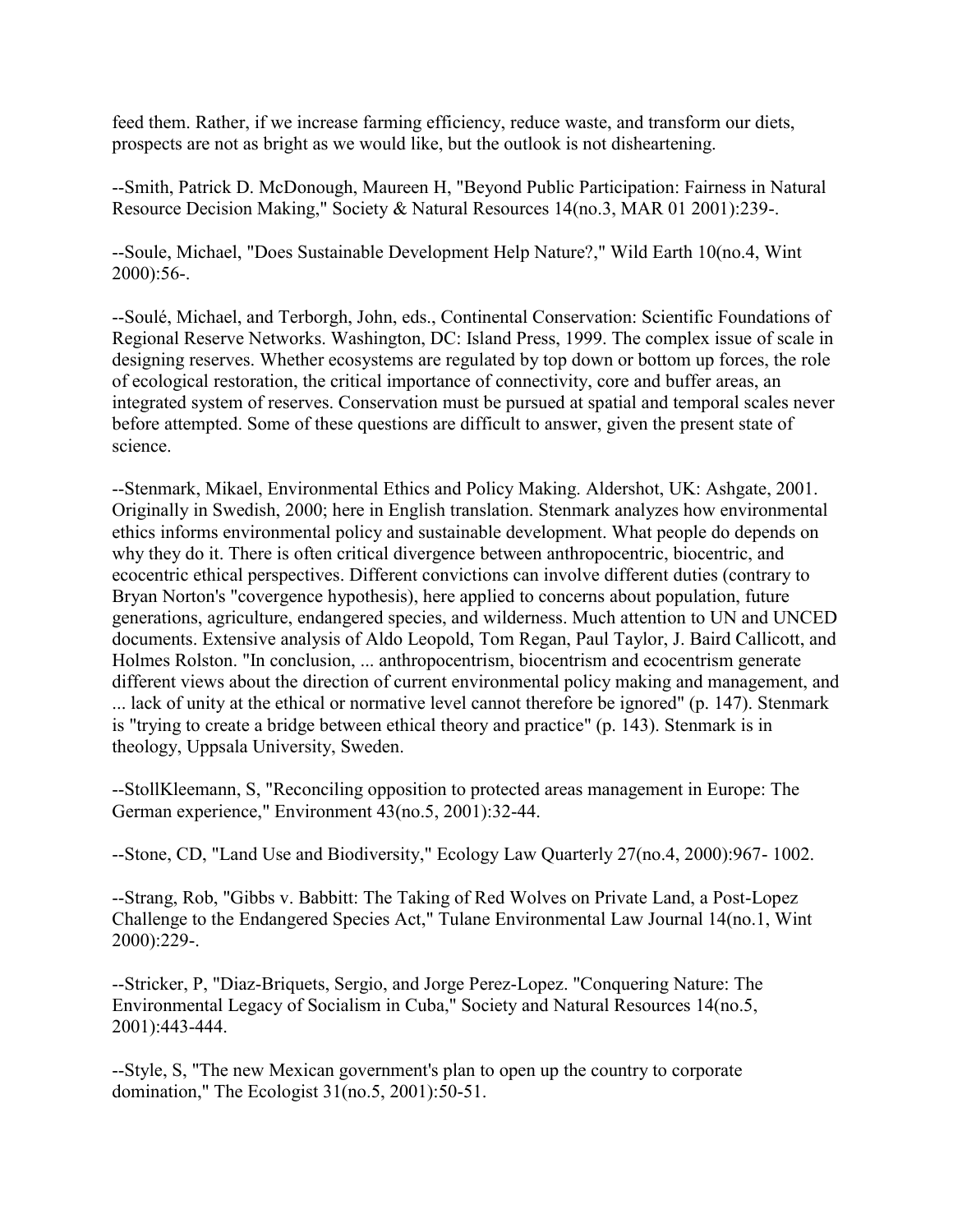--Susanne, Charles & Hens, L., "From anthropocentrism to ecocentrism". Pages 35-55 in Susanne, Charles & Gallé, Lásló eds. Ecotechnie and Sustainable Development. Szeged, Hungary: Officina, 1998. ISBN: 963-482-283-5

--Sydoriak, Charisse; Allen, Craig; Jacobs, Brian, "Would Ecological Restoration Make the Bandelier Wilderness More or Less of a Wilderness," Wild Earth 10(no.4, Wint 2000):83-.

--Thornton, Joe, Pandora's Poison: Chlorine, Health, and a New Environmental Strategy. Cambridge, MA: The MIT Press, 2000. Global build-up of organochlorine pollution is already contributing to infertility, immune suppression, cancer, and development disorders in humans and wildlife. 1,000 references. Environmental, scientific, industrial, political, regulatory, and ethical issues.

--Trenberth, KE, "Stronger evidence of human influences on climate: The 2001 IPCC assessment," Environment 43(no.4, 2001):8-19.

--Tucker, Mary Evelyn, and Grim, John A., eds., Religion and Ecology: Can the Climate Change, Daedalus 130, no. 4, Fall 2001. Theme issue. Contents:

-Mary Evelyn Tucker and John A. Grim, "Introduction: The Emerging Alliance of World Religions and Ecology"

-George Rupp, "Religion, Modern Secular Culture, and Ecology"

-Michael B. McElroy, "Perspectives on Environmental Change: A Basis for Action"

-Donald A. Brown, "The Ethical Dimensions of Global Environmental Issues"

-J. Baird Callicott, "Multicultural Environmental Ethics"

-Hava Tirosh-Samuelson, "Nature in the Sources of Judaism"

-Sallie McFague, "New House Rules: Christianity, Economics, and Planetary Living"

-S. Nomanul Haq, "Islam and Ecology: Toward Retrieval and Reconstruction"

-Vasudha Narayanan, "Water, Wood, and Wisdom: Ecological Perspectives from the Hindu Traditions"

-Christopher Key Chapple, "The Living Cosmos of Jainism: A Traditional Science Grounded in Environmental Ethics"

-Donald K. Swearer, "Principles and Poetry, Places and Stories: The Resources of Buddhist Ecology"

-Tu Weiming, "The Ecological Turn in New Confucian Humanism: Implications for China and the World"

-James Miller, "Envisioning the Daoist Body in the Economy of Cosmic Power"

-Jack D.Forbes, "Indigenous Americans: Spirituality and Ecos"

-Bill McKibben, "Where Do We Go from Here?"

--Vale, Thomas, "The Myth of the Humanized Landscape: An Example from Yosemite National Park," Natural Areas Journal 18(1998):231-236. "The once-popular view that the United States before European settlement was a `pristine' natural landscape has been largely replaced by the view that the precontact landscape was `humanized' by native peoples. While having merit, the contemporary emphasis on ubiquitous human agency is overstated: large parts of the United States, particularly in the American West, may have been essentially natural, their landscapes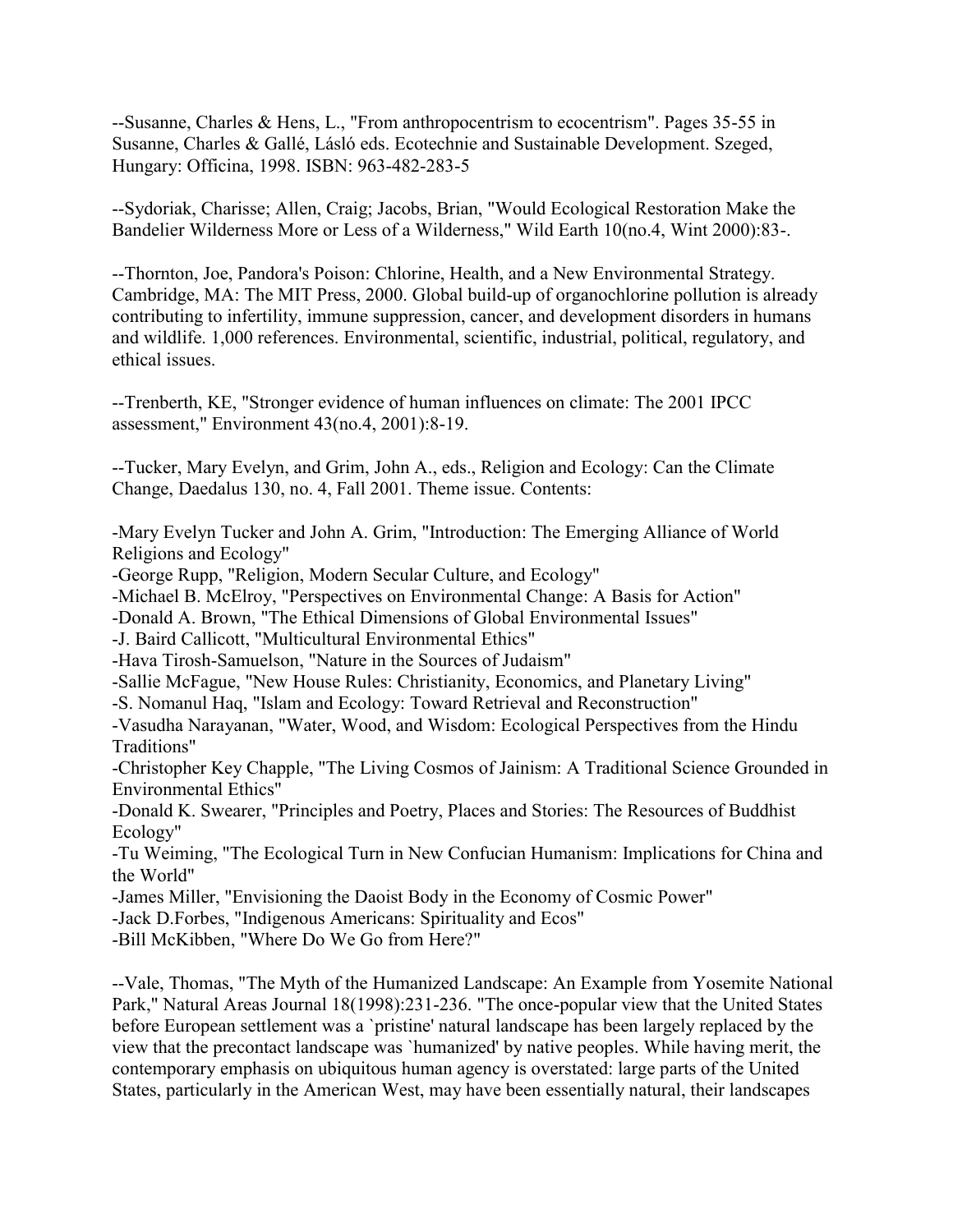characterized by processes of nature rather than people. Yosemite National Park is used here as an example to illustrate this point. The desire to visualize humanized landscapes in the pre-European era derives from social ideologies, rather than from careful assessment of ecological facts. Furthermore, those ideologies also monolithically stigmatize wilderness enthusiasm as superficial. The model of the pristine landscape has merit--its applicability in any given locale being an emprically testable proposition--and it should serve as a guide for management of natural areas" (Abstract, p. 231). In the Yosemite case, based on ecological and archaeological evidence, "even given the most generous interpretation of what was `humanized,' much of the park was `natural'--in the sense that its landscape characteristics were determined by natural processes" (p. 234). Vale is in geography, University of Wisconsin. For an opposite view see: Bonnicksen, Thomas M., America's Ancient Forests: From the Ice Age to the Age of Discovery (New York: John Wiley and Sons, 2000).

--Vivian, DJ, "Daniel S. Pierce, The Great Smokies: From Natural Habitat to National Park," Environmental History 6(no.2, 2001):331-332.

--Waggener, TR, "Ken Drushka, Tie Hackers to Timber Harvesters: The History of Logging in British Columbia's Interior," Environmental History 6(no.2, 2001):321-322.

--Wagner, HH; Edwards, PJ, "Quantifying habitat specificity to assess the contribution of a patch to species richness at a landscape scale," Landscape Ecology 16(no.2, 2001):121-131.

--Walls, Margaret Palmer, Karen, "Upstream Pollution, Downstream Waste Disposal, and the Design of Comprehensive Environmental Policies," Journal of Environmental Economics and Management 41(no.1, JAN 01 2001):94-.

--Weiner, Douglas, R., A Little Corner of Freedom: Russian Nature Protection from Stalin to Gorbachev. Berkeley: University of California Press, 1999. How Russian scientists, despite state repression during a dark era, fought for their alternative vision of land conservation. Nature protection did not just endure in the Soviet Union, it thrived. Scientists, often quite cleverly, disguised their actions as cultural patriotism for a beloved fatherland, camouflaging their deeper intents. They anchored their success around zapovedhiki, strict nature reserves. This concept is without a Western equivalent, though nearest to our wilderness. There appeared in Russia, independently from the West, a close analogue of our wilderness idea.

--Welch, Ned; Fischhoff, Baruch, "The Social Context of Contingent Valuation Transactions," Society & Natural Resources 14(no.3, MAR 01 2001):209-.

--Westra, Laura, and Lawson, Bill, eds., Faces of Environmental Racism, 2nd. ed. Lanham, MD: Rowman and Littlefield, 2001. The new edition enlarges concerns from blacks and whites to explore cases of Latino involvement. The first edition, 1995, was edited by Laura Westra and Peter Wenz.

--Whitehouse, PJ; Ballenger, JF; Sadowsky, J; Gaines, AD, "Mind, Environment, and Culture," Hastings Center Report 31(no.2, 2001):44-45.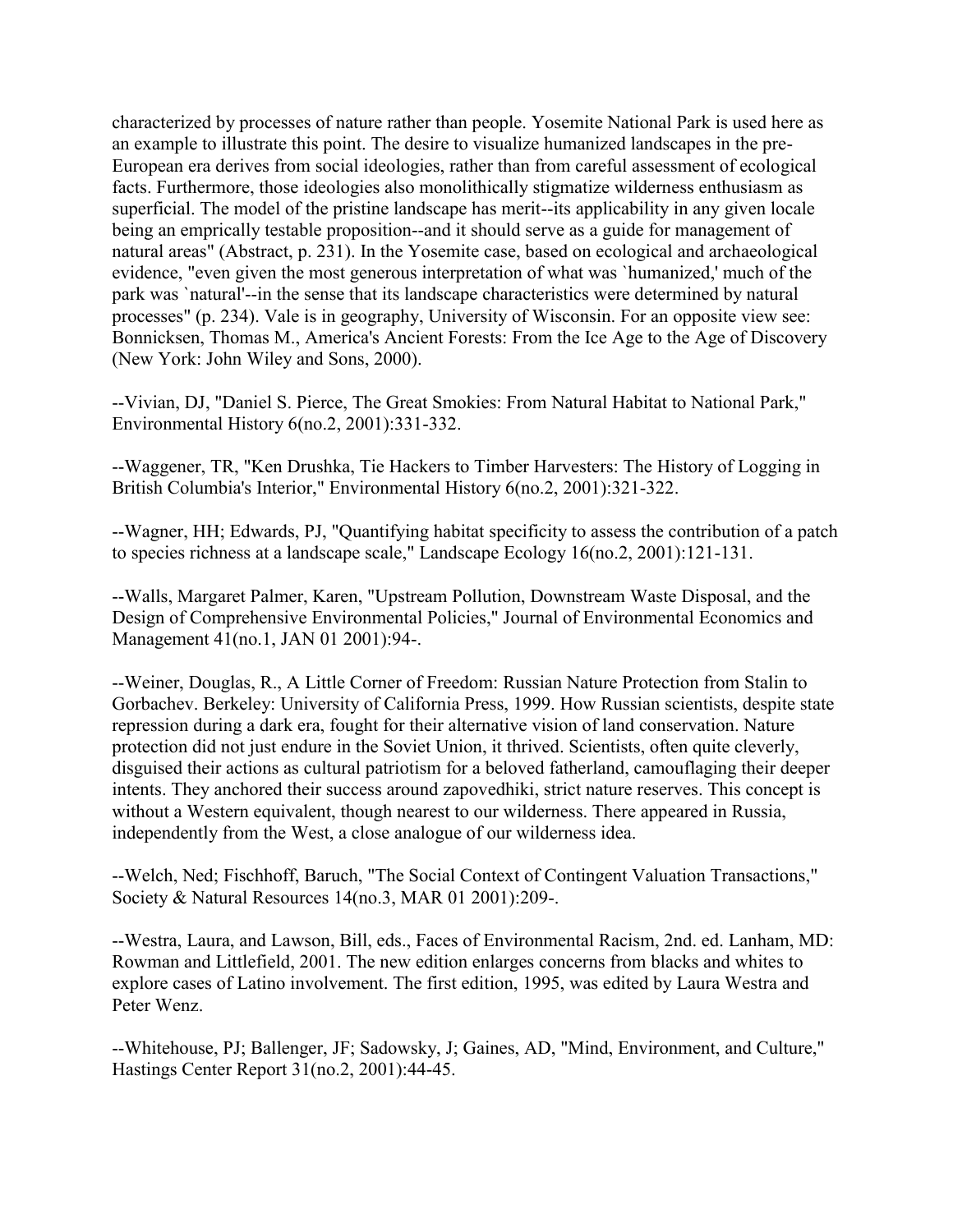--Wilkie, DS; Godoy, RA, "Income and Price Elasticities of Bushmeat Demand in Lowland Amerindian Societies," Conservation Biology 15(no.3, 2001):761-769.

--Wilkie, DS; Carpenter, JF; Zhang, Q, "The under-financing of protected areas in the Congo Basin: so many parks and so little willingness-to-pay," Biodiversity and Conservation 10(no.5, 2001):691-709.

--Wise, Steven M., Rattling the Cage: Toward Legal Rights for Animals. Cambridge, MA: Perseus Books, 2000. Foreward by Jane Goodall, who says: "This book can be seen as the animals' Magna Carta, Declaration of Independence, and Universal Declaration of Rights all in one" (p. ix-x). At least some nonhuman animals, the great apes in particular, should be given legal rights, since there is now a tremendous weight of evidence attesting to their higher cognitive capacities. The great apes ought to be considered as "persons." Rights under the law stem not from belonging to a particular species, but from having a certain type of mind, and any definition of mind that encompasses all humans would also include chimpanzees, bonobos and perhaps other species. Wise rejects the utilitarian argument that animal experiments are justified if the human benefits outweigh the cost to animals, because we do not so operate with other humans, persons with minds. With a program for putting such rights into effect in law. Wise is a Boston-based attorney who specializes in animal rights law, and has been visiting lecturer at Harvard Law School.

The editors of Nature Neuroscience remark in an editorial that "the traditional view is that there is an absolute distinction between humans and all other animals, but Wise argues that modern biology has made this obsolete, and that there is no reason why it should remain embodied in law." "Neuroscientists in particular are likely to find themselves on the front lines at some point, given that the animals of greatest interest as models for the human brain are, by definition, the ones for which the case for protection is strongest. It would be unproductive to deny that the arguments raised in Wise's book have some force. Instead, the research community will need to confront them head-on, and to be prepared with good counterarguments. ... They will need to refute its arguments if they are to withstand the legal challenges that appear to be on the horizon." "Legal Challenges to Animal Experimentation," Nature Neuroscience 3(no. 6, June 20000):523.

--Wohl, Ellen, Virtual Rivers: Lesson from the Mountain Rivers of the Colorado Front Range. New Haven: Yale University Press, 2001. The Colorado mountain rivers may seem wild, but they have been so tampered with for over a century, for mining and agriculture, that they are as much "virtual rivers." A river ultimately absorbs everything that happens in its drainage basin, and the basin is the fundamental organizational unit for the flow of materials and energy. Rivers thus reflect the cumulative historical effects of human activities on landscapes. Though Wohl says this is not a polemic or environmentalist book, her commitments are clear. "We as a society will have to determine how highly we value functioning rivers." Featured in The Chronicle Review (Chronicle of Higher Education), Sept. 14, 2001. Wohl is in geology (earth resources) at Colorado State University.

--Wright, RG; Scott, JM; Murray, M, "Identifying unprotected and potentially at risk plant communities in the western USA," Biological Conservation 98(no.1, 2001):97-.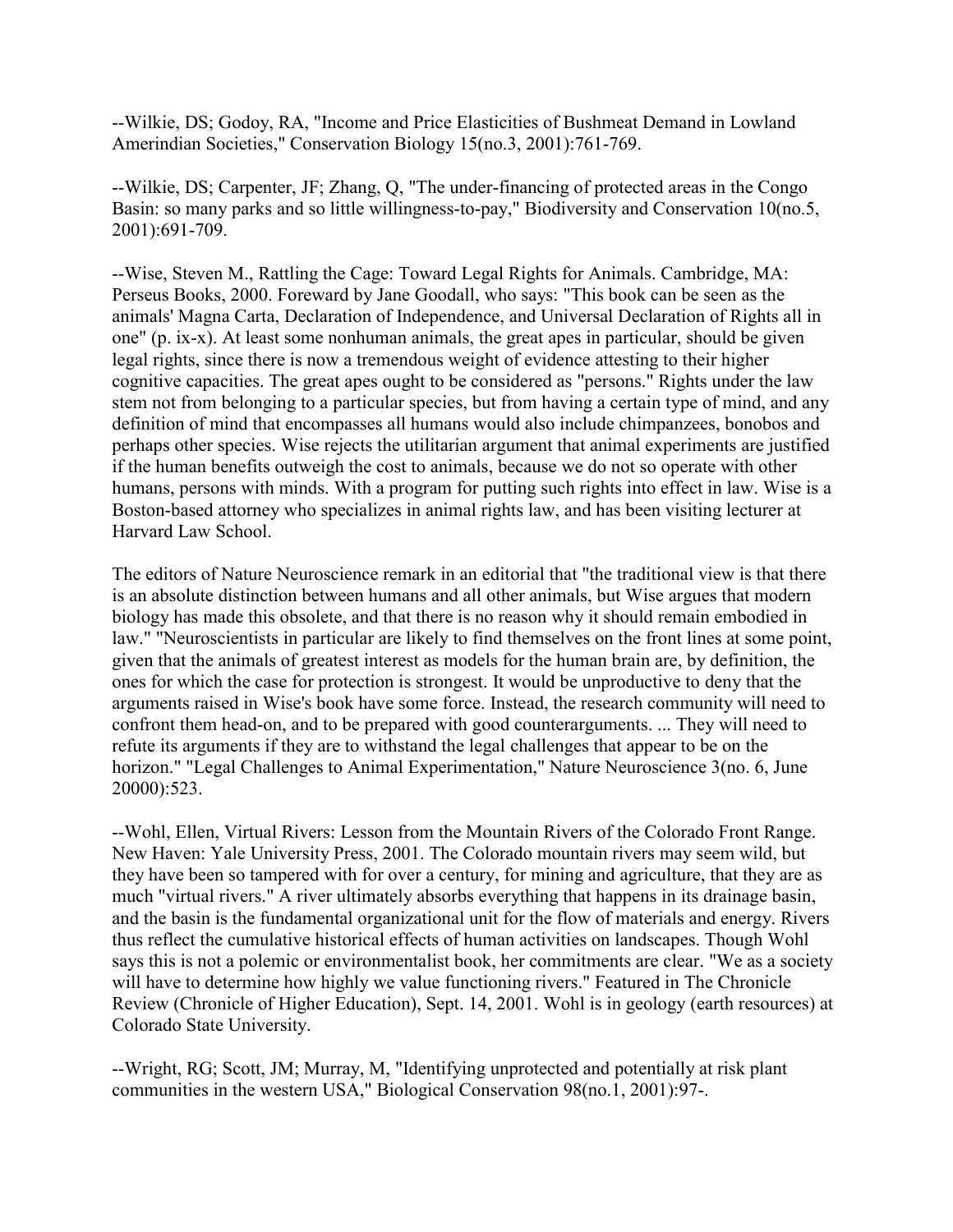#### **NEWS**

**Donella Meadows** died February 21, 2001. Also known as "Dana," she was born in 1941, received a Ph.D. in biophysics from Harvard University, and became well known with her book, Limits to Growth, arguing that the rates of consumption and waste disposal, continued at the same pace, would exceed both natural and social limits within about a century. She died at age 59 of cerebral meningitis.

**Exotic species are not so bad after all?** Billions of dollars a year are spent to destroy nonnative organisms and prevent their spread. But some are now questioning the assumption that alien species are inherently bad and that they are never acceptable in natural ecosystems. Many now claim that the distinction between exotic and native depends on arbitrarily picking a date and stipulating that organisms that show up after that date are exotic. Others worry about the impossibility of removing all exotics and point out that native species can also be invasive; it may be more important

to control them than exotics. Furthermore, there are cases where endangered plants and animals depend on exotic species. According to ecologist Dan Simberloff, of the U.S.'s 150,000 species, 7,000 are alien and about 10% of these are invasive (the other 90% have fit into their environments and are considered naturalized). Nevertheless, Simberloff argues for taking a precautionary approach toward exotics and claims "you don't want exotics in natural ecosystems." Another scientist has recently challenged the prevailing view that alien species reduce biodiversity, arguing that exotics add to the number of species in an environment and that even if they cause extinction, this will allow new species to evolve. See Mark Derr, "Alien Species Often Fit In Fine, Some Scientists Contend," NY Times (9/4/01): D4. For a provocative discussion of exotics, see Stephen Jay Gould, "An Evolutionary Perspective on Strengths, Fallacies, and Confusions in the Concept of Native Plants," in Joachim Wolschke Bulmahn, ed., Nature and Ideology: Natural Garden Design in the Twentieth Century, Washington, DC: Dunbarton Oaks Research Library and Collection, 1997, available at http://www.doaks.org/natur002.pdf. See also Mark Sagoff, "Why Exotic Species Are Not as Bad as We Fear," Chronicle of Higher Education, Vol. 46, Number 42 June 23, 2000, also at http://weedeco.msu.montana.edu/class/lres443/Lab/Lab11\_exotics.htm.

**ANWR debate rages on.** Drilling for oil in Alaska's Arctic National Wildlife Refuge (ANWR) continues to be hotly contested. Proponents have recently been arguing for the drilling on national security grounds, as a way of lessening the U.S.'s dependence on foreign oil. Opponents of ANWR drilling argue that even if proponents are right that there is a 2-3 year U.S. supply of oil there (rather than the 6 month supply the opponents claim), the oil won't be available for years. Opponents also argue that raising automobile fuel efficiency standards would save us more oil overall and sooner. At recent Congressional hearings, U.S. Interior Secretary Gale Norton was accused by opponents of slanting her testimony about whether or not drilling would affect the Porcupine Caribou Herd which uses ANWR's coastal plain (where the oil is) to calve. Norton had asked Interior's own Fish and Wildlife Service for information on this issue and then selected only that part of their report that suited her pro-drilling purposes. She also cited a peerreview caribou study that concluded oil development would have no impact on the caribou. Opponents argued that the study was funded by BP Exploration (British Petroleum is one of the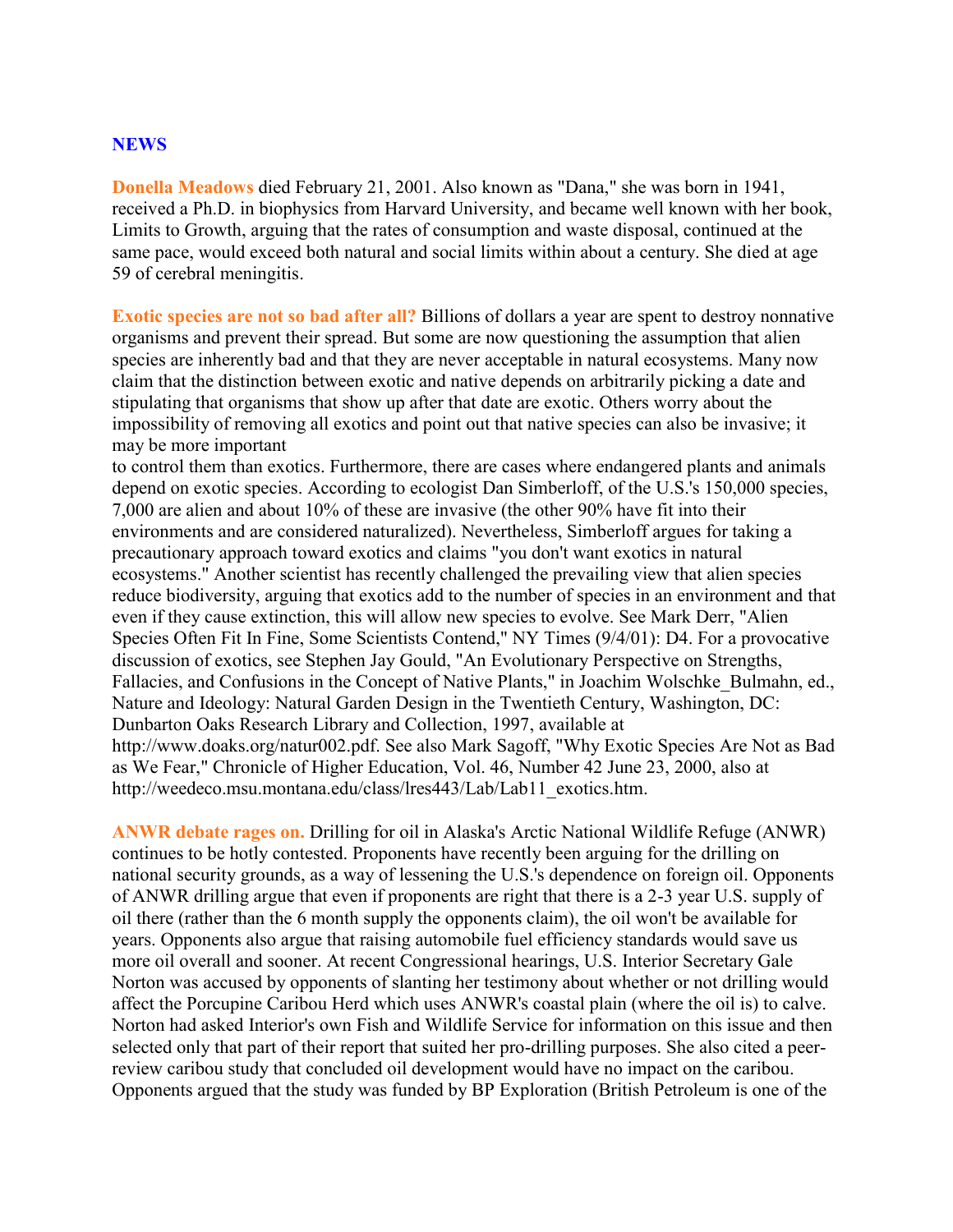companies hoping to drill in ANWR). Given the conflicting studies, it seems reasonable to assume that we do not know how significantly the Porcupine Herd would be affected by oil development. But this uncertainty can itself be seen as a reason to forgo this development. Alaska's Gwich'in Indians continue to hunt this herd as part of a largely subsistence way of life. Significant disturbance of these caribou would threaten their cultural survival. Even a small chance of causing cultural genocide would seem to be enough to prohibit an optional activity of this sort. See Michael Grunwald, "Departmental Differences Show Over ANWR Drilling," Washington Post (10/19/01): A1. For a helpful discussion of the ANWR debate, see Sandra Hinchman, "Endangered Species, Endangered Culture: Native Resistance to Industrializing the Arctic" paper given at Seventh World Wilderness Congress, November 2-8, 2001, Port Elizabeth, South Africa. Paper available from Hinchman at shinchman@stlawu.edu. Hinchman is Professor of Government at St. Lawrence University in Canton, New York.

**Subsistence from Coal Mining stirs debate.** Underground coal mining in Pennsylvania involves a slow but relentlessly moving "longwall" that produces miles of slag 7 feet high and 1,000 feet wide underground caverns. Frequently the above ground topography drops 3 or 4 feet, resulting in cracked houses, altered streams, and disappearing water wells. In 1999, about 60% of undermined structures were damaged. State law requires compensation and homeowners are given a range of damage-control and buyout options. But they question why they have to tolerate this destruction in the first place. Legally the coal industry seems to be on firm ground, for mining rights were usually sold by earlier owners around 1900 and they stipulated the owners' obligation to acknowledge the coal companies' undermining rights. A coal company spokesperson maintains that repair and compensation for damaged structures have been adequate and describes the effects of subsistence on people's homes as "sort of like having your bathroom and kitchen done at the same time." Recent studies of the environmental effects of the longwall suggest significant effects on streams, springs, and wetlands. Critics claim the sediment from longwall mining is a major pollutant of streams negatively affecting breeding grounds of various species, disrupting food webs, and reducing oxygen levels. The coal company spokesperson argues that any damage is temporary and that change, far from being necessarily bad, can even be an enhancement. He dismisses the critics as "a small group of people trying to mount a modern fight against an economic fact of life that is two centuries old." The Pittsburgh seam, one of the richest in the U.S., yields 23 tons of coal a minute and has about 50 years worth of coal left. See Francis Clines, "Mining Deep underground Stirs Protest Above," New York Times (5/4/01): A14.

**Study of Southern Forest Sustainability Is Released**. A draft of the Southern Forest Resource Assessment (SFRA) was released on November 26 by the U.S. Forest Service. The SFRA, a two-year study of the health and future prospects of forests in the southern U.S., can be viewed at www.srs.fs.fed.us/sustain. The study was undertaken by federal agencies at the urging of the Dogwood Alliance and other organizations (www.dogwoodalliance.org.) Forest protection groups have been generally unsatisfied with both the draft and the "spin" given it by the Forest Service and the timber industry. Most media reports stated that the report listed urban development as the leading threat to the future of the region's forests, while downplaying the impacts of industrial forestry, which often relies on extensive clearcuts and conversion of native forests to mono-culture pine plantations. The actual text, a long and detailed document, gives a more complex picture. While urban development is certainly a leading cause of forest loss in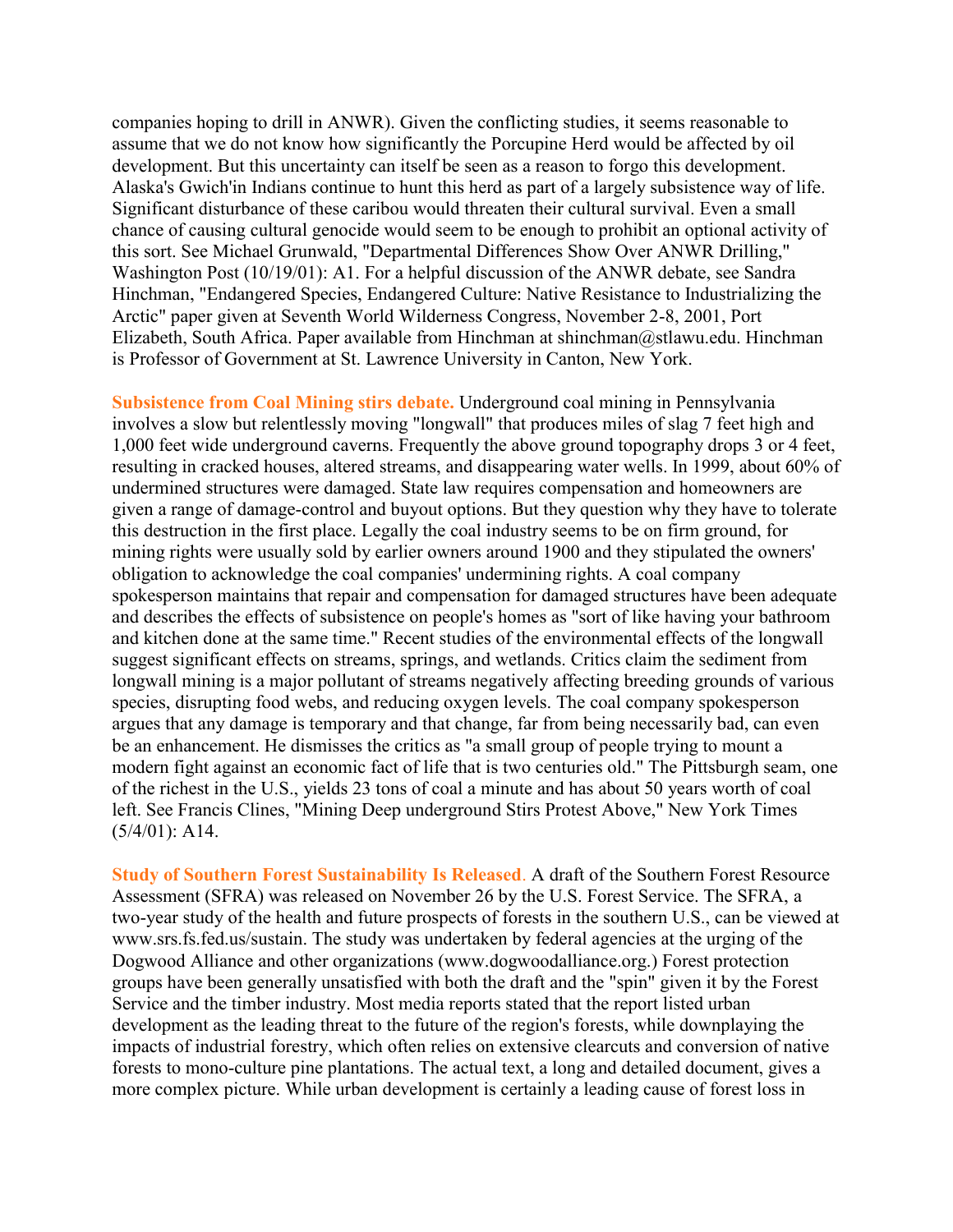many areas, projections showing a dramatic rise in consumption of paper and other wood products on the global and national level are also troubling. Pulp and paper production is currently the leading use for wood harvested from the south, and a major use of forests elsewhere. ISEE members and others in the academic community and university systems, all major consumers of paper, have an important role to play by getting their institutions to increase their use of post-consumer recycled and/or alternative fiber papers. While many universities have recycling programs, most have not focused on the other side of the equation, which is the kind of paper they consume. Rethink Paper (www.rethinkpaper.org), a project of EarthIsland Institute, is one of the organizations that can provide valuable information on options for sustainable paper use.

**Snowmobile lawsuit in Yellowstone.** After three years of study and public comment (65,000 in writing!), the Clinton administration imposed a ban on snowmobiling in Yellowstone, which was to go in effect in two years. The International Snowmobile Manufacturer's Association has subsequently filed a lawsuit challenging the decision, claiming that the Park had not evaluated "cleaner and quieter" snowmobiles. The National Park Service and the Justice Department have agreed to prepare a Supplemental Environmental Impact Statement (along with other affected parties, such as the U.S. Forest Service), due January 21, 2002. After a further round of comment, a decision will be promulgated by November 15, 2002. Political appointees in the Bush Department of Interior want the Park Service to come up with a policy that will allow a significant number of snowmobiles in the Park. Meanwhile, in September, the Environmental Protection Agency proposed new emission standards for off-road vehicles, including snowmobiles, that are quite weak, and largely continue to allow the polluting two-stroke vehicles, which currently spew as much as 90% of Yellowstone's hydrocarbons. In October eighteen biologists familiar with the Park sent a letter to Interior Secretary Gale Norton citing studies that show that snowmobiles cause serious problems for wildlife. Also, there are 130,000 miles of groomed snowmobile trails outside the Park, more than twice the mileage of the Interstate Highway system.

**Corporate environmental responsibility, under pressure.** Shareholder activists achieved a major success when Home Depot, the world's largest seller of old-growth timber, agreed to phase out the sale of wood products from endangered forests. A shareholder resolution on the issue received a vote of 12 percent--an extraordinarily high amount for a resolution opposed by management. Staples, the largest office products retailer in the world with annual revenues of nearly \$ 11 billion, has responded to environmental complaints, particulary that it does not sell recycled paper. Staples has launched "green shops" inside stores in Seattle and Pennsylvania, and hired a major accounting firm to study whether it makes sense significantly to expand its stock of recycled paper. See Joan Lowy, "Religious shareholders take the environment on faith," Scripps Howard News Service, Sept. 2, 2001.

# **ISEE OFFICERS**

**President: Kristin Shrader-Frechette**. 336 O'Shaughnessy Hall, University of Notre Dame, Notre Dame, IN 46556. Email: [Kristin.Shrader-Frechette.1@nd.edu.](mailto:Kristin.Shrader-Frechette.1@nd.edu)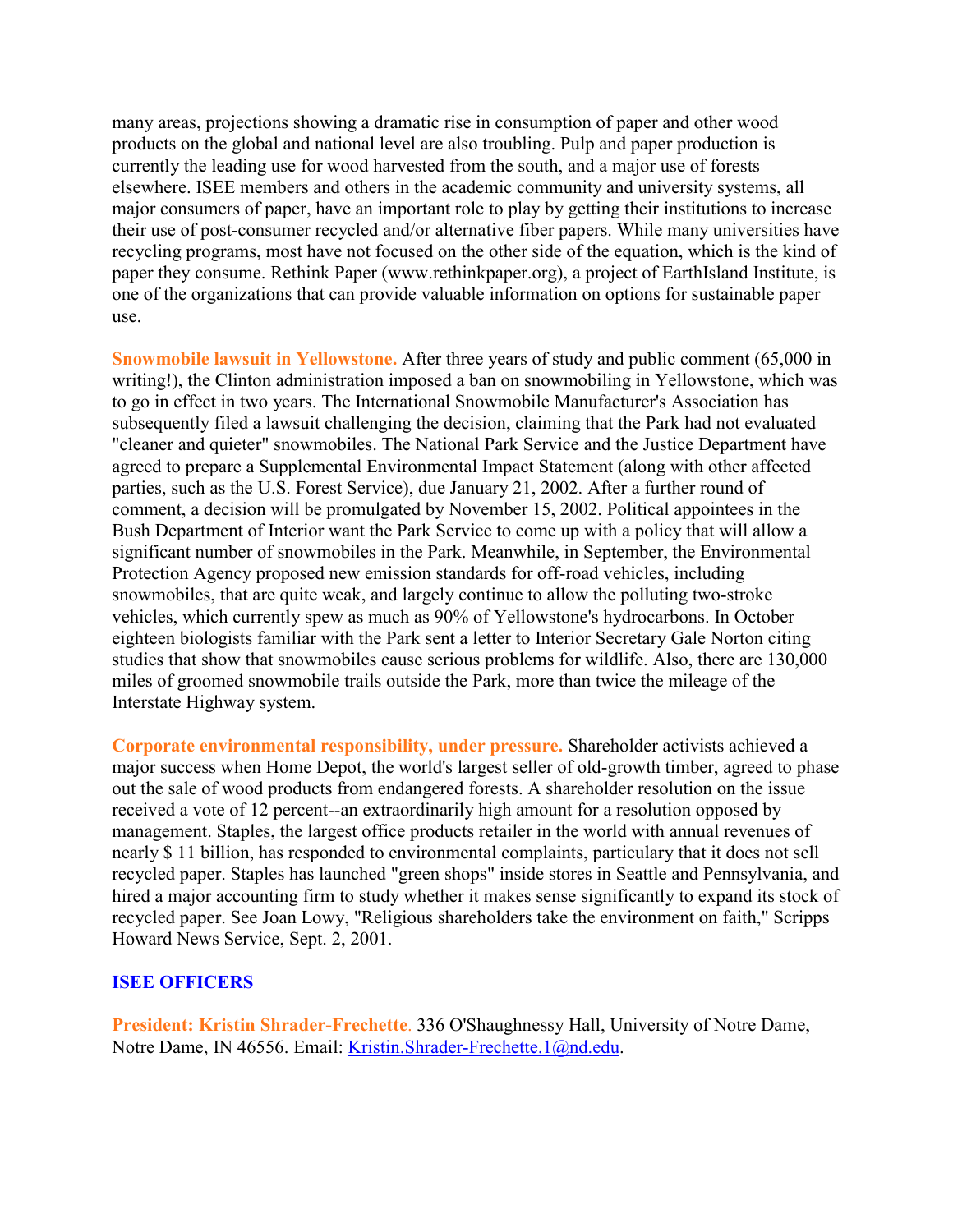**Vice-President: Dale Jamieson.** The University Center for Human Values, 305 Marx Hall, Princeton University, Princeton, NJ 08544-1006. Phone: 609-258-2660. Fax: 609-258-2729. Email: [djamieso@princeton.edu.](mailto:djamieso@princeton.edu.)

**Secretary:** Vacant.

**Treasurer: Max Oelschlaeger.** Department of Humanities, Arts, and Religion, Northern Arizona University, PO Box 5634, Flagstaff, AZ 86011-5634 USA. E-mail: [max.oelschlaeger@nau.edu.](mailto:max.oelschlaeger@nau.edu.)

# **ISEE REGIONAL REPRESENTATIVES**

**Africa: Johan P. Hattingh,** Department of Philosophy, University of Stellenbosch, 7600 Stellenbosch, South Africa. Hattingh heads the Unit for Environmental Ethics at Stellenbosch. Phone: 27 (country code) 21 (city code) 808-2058 (office), 808-2418 (secretary); 887-9025 (home); Fax: 886-4343. Email:  $iph2@akad.sum.ac.za$ .

**Australia and New Zealand: William Grey,** Room E338, Department of Philosophy, University of Queensland, 4067, Queensland 4072 AUSTRALIA. Email: [wgrey@mailbox.uq.edu.au](mailto:wgrey@mailbox.uq.edu.au)

**China: Yu Mouchang,** Institute of Philosophy, Chinese Academy of Social Sciences, Beijing, 100732, China. **Yang Tongjin**, Institute of Philosophy, Chinese Academy of Social Sciences, Beijin,100732, China. E-mail: [yangtong12@sina.com.](mailto:yangtong12@sina.com)

**Taiwan: Edgar Lin,** Biology Department, Tunghai University, Taichung, Taiwan 40704. Email: [edgarlin@ms5.hinet.net.](mailto:dgarlin@ms5.hinet.net) Phones: 886-4-3595622 office; 886-4-3590991 home. Fax: 886-4- 3595953.

**Eastern Europe: Jan Wawrzyniak.** Department of Philosophy, Adam Mickiewicz University of Poznan, Poland. University address: Prof. Jan Wawrzyniak, Institut Filozofii, Adam Mickiewicz University, 60-569 Poznan, Szamarzewskiego 91c POLAND. Phone: +48 / 61 / 841- 72-75; Fax: +48 / 61 / 8430309. Home address: 60-592 Poznan, Szafirowa 7, POLAND. Email: [jawa@main.amu.edu.pl.](mailto:jawa@main.amu.edu.pl) Website: [http://appliedphilosophy.mtsu.edu/ISEE/JanWaw/index.html.](http://appliedphilosophy.mtsu.edu/ISEE/JanWaw/index.html)

**Western Europe and the Mediterranean: Martin Drenthen,** Center for Ethics University of Nijmegen (CEKUN), Postbox 9103, 6500 HD Nijmegen, THE NETHERLANDS. Office phone: 31 (country code) 24 (city code) 3612751. Fax: 31-24-3615564. E- mail: [mdrenthen@hetnet.nl.](http://www.cep.unt.edu/ISEE/mdrenthen@hetnet.nl) Home: Van't Santstraat 122, 6523 BJ Nijmegen. Home Phone: (31) - (24) - 3238397.

**Mexico and Central America: Teresa Kwiatkowska,** Universidad Autonoma Metropolitana-Iztapalapa, Departamento de Filosofia, Av. Michoacan y Purissima s/n, 09340 Mexico D.F., MEXICO. Phones: (5) 637 14 24 (home), (5) 724 47 77 (office). Fax: (5) 724 47 78. E-mail: [kwiat@xanum.uam.mx](mailto:kwiat@xanum.uam.mx) .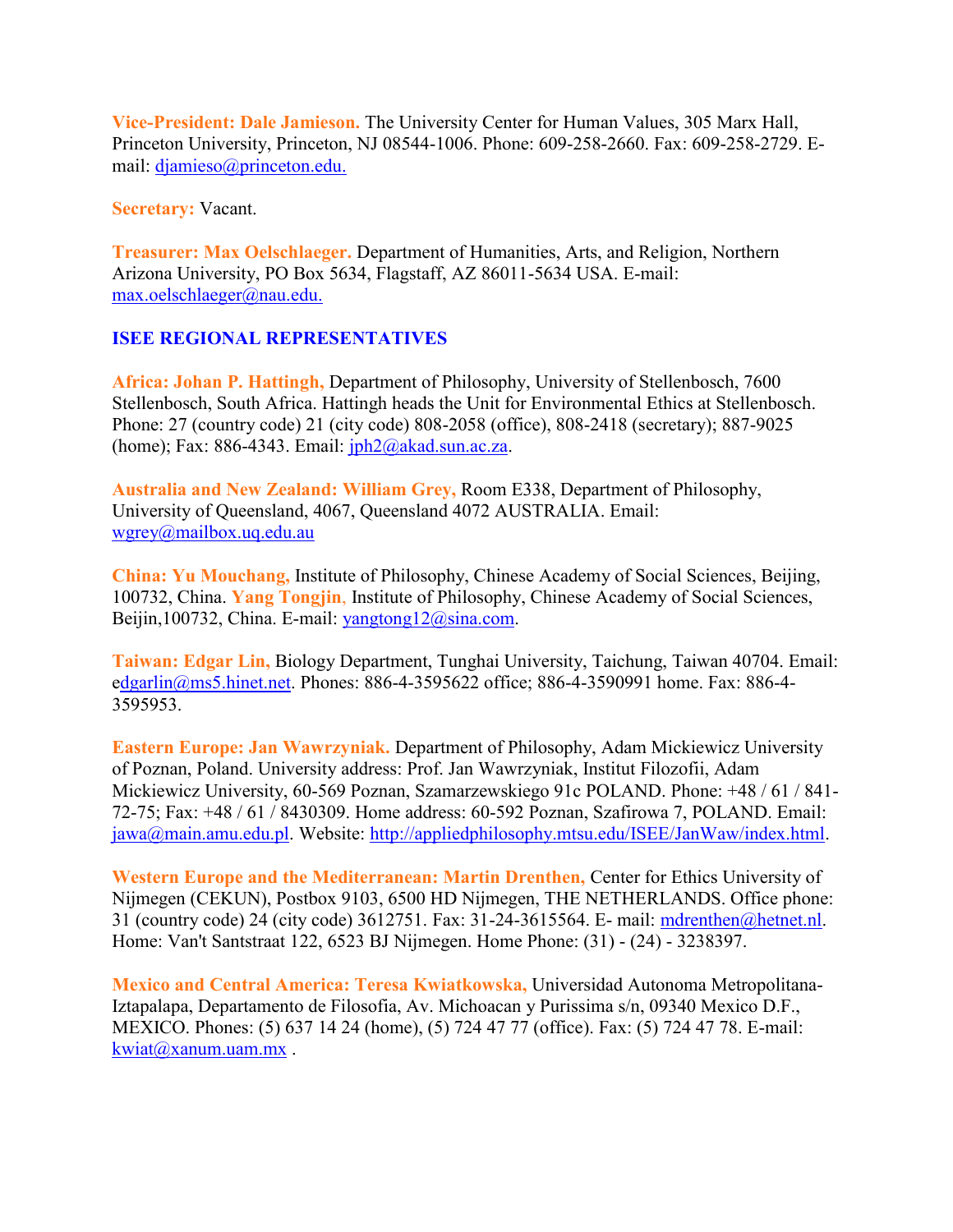**Canada: Laura Westra.** Osgoode Hall Law School, York University, 4700 Keele Street, Toronto, Ontario M3J 1P3. Phone: 905-303-8181. Fax: 905-303-8211 E-mail: lwestra@interlog.com.

**Pakistan and South Asia: Nasir Azam Sahibzada,** Education Manager, WWF-- Pakistan, T-28 Sahibzada House, Zeryab Colony, Peshawar City (NWFP), PAKISTAN. Phone: (92) (91) (841593). Fax: (92) (91) (841594). Email:  $l$ apis@brain.net.pk or naasir $l$ @email.com.

**South America: Ricardo Rozzi,** Instituto de Investigaciones Ecologicas Chiloe, Chile. E-mail: [rrozzi@eudoramail.com.](mailto:rrozzi@eudoramail.com)

**United Kingdom: KeeKok Lee,** Institute for Environment, Philosophy & Policy, Furness College, University of Lancaster, Lancaster LA1 4YG, UK. E-mail: [keekok.lee@lancaster.ac.uk.](mailto:keekok.lee@lancaster.ac.uk)

**United States: Ned Hettinger,** Philosophy Dept, College of Charleston, Charleston, South Carolina 29424 USA. Phone: 843-953-5786; 843-883-9201 (home). Fax: 843-953-6388. E-mail: [HettingerN@CofC.edu\)](mailto:HettingerN@CofC.edu). Address July 1999 to August 2000: 416 W. College, Bozeman, MT 59715. Phone: 406-522-9676.

**Holmes Rolston, III,** Dept. of Philosophy, Colorado State University, Fort Collins, Colorado 80523 USA. Phone: 970-491-6315 (Office). Fax: 970-491-4900. Email: [rolston@lamar.colostate.edu.](mailto:rolston@lamar.colostate.edu)

**Jack Weir,** Department of Philosophy, Morehead State University,UPO 662, Morehead, Kentucky 40351-1689 USA. Phone: 606-784-0046 (Home Office), 606-783-2785 (Campus Office). Fax: 606-783-5346 (include Weir's name on Fax). Email: [j.weir@morehead-st.edu.](mailto:j.weir@morehead-st.edu)

# **ISEE NEWSLETTER SUBMISSIONS**

Please send any announcements, calls for papers or news items via e-mail (preferred), snail mail or fax to newsletter editor Philip Cafaro. Address: Department of Philosophy, Colorado State University, Fort Collins, CO 80523 USA. E-mail: [cafaro@lamar.colostate.edu.](mailto:cafaro@lamar.colostate.edu.) Phone: 970/491- 2061. Fax: 970/491-4900. Please continue to send bibliographic items to Holmes Rolston III, at the address above. The next deadline for submissions is March 7.

# **ISEE MEMBERSHIP / RENEWAL FORM**

Please enroll me as a member of the International Society for Environmental Ethics.

Enclosed are dues: Annual regular dues are: Inside U.S., \$15 Regular, \$10 Students; Outside U.S., \$20 Regular, \$15 Students. Members outside the U.S. should send the equivalent of U.S. dollars, based on current exchange rates, to ISEE Treasurer.

Name: \_\_\_\_\_\_\_\_\_\_\_\_\_\_\_\_\_\_\_\_\_\_\_\_\_\_\_\_\_\_\_\_\_\_\_\_\_\_\_\_\_\_\_\_\_\_\_\_\_\_\_\_\_\_\_\_\_\_\_\_\_\_\_\_

Position or Affiliation: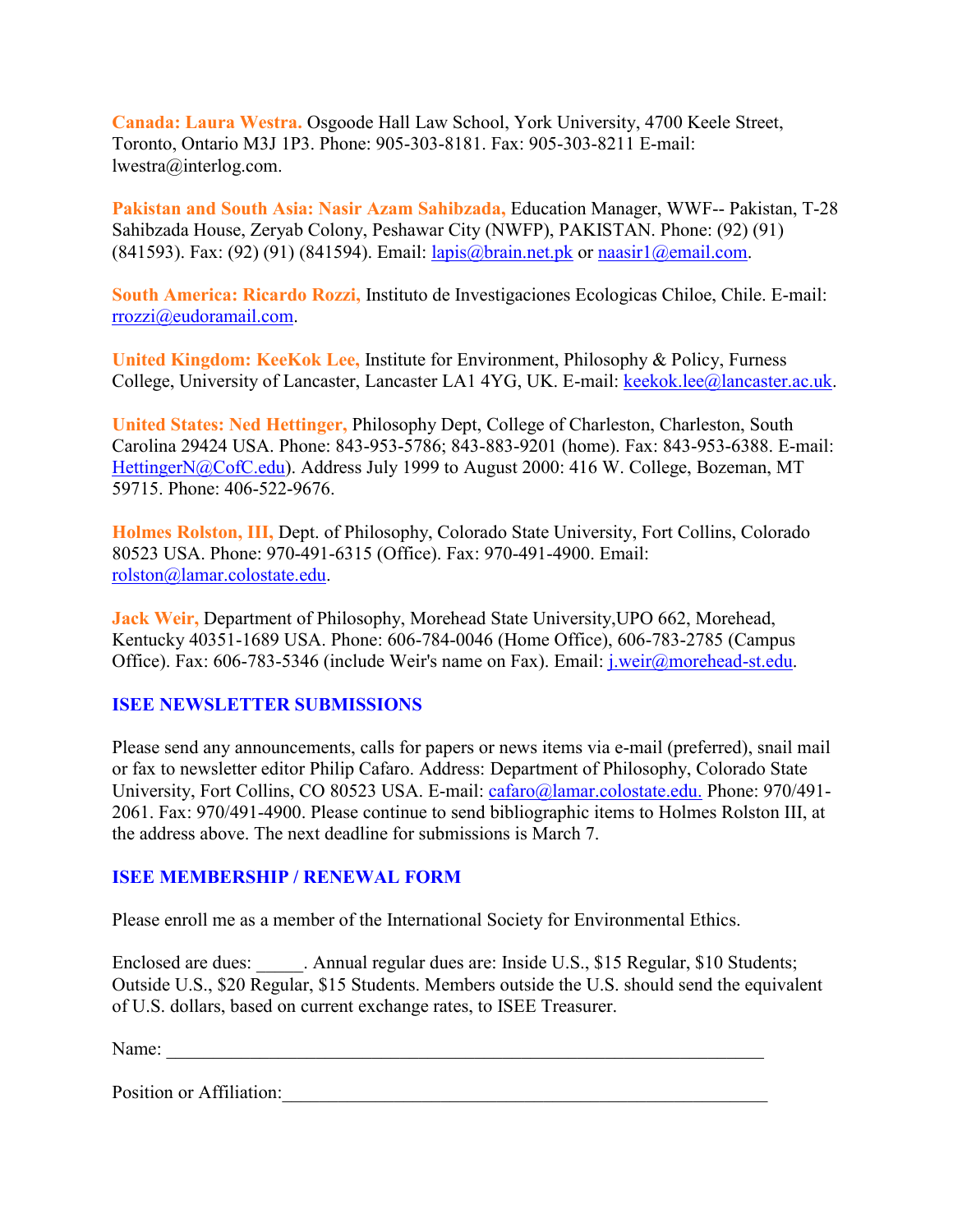| Address (Include Postal Code): |               |  |
|--------------------------------|---------------|--|
| Phone: $($ $)$                 | Fax: $(\_\_)$ |  |
| E-mail:                        |               |  |

Send with payment to Dr. Max Oelschlaeger, Department of Humanities, Arts, and Religion, Northern Arizona University, PO Box 5634, Flagstaff, AZ 86011-5634 USA. Or become a member or renew memberships from the membership page of the ISEE website at <http://www.cep.unt.edu/ISEE.html> using a credit card.

# **NOMINATING COMMITTEE BIOSKETCHES**

**Ronnie Hawkins** has a medical degree (M.D.) as well as a Ph.D. in Philosophy. She currently is Associate Professor of Philosophy at the University of Central Florida in Orlando, where she teaches environmental philosophy, bioethics, philosophy of science, and existentialism. Her most recent

paper, "Cultural Whaling, Commodification, and Culture Change," came out in the Fall 2001 Issue of Environmental Ethics. Her current research involves making an effort to see ourselves as the primates that we are, understanding where we are located along the spectrum of lifeforms, and how we might best fit within the ecosystems that we inhabit. Updating our self-image in this way, she believes, will enable us to develop a bioethics that will apply to all life, not simply be limited to human beings and their immediate concerns.

**Ned Hettinger** teaches social, political, and environmental philosophy at the College of Charleston in South Carolina where he is Professor of Philosophy and Coordinator of the minor in Environmental Studies. He has published several dozen papers including articles on intellectual property in Philosophy and Public Affairs, disequilibrium ecology and wildness value in Environmental Ethics, exotic species in Environmental Values, biotechnology in the Boston College Environmental Affairs Law Review, and environmental disobedience in A Companion to Environmental Philosophy. He is working on a manuscript titled "Nature as Independent Other: The Theory and Practice of Respecting Natural Autonomy and Wildness." He has contributed to the issues section of the ISEE Newsletter since 1994.

**Keekok Lee** was Director of the Centre for Philosophy and the Environment at the University of Manchester and is now with the Institute of Environment, Philosophy and Public Policy at the University of Lancaster (UK) as Visiting Research Professor. A main area of interest is environmental philosophy, major publications in relation to which include Social Philosophy and Ecological Scarcity (1989), The Natural and the Artefactual (1999), and Philosophy and Genetic Revolutions (forthcoming 2002). She is the ISEE representative in the UK.

**Andrew Light** is Assistant Professor of Applied Philosophy, and Director of the Environmental Conservation Education Program at New York University, as well as Research Fellow at the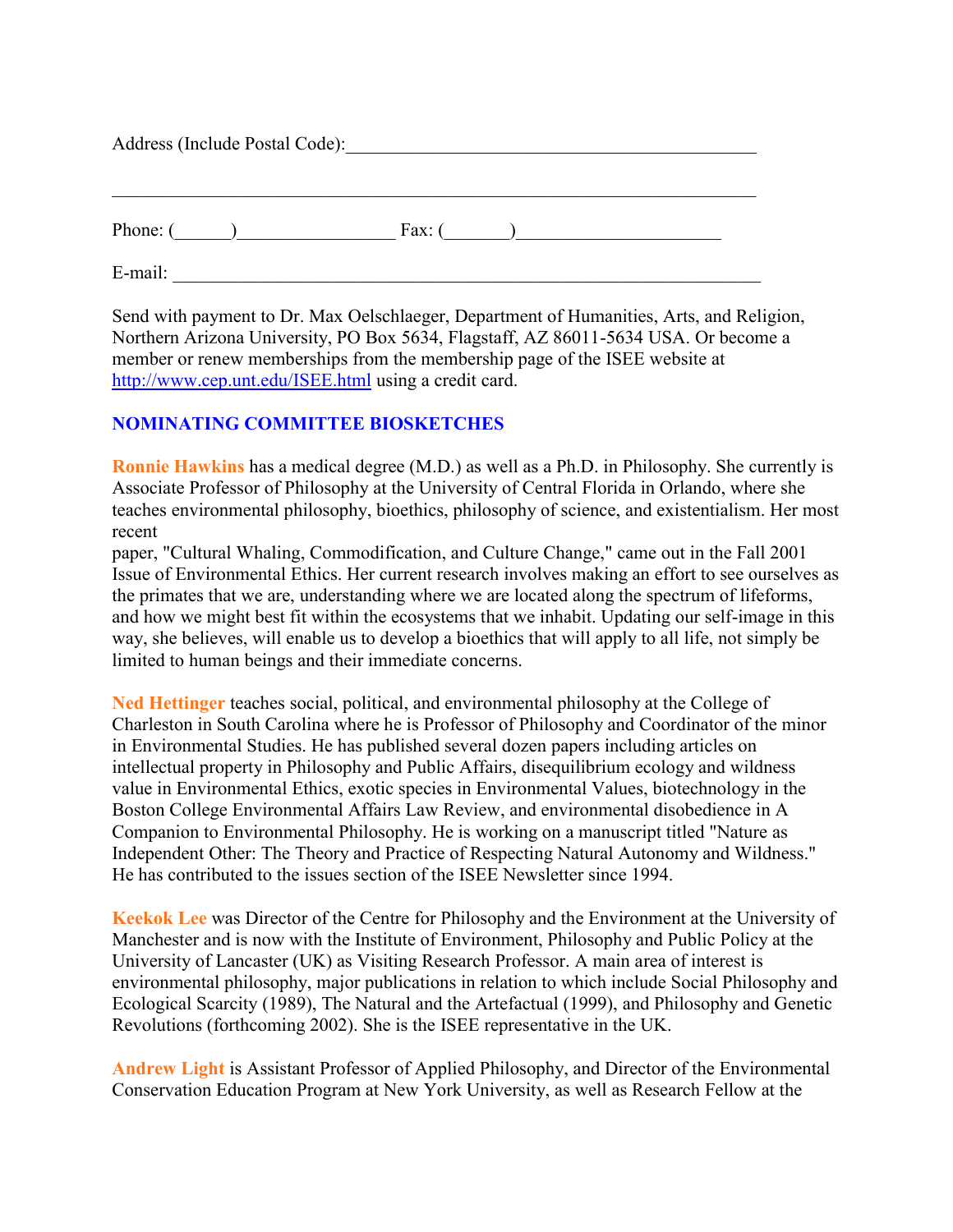Institute for Environment, Philosophy, & Public Policy at Lancaster University (UK). His primary areas of interest are environmental ethics and policy, philosophy of technology, and philosophy of film. Light is author of over fifty articles and book chapters, and has edited or coedited twelve books including Technology and the Good Life? (University of Chicago 2000), and Moral and Political Reasoning in Environmental Practice (MIT 2002). He is co-founder of the Society for Philosophy and Geography and co-edits the journal, Philosophy and Geography. He is currently serving a two-year term as President of the Society for Philosophy and Technology.

**Christopher Preston** has a bachelor's degree in philosophy from the University of Durham, England, a master's in applied ethics from Colorado State University, and a Ph.D. in philosophy from the University of Oregon. In 1998-99 he had a visiting position at the University of Montana in Missoula. He is currently beginning his third year as Assistant Professor of Philosophy at the University of South Carolina. He teaches classes for both the Department of Philosophy and the School of Environment. He has recently been working on the connections between epistemology and environmental philosophy and has both a monograph and an anthology in reparation. He also has research interests in ecofeminism, narrative theory, and the philosophy of science. He is currently working with The Hastings Center on a civic, bioregional project in South Carolina called "Lowcountry Humans and Nature."

**Val Plumwood,** Australian Research Council Fellow at the University of Sydney, has published 4 books and over 100 papers, mostly on or relevant to environmental philosophy. Her newest book is "Environmental Culture: The Ecological Crisis of Reason" forthcoming from Routledge in December 2001. A recent biographical essay can be found in "Val Plumwood" by Nicholas Griffin, entry for 50 Key Thinkers on the Environment; ed. Joy A. Palmer, Routledge 2001, 283- 90, and a recent interview in Environmental Politics 10th year anniversary issue. Val told an interviewer last year that she grew up wandering around the Australian bush and reading Alice in Wonderland. It was Alice and not Plato that was her model for a philosopher. Alice asked many good and difficult questions, and talked to the flowers.

# **NOMINATING COMMITTEE BALLOT**

Vote for two:

\_\_\_\_\_\_\_\_\_\_\_\_\_\_RONNIE HAWKINS \_\_\_\_\_\_\_\_\_\_\_\_\_\_NED HETTINGER

KEEKOK LEE ANDREW LIGHT

\_\_\_\_\_\_\_\_\_\_\_\_\_\_CHRISTOPHER PRESTON \_\_\_\_\_\_\_\_\_\_\_\_\_\_VAL PLUMWOOD

Please mail completed ballot to: Victoria Davion, Department of Philosophy, University of Georgia, Athens, GA 30602-1627